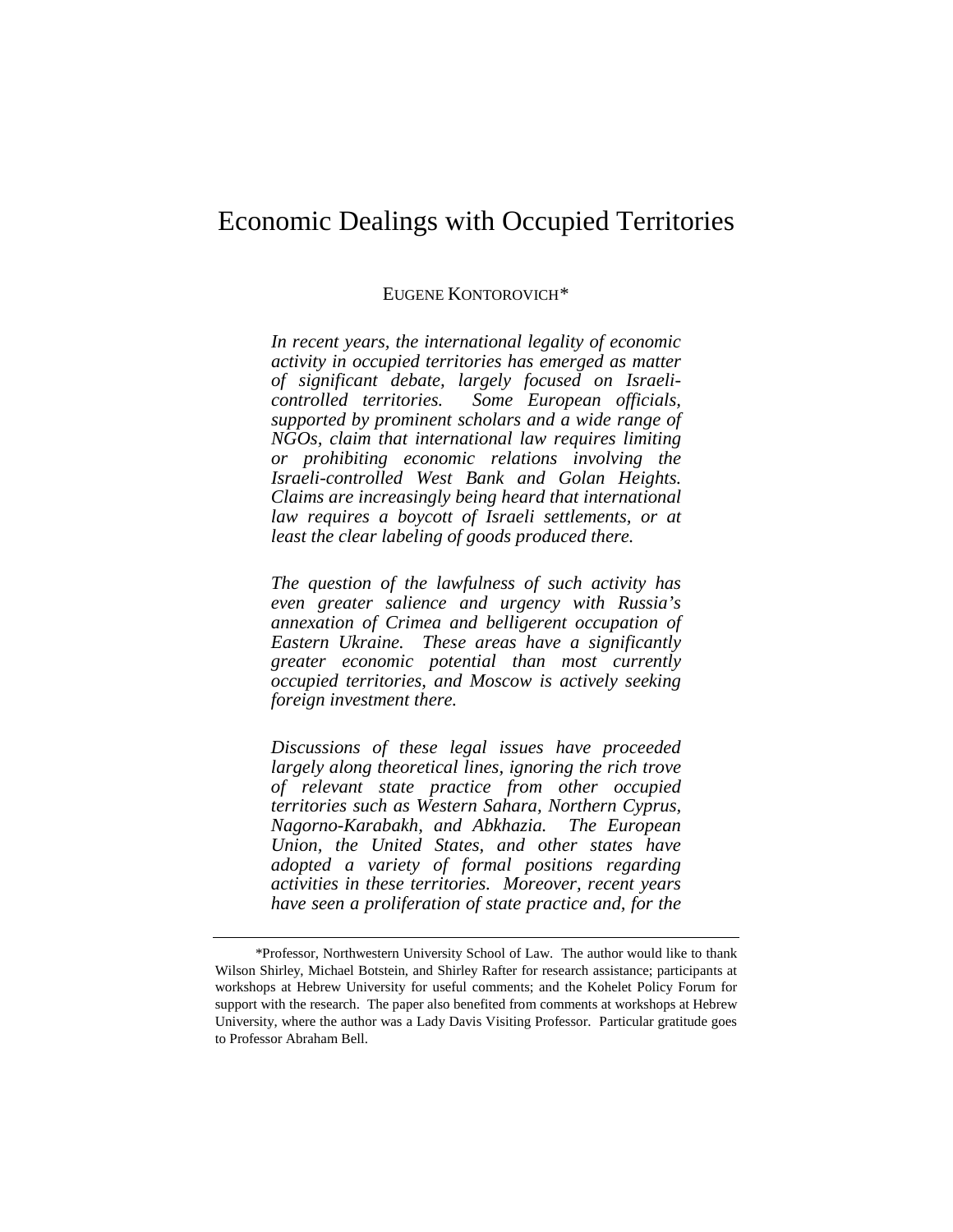*first time, judicial decisions, involving these very questions.* 

*This Article conducts a comprehensive survey of the relevant current state practice and judicial precedent regarding occupied territories, aside from the wellexamined case of Israel. Much of this practice has never been considered by scholars, let alone examined holistically. Clear patterns emerge when state practice is examined globally, and the principles they suggest are in turn reaffirmed by recent path-breaking decisions of European national courts.* 

*State practice and decisions of important national courts support a fully permissive approach to economic dealings by third-party states or nationals in territories under prolonged occupation or illegal annexation. There is no obligation on third-party states to block such activity, or to insist on particular language on product labels, or to ensure that their foreign aid funds do not cross into occupied territory. That does not mean that third countries are prohibited from taking such actions for diplomatic, rather than legal, reasons—though in the absence of a public law prohibition, WTO and other trade rules may actively bar third-country restrictions on such activity. Practice is most varied on the question of trade treaties extending to occupied territory, as this seems to depend more on the interpretation of the particular instruments, rather than general principles.*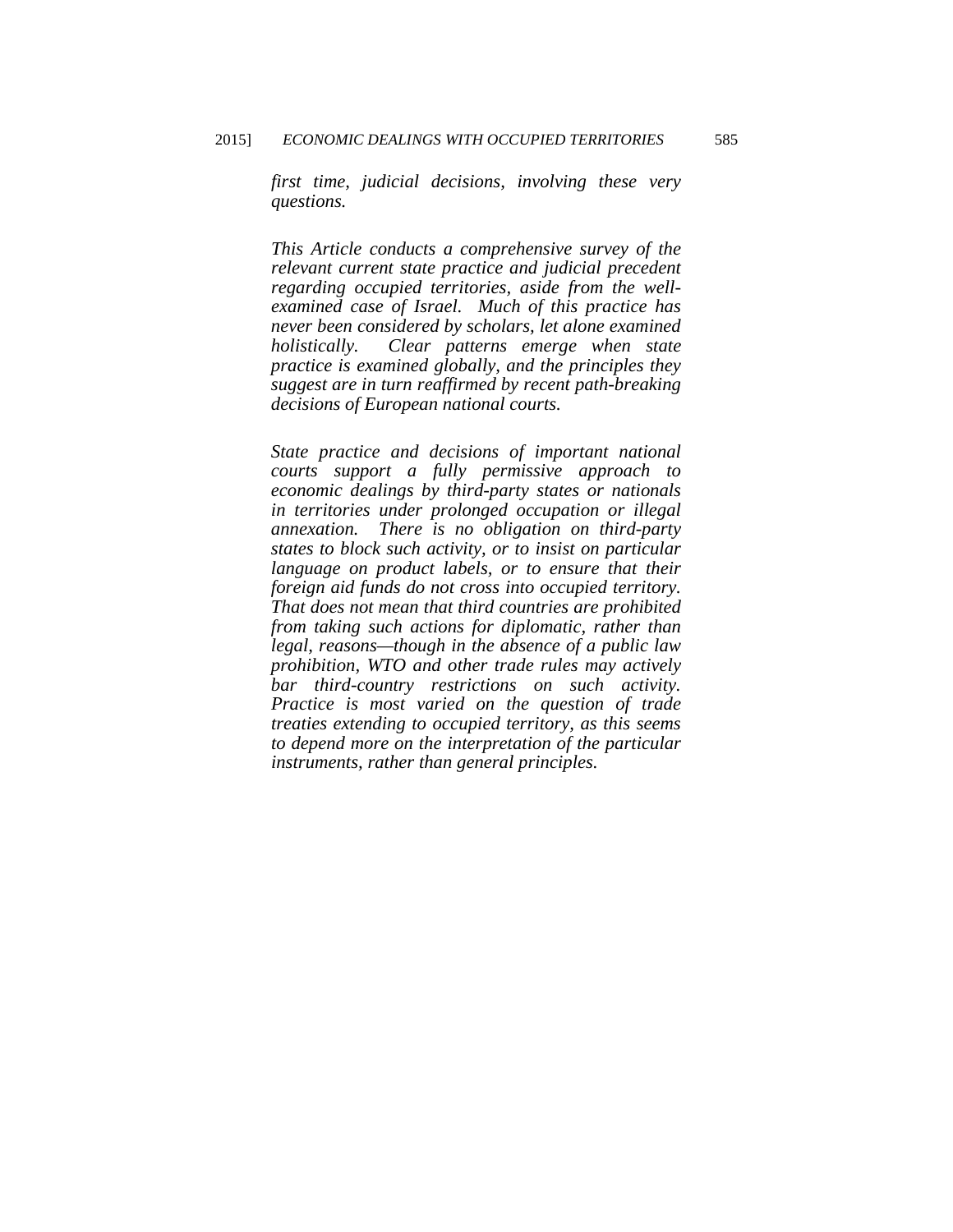| COLUMBIA JOURNAL OF TRANSNATIONAL LAW<br>586            | [53:584]                                                                                                            |
|---------------------------------------------------------|---------------------------------------------------------------------------------------------------------------------|
|                                                         |                                                                                                                     |
|                                                         |                                                                                                                     |
|                                                         | A. Third-Country Public Funding of Activities in Occupied                                                           |
|                                                         | B. Rules of Origin and Territorial Scope of Agreements  595                                                         |
| C. Third Party Firms Doing Business in the Occupied     |                                                                                                                     |
|                                                         |                                                                                                                     |
|                                                         |                                                                                                                     |
|                                                         | B. The Security Council Legal Advisor's Opinion 602                                                                 |
|                                                         |                                                                                                                     |
|                                                         |                                                                                                                     |
|                                                         |                                                                                                                     |
|                                                         |                                                                                                                     |
| B. Direct and Indirect Aid to Turkish Activities in the | A. Economic Activity in Occupied Territory  616                                                                     |
|                                                         |                                                                                                                     |
|                                                         |                                                                                                                     |
| IV. OCCUPATIONS IN THE FORMER SOVIET UNION  623         |                                                                                                                     |
|                                                         | A. Nagorno-Karabakh & Surrounding Regions (Armenia) 623<br>B. Russian Occupied Territories: Abkhazia and Crimea 626 |
|                                                         |                                                                                                                     |
|                                                         | 2. Crimea and other Occupied Ukrainian Territory  627                                                               |
| V. RECENT DECISIONS BY NATIONAL COURTS  629             |                                                                                                                     |
|                                                         | A. U.K. Supreme Court: Richardson v. Director of Public                                                             |
|                                                         |                                                                                                                     |
|                                                         |                                                                                                                     |
|                                                         |                                                                                                                     |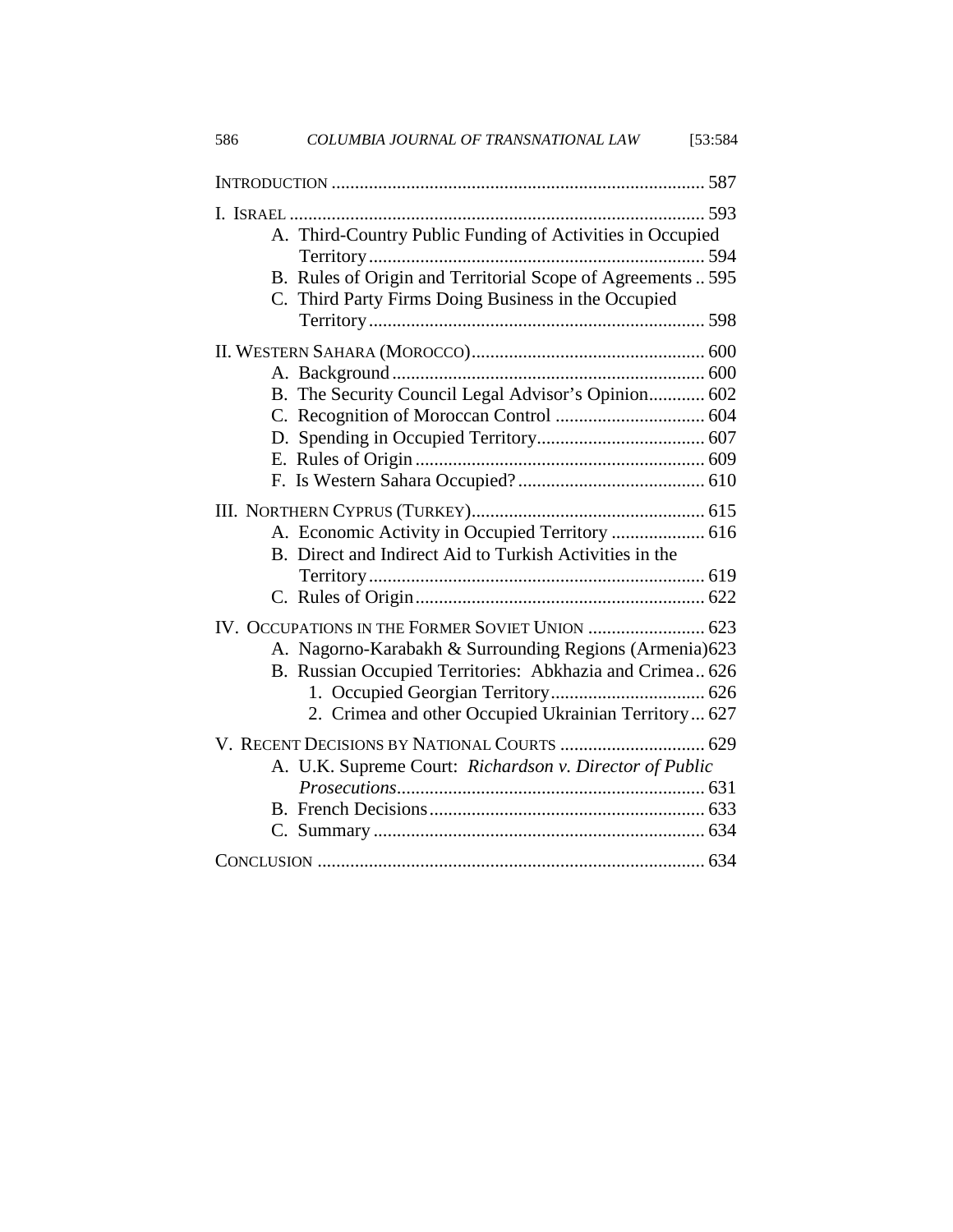#### **INTRODUCTION**

In recent years, the international legality of economic activity in occupied territories has emerged as a matter of significant debate. The public discussion has largely related to Israeli-controlled territories. Many European states, supported by prominent scholars and a wide range of NGOs, claim that international law requires limiting or prohibiting economic relations with Israelis when the relations involve the Israeli-controlled West Bank and the Golan Heights. Claims are increasingly being heard that international law requires an economic boycott of Israeli settlements and other activities in those areas as well as the inapplicability of commercial treaties with Israel to those territories, or at least the clear labeling of goods produced there.

Discussions of these legal issues have ignored the rich trove of relevant state practice from other occupied territories such as Western Sahara, Northern Cyprus, Nagorno-Karabakh, and Abkhazia. The European Union, the United States, and other states have adopted a variety of formal positions regarding activities in these territories, which have never been examined holistically. Indeed, recent years have seen a proliferation of state practice and, for the first time, judicial decisions involving these very questions. This Article attempts a systematic survey of the relevant current state practice.<sup>[1](#page-0-1)</sup> It finds that surprisingly consistent patterns emerge, which are in turn reaffirmed by recent landmark decisions of European national courts.

<span id="page-3-0"></span>The Article finds that state practice supports a fully permissive approach to economic dealings with occupying authorities and their nationals by third-party states or nationals in territories under prolonged occupation or illegal annexation. There is no obligation on third-party states to block such activity, to insist on particular language on product labels, or to ensure that their foreign aid funds do not cross into occupied territory. That does not mean that third countries are prohibited from taking such actions for diplomatic, rather than legal, reasons—though given the absence of a public law prohibition, World Trade Organization (WTO) and other trade rules may actively bar third-country restrictions on such activity.

 <sup>1.</sup> For more background on E.U. practice up until 2010, see Guy Harpaz & Eyal Rubinson, *The Interface between Trade, Law and Politics and the Erosion of Normative Power Europe: Comment on* Brita, 35 EUR. L. REV. 551 (2010).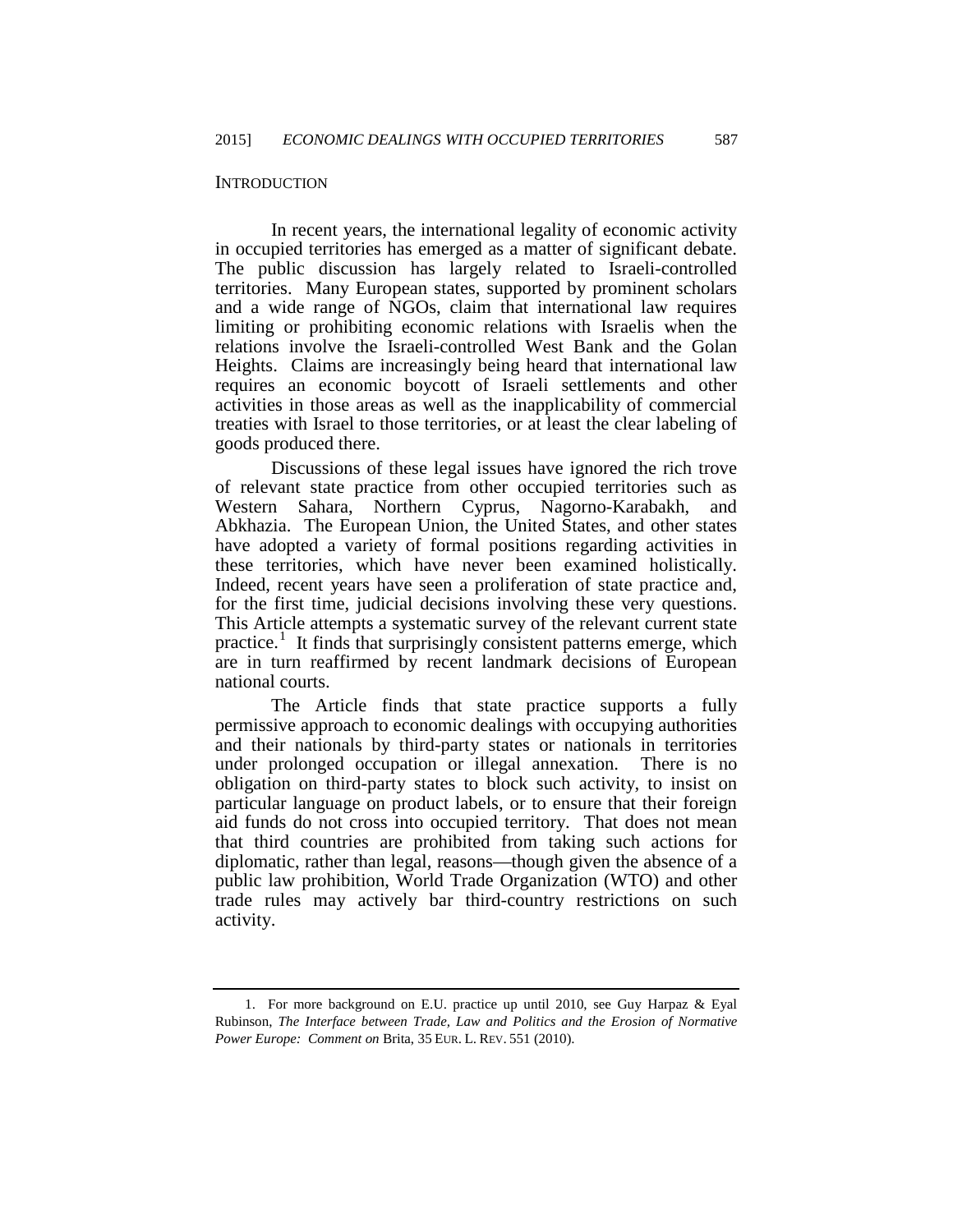For a variety of reasons, this Article focuses in particular on the European Union and its member states. Much of the relevant practice and all of the cases come from Europe. The European Union is one of the world's most significant international economic actors.<sup>[2](#page-3-0)</sup> Coincidentally, nearly all the relevant occupied territories are either in the European Union itself or in what it defines as its "neighbourhood."<sup>[3](#page-4-0)</sup> Moreover, the European Union is a selfconsciously "normative power," channeling its economic policies to reflect substantive legal norms.

The precise source of the purported prohibition relating to economic activity in occupied or illegally controlled territories is not obvious. Belligerent occupation itself is not illegal $4$  and does not bar the occupying power or third countries from economic activity in the occupied territory. Indeed, an occupying power, having taken over the functions of government, is obligated to maintain civic life and economic well-being in the territory.<sup>[5](#page-4-2)</sup> It serves as the interim sovereign, and allowing economic activity would seem well within its purview.<sup>[6](#page-4-3)</sup>

<span id="page-4-2"></span>5*. See id.*, art. 43; *see also* EYAL BENVENISTI, THE INTERNATIONAL LAW OF OCCUPATION 14 (2d ed. 2012).

 <sup>2.</sup> The European Union is the world's largest importer and second-largest exporter. *See Country Comparisons: Imports; Exports*, CENTRAL INTELLIGENCE AGENCY: WORLD FACTBOOK, https://www.cia.gov/library/publications/the-world-factbook/rankorder/2087 rank.html (last visited May 27, 2015).

<span id="page-4-4"></span><span id="page-4-0"></span> <sup>3.</sup> *What is the European Neighbourhood Policy?*, EUROPEAN UNION: EXTERNAL ACTION, http://eeas.europa.eu/enp/about-us/index\_en.htm (last visited May 27, 2015).

<span id="page-4-1"></span> <sup>4.</sup> Belligerent occupation occurs when a territory is placed under the authority of a hostile army as a result of an international armed conflict. *Cf.* Regulations Respecting the Laws and Customs of War on Land art. 42, annexed to Convention Respecting the Laws and Customs of War on Land, Oct 18, 1907, 36 Stat. 2277, 1 Bevans 631 [hereinafter Hague Regulations] ("Territory is considered occupied when it is actually placed under the authority of the hostile army.").

<span id="page-4-3"></span> <sup>6.</sup> The Hague Regulations allow the exploitation of public property and resources on a limited basis, and contain no prohibition on private business transactions. *See* Hague Regulations, *supra* note 4, art. 55. Moreover, the Fourth Geneva Convention of 1949 countenances contracts between the occupying power and the occupied population. *See* Geneva Convention Relative to the Protection of Civilian Persons in Time of War art. 52, **¶**  1, Aug. 12, 1949, 6 U.S.T. 3516, 75 U.N.T.S. 287 [hereinafter Geneva Convention IV]. The only prohibited economic measures suggested by the Geneva Conventions are those aimed at "creating unemployment" in order to coerce protected persons to work for or in the occupying power; this is essentially a safeguard for Article 51's restrictions on forced levies of labor. *See id.*, art. 52, **¶** 2. In other words, the Convention prohibits some measures *restricting* trade (the Commentaries mention as examples the creation monopolies and the closing of industries).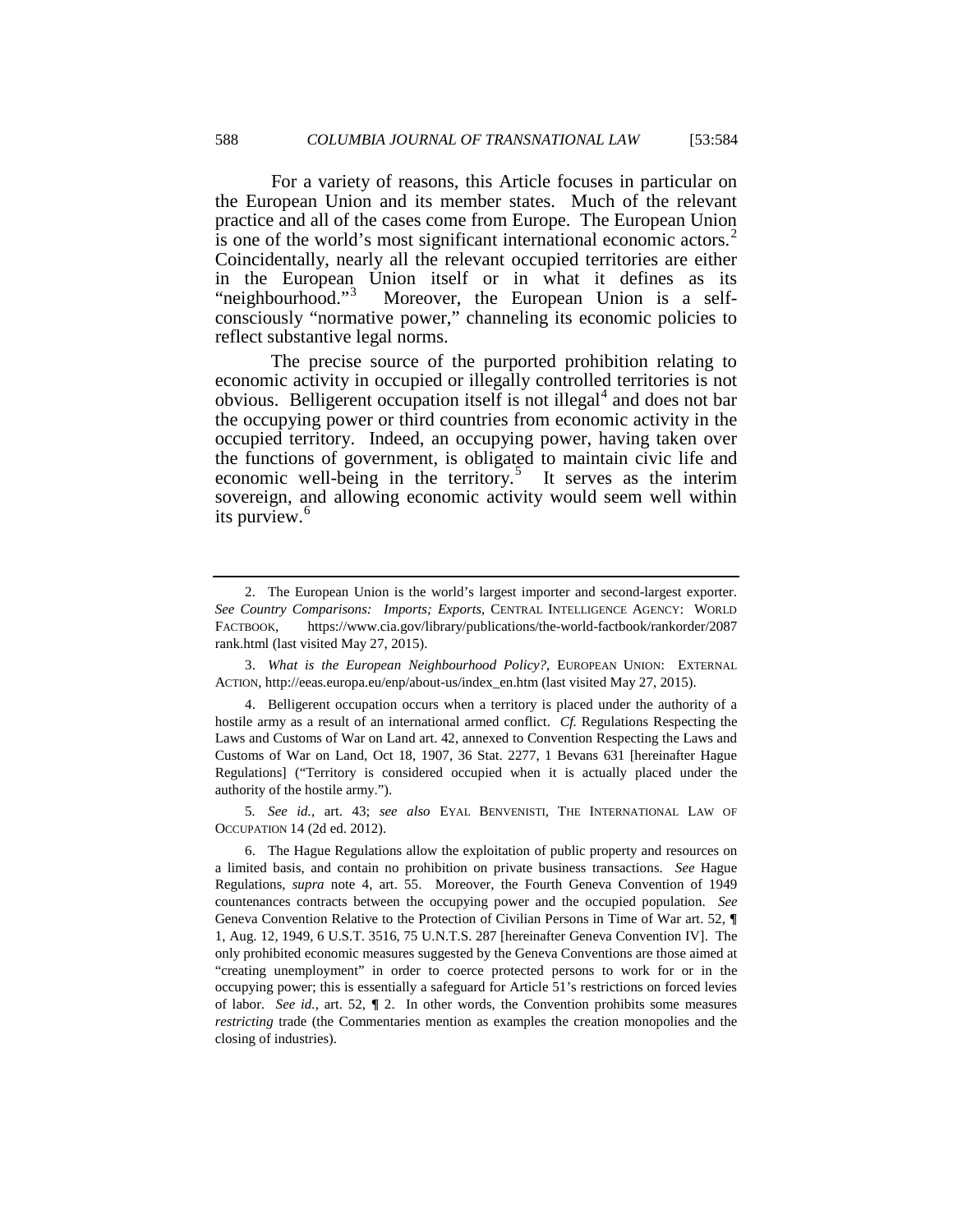Perhaps a prohibition on economic activity could be part of a general duty of non-recognition of forcible conquest, famously suggested by the International Court of Justice (ICJ) in the *Namibia*  case.<sup>[7](#page-4-4)</sup> Presumably it would not apply to all occupations, but rather only to prolonged occupations accompanied by conduct tending towards annexation or conquest.[8](#page-5-0) Thus, on this view, it would not matter if the underlying situation were, strictly speaking, a belligerent occupation within the meaning of the Hague and Geneva Conventions<sup>[9](#page-5-1)</sup> (Namibia was not), or if the situation involved what one author has described as "unlawful territorial situations."[10](#page-5-2)

However, the actual contents and details of a non-recognition duty are also unclear.<sup>[11](#page-5-3)</sup> In the simple understanding, non-recognition prohibits only formal governmental  $acts$ ,<sup>[12](#page-5-4)</sup> and applies only to recognizing the malefactor's legal claim, rather than its *de facto* control.[13](#page-5-5) To be sure, the *Namibia* opinion casts the obligation in sweeping terms, including an "obligation to abstain from entering into economic or other forms of relationship or dealings with South Africa on behalf of or concerning Namibia which may entrench its authority over the Territory."<sup>[14](#page-5-6)</sup> However, the ICJ derived this as much from the principle of non-recognition as from the express language of U.N. Security Council Resolution 276.<sup>[15](#page-5-7)</sup> This resolution

<span id="page-5-1"></span>9*. See* Hague Regulations, *supra* note 4, art. 42 ("Territory is considered occupied when it is actually placed under the authority of the hostile army.").

<span id="page-5-2"></span>10. ENRICO MILANO, UNLAWFUL TERRITORIAL SITUATIONS IN INTERNATIONAL LAW: RECONCILING EFFECTIVENESS, LEGALITY AND LEGITIMACY 116–17, 136–39 (2006).

<span id="page-5-3"></span>11*. See* Stefan Talmon, *The Duty Not to "Recognize as Lawful" a Situation Created by the Illegal Use of Force or Other Serious Breaches of a* Jus Cogens *Obligation: An Obligation Without Real Substance?*, *in* THE FUNDAMENTAL RULES OF THE INTERNATIONAL LEGAL ORDER: *JUS COGENS* AND OBLIGATIONS *ERGA OMNES* 99, 103–104 (Christian Tomuschat & Jean-Marc Thouvenin eds., 2006).

<span id="page-5-4"></span>12*. See, e.g.*, Namibia Advisory Op., *supra* note 7, ¶ 123 (obligating Member States "to abstain from sending diplomatic or special missions to South Africa").

<span id="page-5-7"></span><span id="page-5-6"></span><span id="page-5-5"></span>13*. See* Talmon, *supra* note 11, at 112–13 (discussing "an understanding of the obligation of non-recognition as precluding only the formal admission of legality," while noting that various states and the ICJ suggest the obligation entails a heavier burden).

<span id="page-5-8"></span><sup>7</sup>*. See* Legal Consequences for States of the Continued Presence of South Africa in Namibia (South West Africa), notwithstanding Security Council Resolution 276 (1970), Advisory Opinion, 1971 I.C.J. 16, **¶** 124 (June 21) [hereinafter Namibia Advisory Op.].

<span id="page-5-0"></span><sup>8</sup>*. See* BENVENISTI, *supra* note 5, at 143–47 (suggesting that economic integration with the occupant could promote annexation, and that close economic relations between the occupier and occupant should be forbidden except in situations of extreme need).

<sup>14.</sup> Namibia Advisory Op., *supra* note 7, ¶ 124.

<sup>15</sup>*. See* S.C. Res. 276, ¶ 5, U.N. Doc. S/RES/276 (Jan. 30, 1970).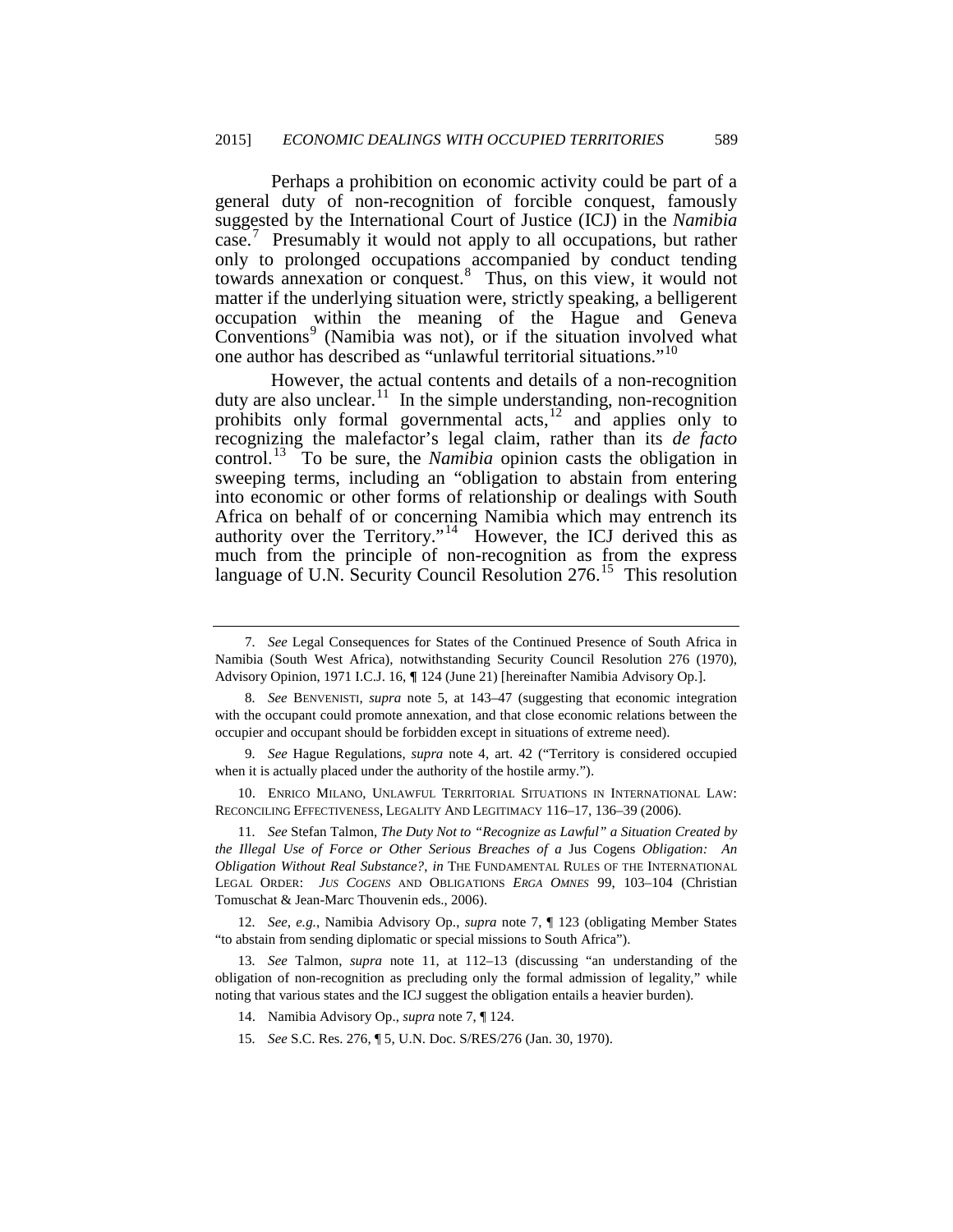was unusually broad, declaring the very "presence" of South Africa in Namibia to be "illegal and invalid." $\frac{16}{16}$  Thus, a broad prohibition on economic activity would be best viewed as a kind of all-purpose, customary sanctions regime for illegal territorial situations only where adopted by the Security Council as a matter of *lex specialis*.

It bears noting that a norm against economic activity in occupied territory does not appear to have deep historical roots. Indeed, the post-World War II origins of the European Union itself lie in economic exploitation of occupied territory. At the end of World War II, France occupied the Saar region of Germany, an area rich in coal and steel. France partitioned the occupied territory from the rest of Germany, creating the Saar Protectorate, administered by French civil servants and economically integrated into metropolitan France.<sup>17</sup> The principal purpose of the quasi-annexation was to divert German coal and steel production to France, whose production had collapsed.<sup>18</sup> Despite some British objections, the scheme was formalized in the Monnet Plan (1946–1950), which gave the French government complete control over German coal production in the Saar.<sup>[19](#page-6-2)</sup> The Saar was returned to West Germany in 1957 under pressure from France's allies, who were not concerned about the

european\_communities-en-3940ef1d-7c10-4d0f-97fc-0cf1e86a32d4.html.

<span id="page-6-3"></span><sup>16.</sup> *Id.*  $\llbracket 2$ . The Resolution called on States with "economic ... interests in Namibia<sup>[]</sup> to refrain from any dealings with the Government of South Africa which are inconsistent with paragraph 2." *Id*. ¶ 5. By contrast, the Council's most severe condemnation of Israeli activity found only "establishing settlements," i.e., civilian population centers, to be illegal and not the occupation itself. *See* S.C. Res. 446, ¶ 1, U.N. Doc. S/RES/466 (Mar. 22, 1979) ("[T]he policy and practices of Israel in establishing settlements . . . have no legal validity.").

<span id="page-6-0"></span><sup>17.</sup> O. R. Reischer, *Saar Coal After Two World Wars*, 64 POL. SCI. Q. 50 (1949); HURST HANNUM, AUTONOMY, SOVEREIGNTY, AND SELF-DETERMINATION: THE ACCOMMODATION OF CONFLICTING RIGHTS 394–99 (Rev. Ed. 1996).

<span id="page-6-1"></span><sup>18</sup>*. See generally* JACQUES FREYMOND, THE SAAR CONFLICT, 1945–1955 (1960); STEFAN WOLFF, DISPUTED TERRITORIES: THE TRANSNATIONAL DYNAMICS OF ETHNIC CONFLICT SETTLEMENT 87–97 (2003).

<span id="page-6-2"></span><sup>19</sup>*. See* Directorate for Economic Affairs, France Diplomatie [Ministry of Foreign Affairs], Memorandum on the Detachment of the German Industrial Regions,(Sep. 8, 1945), *translation available at* http://www.cvce.eu/en/obj/memorandum\_on\_the\_detachment \_of\_the\_german\_industrial\_regions\_8\_september\_1945-en-65894711-44e5-4dc8-98e8 e9e7c8a25a65.html. Under Jacques Monnet's plan, which envisioned a customs union between France and the detached German territories, German coal production was nationalized under French control. *See id.* The plan preceded Monnet's 1950 plan, which lead to the establishment of the European Steal and Coal Community, a predecessor of the European Union. *See The European Communities*, CENTRE VIRTUEL DE LA CONNAISSANCE SUR L'EUROPE (CVCE) (Sept. 11, 2012), http://www.cvce.eu/obj/the\_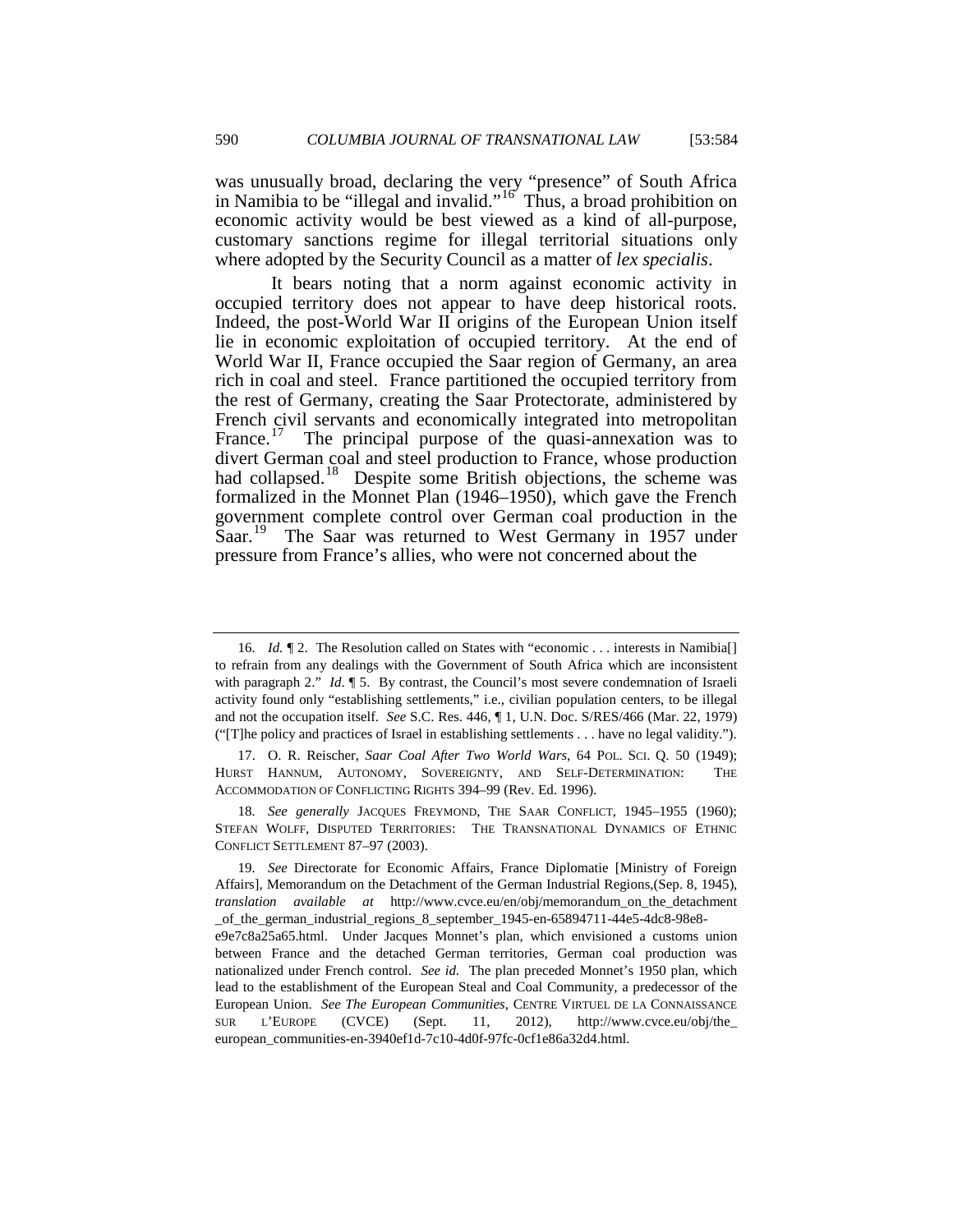legality of the situation, but rather wanted to strengthen West Germany against the Communist East.<sup>[20](#page-6-3)</sup>

This Article examines several distinct but interrelated contentions about economic activity with settlements in occupied territory that have recently been suggested by U.N. officials and Member States and supported by some scholars acting in a public capacity.<sup>21</sup> All of these claimed restrictions on third-country activity have been suggested in the context of Israel and the territories that came under its control in 1967—the West Bank, Gaza, and the Golan Heights. This Article takes legal claims made in this context as the hypotheses to be tested against the rest of existing state practice.

Any potential obligations of states to refrain from economic activity in occupied territory are not clearly delineated by treaty, and thus state practice is crucial to informing the precise scope of the relevant obligations.<sup>22</sup> As will be seen, state practice has As will be seen, state practice has overwhelmingly found the ICJ's advice to be inapplicable to other contexts, and suggests the *Namibia* decision did not state a general or correct rule.

This Article first describes a series of particular contentions about economic activities in occupied territories that have been made in recent years in relation to Israel. It also describes some tentative efforts, primarily in Europe, to translate these contentions into

<span id="page-7-1"></span>22. If—as it would seem—the purported norm against economic dealings is customary in nature, state practice would be the primary evidence of its existence and scope. *See* Continental Shelf (Libyan Arab Jamahiriya v. Malta), Judgment, 1985 I.C.J. 13, ¶ 27 (June 3) ("It is of course axiomatic that the material of customary international law is to be looked for primarily in the actual practice and *opinio juris* of States . . . ."). Even if the prohibition is a corollary of treaty norms, subsequent state practice is of great relevance in interpreting the meaning of the relevant treaties, which do not speak directly to these questions. *See* Report of the Special Rapporteur, *First Report on Subsequent Agreements and Subsequent Practice in Relation to Treaty Interpretation*, Int'l Law Comm'n, U.N. Doc. A/CN.4/660 (Mar. 19, 2013) (by Georg Nolte); Report of the Special Rapporteur, *Second Report on Subsequent Agreements and Subsequent Practice in Relation to the Interpretation of Treaties*, Int'l Law Comm'n, U.N. Doc. A/CN.4/671 (Mar. 26, 2014) (by Georg Nolte).

<span id="page-7-2"></span><sup>20.</sup> Nonetheless, French rights to Saar coal lasted until 1981. Michael Berger, *Motives for the Foundation of the ECSC* 19 n.50 (Poznan Univ. of Econ., Working Paper No. 7, 2012), *available at* ue.poznan.pl/data/upload/articles\_download/5401/20131111/ Working\_Paper\_No7\_2012.pdf.

<span id="page-7-0"></span><sup>21</sup>*. See* JAMES CRAWFORD, TRADES UNION CONG., OPINION: THIRD PARTY OBLIGATIONS WITH RESPECT TO ISRAELI SETTLEMENTS IN THE OCCUPIED PALESTINIAN TERRITORIES (Jan. 24, 2012), *available at* http://www.tuc.org.uk/sites/default/files/tucfiles/ LegalOpinionIsraeliSettlements.pdf (last visited May 27, 2015); Special Rapporteur on the Situation of Human Rights in the Palestinian Territories, *Report of the Special Rapporteur on the Situation of Human Rights in the Palestinian Territories Occupied since 1967*, 67th Sess., U.N. Doc. A/67/369 (Sept. 19, 2012) (by Richard Falk).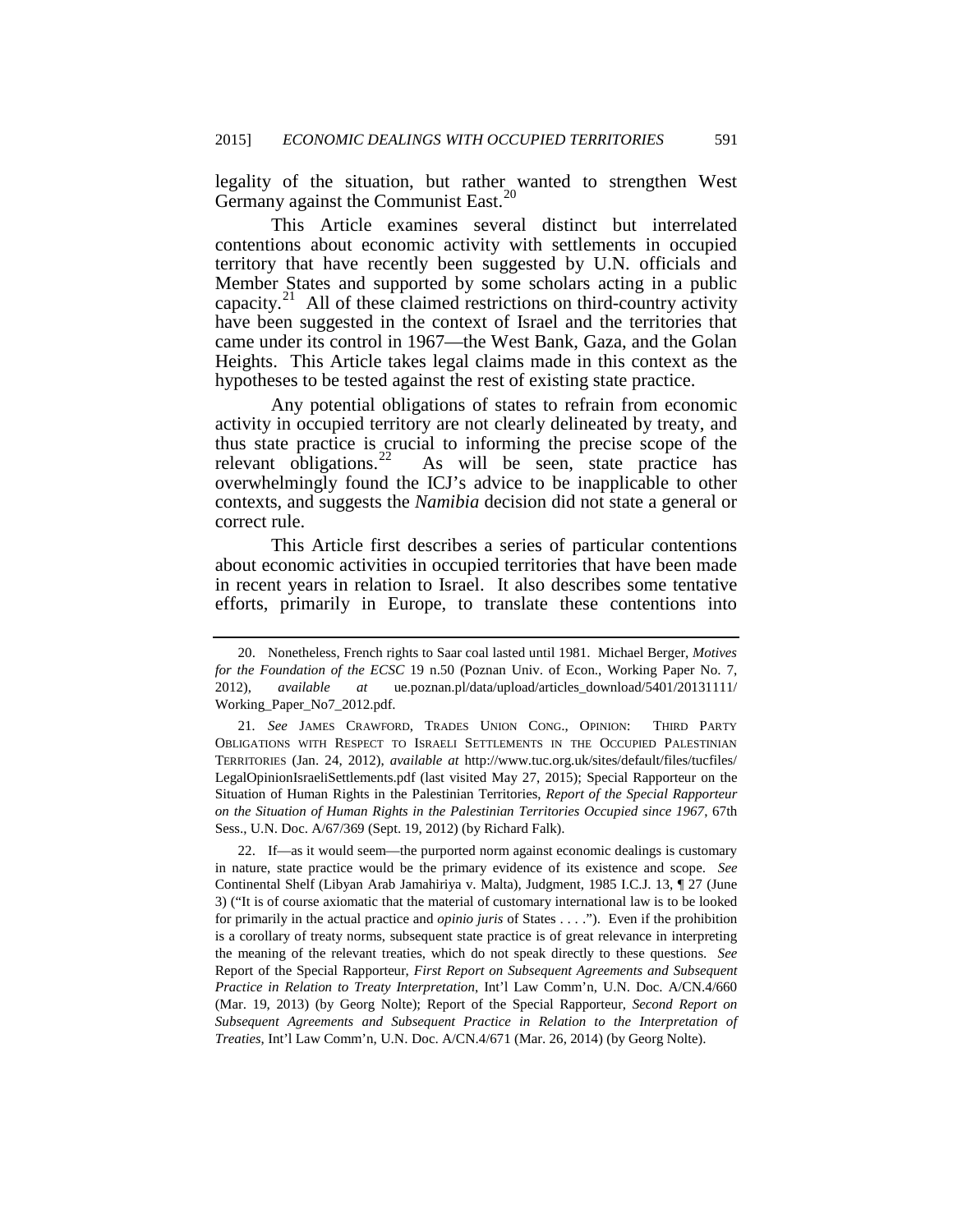practice. It then proceeds to test these contentions by examining state practice in relation to economic activity in currently occupied territories—Western Sahara and Northern Cyprus. It also examines Abkhazia and Nagorno-Karabakh, though the extremely limited scope of their economies means they provide relatively thin evidence. Finally, it will briefly consider the incipient practice regarding the occupation of Crimea. All of these situations meet the objective definition of occupation under international humanitarian law—a territory coming under the control and administration of a hostile army during an international armed conflict.<sup>23</sup> Moreover, these are not situations of temporary or even prolonged occupation, but rather of indefinite occupation seeking to permanently change borders through force. In several cases, such as Western Sahara and Crimea, the occupying power has formally annexed the territory, although the validity of the annexations has been near-universally rejected;  $24$  in the others, they have established unrecognized puppet states in the territory.<sup>[25](#page-8-1)</sup> In all these cases the occupation authority has encouraged the transfer of settlers into the occupied territory, in some cases on a modest scale (Abkhazia), but more often on a massive one (Western Sahara and Northern Cyprus).<sup>[26](#page-8-2)</sup>

To be sure, countries may be motivated by political and

<span id="page-8-1"></span>25*. See* Eur. Parl. Ass., *Colonisation by Turkish Settlers of the Occupied Part of Cyprus*, Recommendation No. 1608 (June 24, 2003), *available at* http:// assembly.coe.int/Main.asp?link=/Documents/AdoptedText/ta03/EREC1608.htm#\_ftn1.

<span id="page-8-3"></span><span id="page-8-2"></span>26. For the transfer of civilians into Abkhazia, see Eugene Kontorovich, *ICC Prosecutor Says Full Inquiry into Russian War Crimes Might Come Soon, But Omits Some Crimes*, EJIL: TALK! (Dec. 10, 2014), http://www.ejiltalk.org/icc-prosecutor-says-fullinquiry-into-russian-war-crimes-might-come-soon-but-omits-some-crimes/. For the transfer of civilians into Western Sahara, see Pablo San Martín, *Western Sahara: Road to Perdition?*, 103 AFR. AFF. 651, 652–53 (2004); METE HATAY, INT'L PEACE RESEARCH INST., BEYOND NUMBERS: AN INQUIRY INTO THE POLITICAL INTEGRATION OF TURKISH 'SETTLERS' IN NORTHERN CYPRUS, vii–viii (2005). While it is too early to tell if Russia will engage in settling civilians in Crimea, it has done nothing to prevent such movement, and indeed has offered incentives to companies to send their employees on vacations there. *See, e.g.*, *Federal Agency Recommends State Companies Treat Employees to Crimean Vacation*, MOSCOW TIMES, June 4, 2014, http://www.themoscowtimes.com/article/501537.html.

<sup>23</sup>*. See* YORAM DINSTEIN, THE INTERNATIONAL LAW OF BELLIGERENT OCCUPATION 3–44 (2009) (defining aspects of occupation as established in international treaties and custom).

<span id="page-8-0"></span><sup>24</sup>*. See* Steven Lee Myers & Ellen Barry, *Putin Reclaims Crimea for Russia and Bitterly Denounces the West*, N.Y. TIMES, Mar. 18 2014, *available at* http://www.nytimes.com/2014/03/19/world/europe/ukraine.html? r=0 ("The speed of Mr. Putin's annexation of Crimea, redrawing an international border that has been recognized as part of an independent Ukraine for 23 years, has been breathtaking and so far apparently unstoppable."); *see also* BENVENISTI, *supra* note 5, at 171.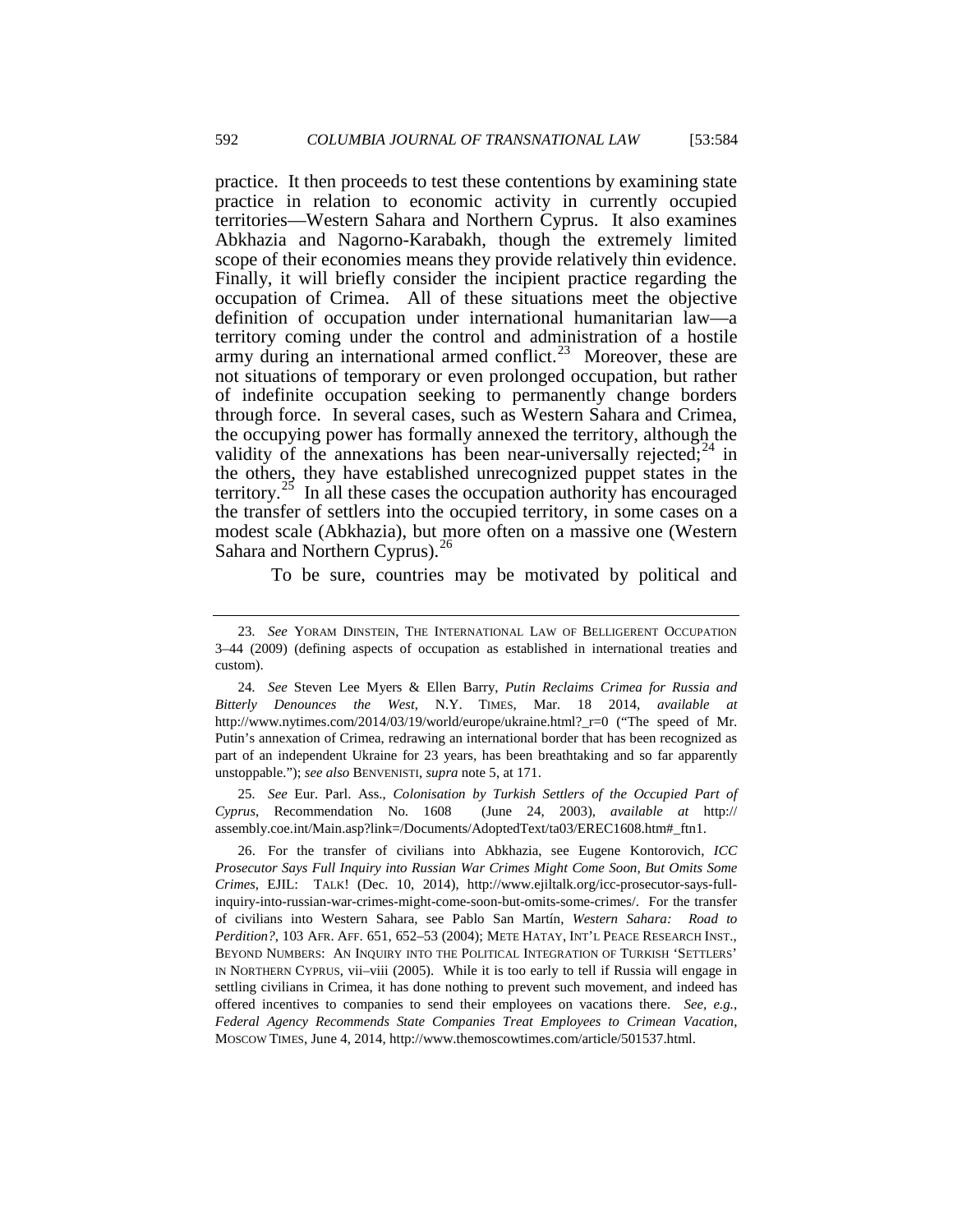pecuniary considerations when applying international law to economic activities. Some scholars might be tempted to dismiss permissive state practice as politically motivated and only look to restrictive acts for the "real" law. But both limiting and allowing trade can be politically motivated. Indeed, geopolitical considerations shadow state practice throughout international law. It is not news that politics and norms are intertwined in public international law practice. Yet international law takes state practice as both a source of law and a guide to its interpretation nonetheless.<sup>27</sup> Thus while all the actions discussed here have political explanations, this analysis abstracts from that to look at what counts for international law: what countries do.

I. ISRAEL

The West Bank and Gaza were part of Mandatory Palestine, established by the League of Nations as a "national home" for the Jews in 1922. Upon the expiration of the Mandate in 1948, the Jewish government declared an independent state ("Israel").<sup>28</sup> This entity was promptly invaded by numerous Arab countries, and parts of the mandated territory came under occupation, with the Gaza Strip held by Egypt and the territory that would come to be known as the West Bank under Jordanian control.<sup>29</sup> Armistice agreements between Israel, Egypt, and Jordan delineated lines of control in 1949, though these were by their terms not international borders.<sup>[30](#page-9-2)</sup> In 1967, in the Six Day War (or June War) Israel took the formely mandated territories from Egypt and Jordan, as well as the Golan Heights from Syria and the Sinai Peninsula, to which, unlike the other territories, it did not have a prior claim.<sup>31</sup> Israel subsequently effectively annexed the Golan and eastern Jerusalem, withdrew from the Sinai in accordance with a peace treaty with Egypt, and unilaterally withdrew from Gaza in 2005.

30*. See* Legal Consequences of the Construction of a Wall, *supra* note 28, ¶ 72.

<span id="page-9-4"></span><sup>27</sup>*. See* Statute of the International Court of Justice art. 38(1)(b), June 26, 1945, 59 Stat. 1055, 3 Bevans 1153; Vienna Convention on the Law of Treaties art. 31(3)(b), May 23, 1969, 1155 U.N.T.S. 331 [hereinafter Vienna Convention].

<span id="page-9-0"></span><sup>28</sup>*. See* Legal Consequences of the Construction of a Wall in the Occupied Palestinian Territory, Advisory Opinion, 2004 I.C.J. 136, ¶ 71 (July 9) [hereinafter Legal Consequences of the Construction of a Wall]; *see also* DINSTEIN, *supra* note 23, at 12–19.

<sup>29</sup>*. See* DINSTEIN, *supra* note 23, at 12–19.

<span id="page-9-3"></span><span id="page-9-2"></span><span id="page-9-1"></span><sup>31.</sup> See Eugene Kontorovich, *Israel/Palestine—The ICC's Uncharted Territory*, 11 J. INT'L CRIM. JUST. 979, 991, 991 n.53 (2013).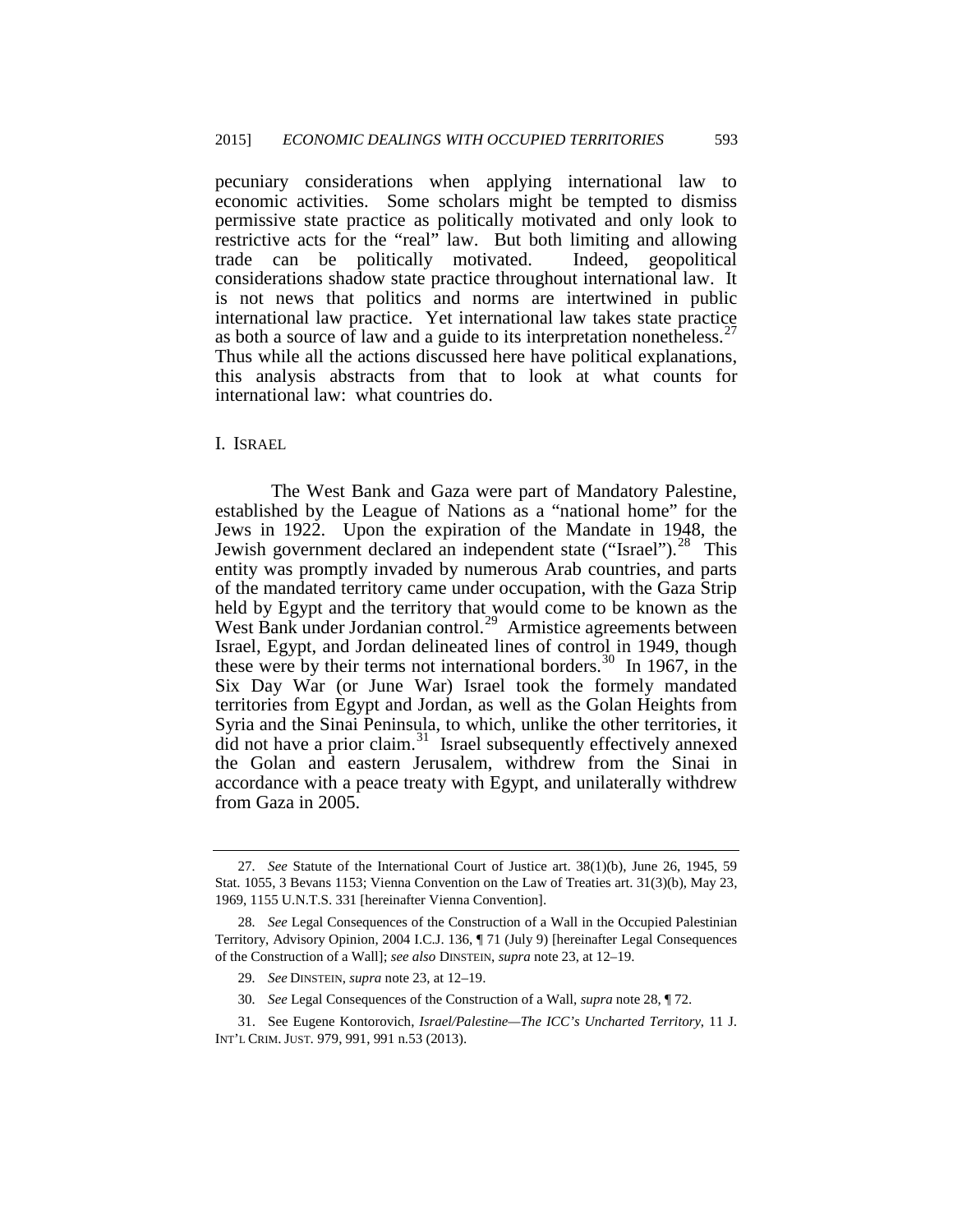The European Union and much of the international community regard all these territories (other than the Sinai peninsula) as being under Israeli military occupation. The European Union, and the United Nations have on numerous occasions declared Israeli civilian presence in these areas ("settlements") to violate the Geneva Conventions, and the more general fact of Israeli control to violate Palestinian rights of self-determination. However, under the Oslo Accords, Israel entered into an agreement with Palestine Liberation Organization (PLO) to place parts of the territories under the exclusive control of a newly created Palestinian Authority, while maintaining Israeli civil control over the sections sparsely populated by Palestinians (including areas containing settlements). $\frac{3}{2}$ 

The economic ties between foreign firms and Israeli concerns in the territories have been extensively documented by  $NGOs$ ,  $33$  and need not be elaborated here. The European Union, for example, imports approximately \$300 million in goods from Israeli settlements a year.<sup>34</sup> In recent years, several contentions have been raised about the legality of this economic activity in the Golan and West Bank.

# <span id="page-10-3"></span>*A. Third-Country Public Funding of Activities in Occupied Territory*

The European Commission recently issued well-publicized spending guidelines restricting European relations with Israeli entities that operate across the pre-1967 lines of control (also known as the "Green Line"). $35$  The guidelines maintain that international law prohibits third-party states from spending money that would flow to or support activities by private entities of an occupying power in

<sup>32</sup>*. See* Israeli-Palestinian Interim Agreement on the West Bank and the Gaza Strip [hereinafter Oslo II], Isr.-P.L.O., arts. XII.1, XVII.1.a, XVII.2.c, XVII.4, Sept. 28, 1995; Protocol Concerning Legal Matters, Annex IV to the Israeli-Palestinian Interim Agreement on the West Bank and the Gaza Strip, Isr.-P.L.O., art. II(2)(c), art. II.7, Sept. 28, 1995.

<span id="page-10-0"></span><sup>33</sup>*. See, e.g.*, APRODEV ET AL., TRADING AWAY PEACE: HOW EUROPE HELPS SUSTAIN ILLEGAL ISRAELI SETTLEMENTS (2012), *available at* http://www.christianaid.org.uk/ Images/Trading%20Away%20Peace%20October%202012\_tcm15-63607.pdf; PROFUNDO, U.K. ECONOMIC LINKS WITH ISRAELI SETTLEMENTS IN OCCUPIED PALESTINIAN TERRITORY, *summary available at* http://electronicintifada.net/content/report-uk-economic-links-israelisettlements/3423; Jim Armitage, *G4S Contracts in Israeli Occupied Territories Face Major Investigation*, INDEPENDENT, Jan. 7, 2014, http://www.independent.co.uk/ news/business/news/g4s-contracts-in-israeli-occupied-territories-face-major-investigation-9042705.html.

<sup>34</sup>*. See* TRADING AWAY PEACE, *supra* note 33, at 6.

<span id="page-10-2"></span><span id="page-10-1"></span><sup>35.</sup> Guidelines on the Eligibility of Israeli Entities and Their Activities in the Territories Occupied by Israel since June 1967 for Grants, Prizes and Financial Instruments Funded by the E.U. from 2014 Onwards, 2013 O.J. (C 205) 9–11 [hereinafter Guidelines].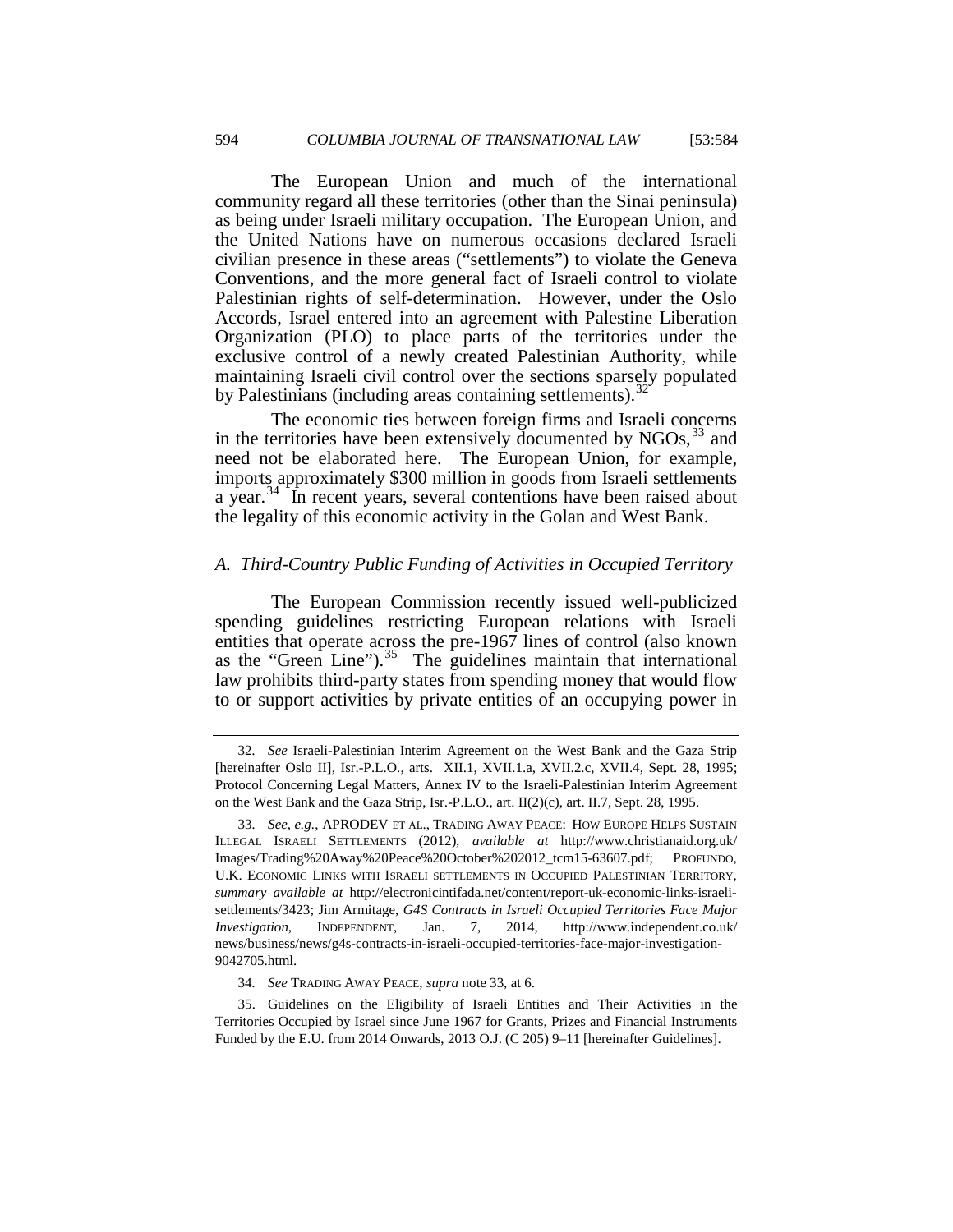an occupied territory with settlers.<sup>36</sup> The duty of non-recognition requires that "[n]ot one Euro" go to such activities, and that any grants or aid to the occupying power must be structured to ensure they are not spent in the occupied territory.<sup>[37](#page-11-0)</sup> A fortiori, such activities cannot be funded directly. The restriction apparently applies only to *Israeli* entities, and not Palestinian or other entities in the territory. $38$ 

## *B. Rules of Origin and Territorial Scope of Agreements*

Many E.U. member states and Commission officials maintain, in relation to Israel, that products manufactured in an occupied territory cannot be labeled as originating from the occupying power when exported to the European Union.<sup>[39](#page-11-2)</sup> They argue that allowing such products to be labeled "Made in Israel" improperly "recognizes" Israel control by third-countries, although it is not the third-countries applying the labeling. E.U. officials have announced plans to require separate labeling of settlement products.<sup>[40](#page-11-3)</sup> As of this writing, the

<span id="page-11-0"></span>37. Yossi Verter, *Israel-E.U. Settlement Compromise: When Funding at Stake, Heaven and Earth Can be Moved*, HAARETZ, Nov. 29, 2013, http://www.haaretz.com/weekend/week-s-end/.premium-1.560881; Guidelines, *supra* note 35.

<span id="page-11-4"></span><sup>36</sup>*. See id.*, art. 1 ("[The Guidelines] aim is to ensure the respect of E.U. positions and commitments in conformity with international law on the non-recognition by the E.U. of Israel's sovereignty over the territories occupied by Israel since June 1967."). The E.U. guidelines are somewhat incoherent because they exempt from the restrictions funding for both activities of Israeli national public authorities, as well as any activities "promoting the Middle East peace process in line with E.U. policy." *Id.*, arts. 11(b), 15 (internal footnote omitted). Surely the international law of non-recognition does not provide an exception for cases where recognition would promote the recognizers' foreign policy. *See* AVI BELL & EUGENE KONTOROVICH, KOHELET POL'Y FORUM, E.U.'S ISRAEL GRANT GUIDELINES: A LEGAL AND POLICY ANALYSIS 9-12, (2013), *available at* http://kohelet.org.il/uploads/file/ EUs%20Israel%20Grants%20Guidelines%20A%20Legal%20and%20Policy%20Analysis% 20-%20Kohelet%20Policy%20Forum%20-%20Final(1).pdf.

<span id="page-11-1"></span><sup>38</sup>*. See* Guidelines, *supra* note 35, ¶¶ 4, 12–15. There is an exception in Paragraph 15 for activities by Israeli entities that benefit Palestinians. In that section, Palestinians are referred to as "protected persons," a phrase from the Fourth Geneva Convention that refers to the prior inhabitants of an occupied territory. *See* Geneva Convention IV, *supra* note 6, art. 4.

<span id="page-11-2"></span><sup>39.</sup> For background on the dispute, see Moshe Hirsch, *Rules of Origin as Trade or Foreign Policy Instruments? The European Union Policy on Products Manufactured in the Settlements in the West Bank and the Gaza Strip*, 26 FORD. INT'L L. J. 572 (2002).

<span id="page-11-3"></span><sup>40</sup>*. See* Ben Lynfield, *E.U. to Label Products from Israeli Settlements*, TELEGRAPH, July 23, 2013, http://www.telegraph.co.uk/news/worldnews/middleeast/israel/10198109/euto-label-products-from-Israeli-settlements.html; Christoph Schult, *Patience Runs Out: E.U.*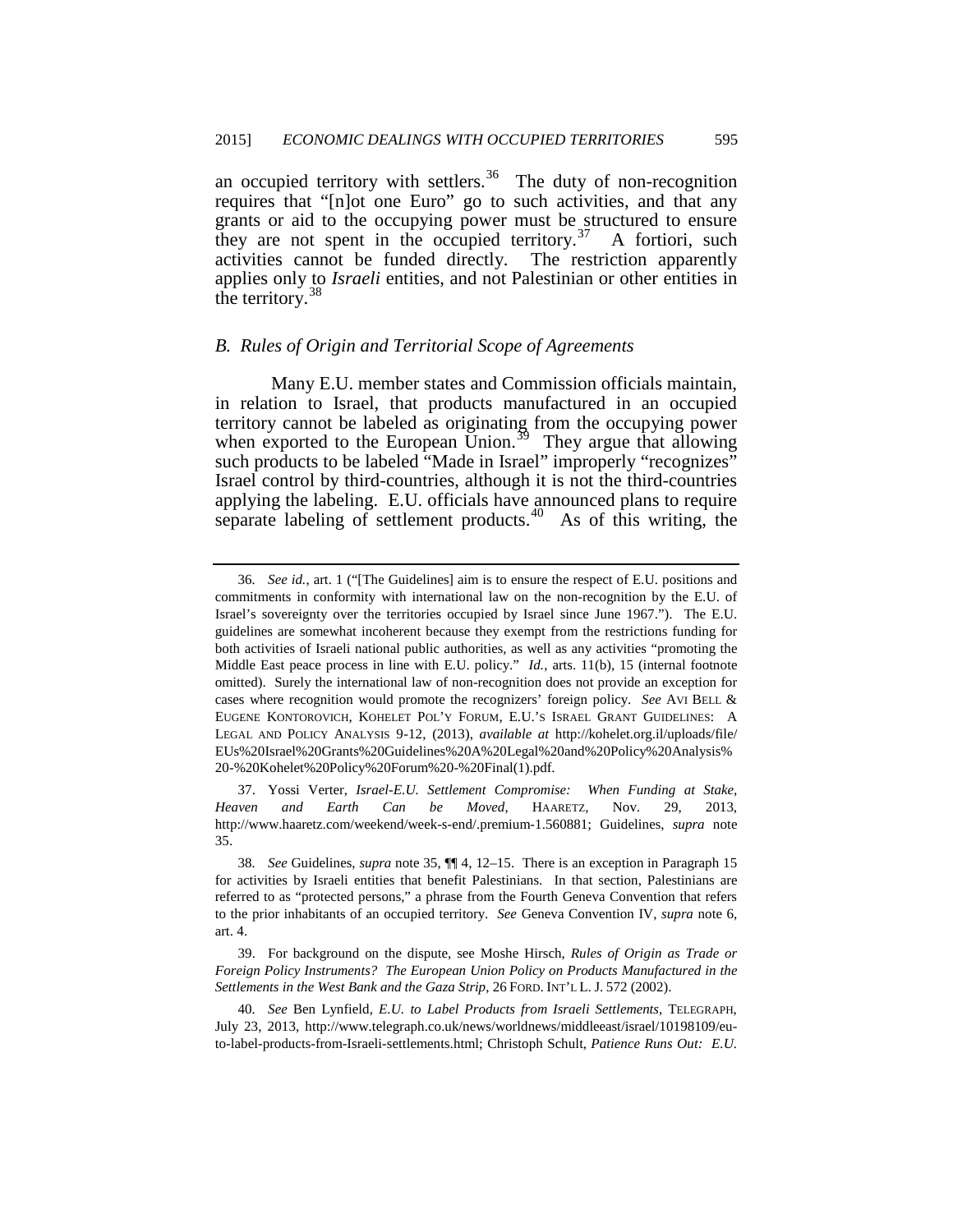Commission has not yet imposed any labeling requirements on Israeli settlement products, though news reports suggest it is close to doing so. A few individual members, like Belgium and Denmark, have issued non-binding advice to retailers urging settlement products to be labeled as made in Israeli settlements, rather than "Made in Israel."[41](#page-11-4)

Related to the origin labeling issue is the territorial scope of trade and related agreements. Israel and the European Union signed an Association Agreement (a kind of free trade deal) in 1995.<sup>[42](#page-12-0)</sup> Like most such treaties, it contains a territorial clause that provides they apply to the "territory of Israel" and the "territory" of the European Union.<sup>43</sup> Such a clause could either mean "sovereign territory" or "administered territory." European states argue that such clauses in treaties with Israel mean, in effect, the *de jure* territory of Israel in accordance with the European view of the matter. $44$  Thus, the European Union is increasingly seeking to restrict the application of its agreements with Israel to exclude areas where it contests Israel's sovereignty.<sup>[45](#page-12-3)</sup>

<span id="page-12-0"></span>42*. See Agreements*, DELEGATION OF THE EUROPEAN UNION TO ISRAEL, http://eeas.europa.eu/delegations/israel/eu\_israel/political\_relations/agreements/index\_en.ht m (last visited May 27, 2015); Euro-Mediterranean Agreement Establishing an Association Between the European Communities and their Member States, of the One Part, and the State of Israel, of the Other Part, E.U.-Isr., Nov. 20, 1995, 2000 O.J. (L 147) 3 (entered into force June 1, 2000), *available at* http://eeas.europa.eu/delegations/israel/documents /eu\_israel/asso\_agree\_en.pdf [hereinafter Euro-Mediterranean Agreement, E.U.-Isr.].

*To Crack Down on Israeli Settlement Products*, DER SPIEGEL ONLINE (Feb. 13, 2013, 2:43 PM), http://www.spiegel.de/international/europe/eu-to-crack-down-on-products-fromisraeli-settlements-a-882623.html.

<sup>41</sup>*. See* Robert-Jan Bartunek, *Belgium Advises Retailers to Label Products from Israeli Settlements*, HAARETZ, July 29, 2014, http://www.haaretz.com/news/diplomacydefense/1.607864; Amira Hass et al., *Denmark to Ban Labeling West Bank Products as "Made in Israel," Report Says*, HAARETZ, May 19, 2012, http://www.haaretz.com/news/diplomacy-defense/denmark-to-ban-labeling-west-bankproducts-as-made-in-israel-report-says-1.431372.

<sup>43.</sup> Euro-Mediterranean Agreement, E.U.-Isr., *supra* note 42, art. 83.

<span id="page-12-4"></span><span id="page-12-2"></span><span id="page-12-1"></span><sup>44</sup>*. See* Press Release, Council of the European Union, 3029th Council Meeting, 8 (Dec. 10, 2012), *available at* http://www.consilium.europa.eu/ueDocs/ cms\_Data/docs/pressData/EN/foraff/134152.pdf (holding that "all agreements between the State of Israel and the European Union must unequivocally and explicitly indicate their inapplicability to the territories occupied by Israel in 1967").

<span id="page-12-3"></span><sup>45.</sup> For example, in 2014, the E.U. began blocking certain agricultural imports from Israel on the grounds that it could not accept Israeli veterinary and other certifications from the territories. *See generally* Ora Coren, *E.U. gives Israel Extra Month to Prepare for Ban on Settlement Farm Products*, HAARETZ, Sept. 3, 2014, http://www.haaretz.com/ business/.premium-1.613722.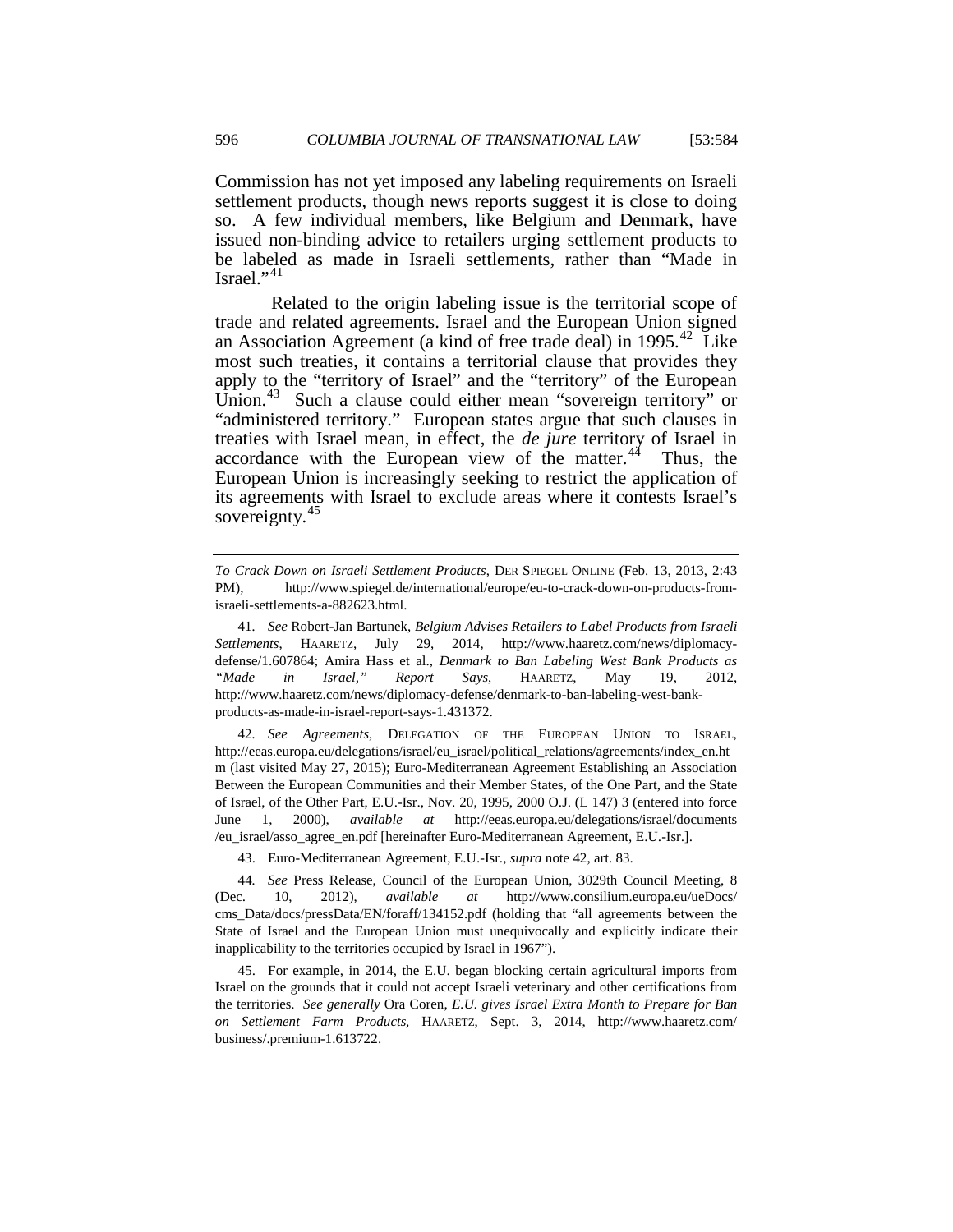With the Association Agreement, controversy arose over whether the Agreement applied to the territories under Israeli jurisdiction. After months of negotiation, Israel and the European Union reached an agreement whereby the former would identify products from across the Green Line by zip code when issuing certificates of origin for export.<sup>[46](#page-12-4)</sup> The European Union uses this information to deny preferential tariff treatment required by the Association Agreement to such goods, while continuing to accept Israeli certificates of origin.

The question of the status of the West Bank under the Agreement came before the European Court of Justice in 2008, when a German company importing goods from an Israeli company in the West Bank sought the benefit of the Agreement's preferential tariff rules. The German authorities argued that the goods were not eligible for such treatment because they were, as a matter of public international law, not part of Israel. The ECJ ruled that the West Bank was excluded from the coverage of the Agreement.<sup>47</sup> It did not do so, however, on the basis that the West Bank was not a "sovereign" part of Israel;<sup>48</sup> that is, the Court did not base its holding on the meaning of "territory" in the Association Agreement or on the legal status of Israel's presence in the West Bank, despite an invitation by the E.U. Advocate-General to do so.<sup>[49](#page-13-2)</sup> Rather, it concluded that a parallel customs agreement between the European Union and the Palestinian Authority in 1997 implicitly restricted the scope of the agreement with Israel:

> Accordingly, to interpret Article 83 of the EC-Israel Association Agreement as meaning that the Israeli customs authorities enjoy competence in respect of products originating in the West Bank would be tantamount to imposing on the Palestinian customs authorities an obligation to

<span id="page-13-3"></span><sup>46.</sup> *See e.g.*, Notice to Importers—Imports from Israel into the Community, 2005 O.J. (C 20) 2, *available at* http://trade.ec.europa.eu/doclib/docs/2006/march/ tradoc\_127720.pdf; Notice to Imports—Imports from Israel into the E.U., 2012 O.J. (C 232) 5, *available at* http://eur-lex.europa.eu/legal-content/EN/TXT/?uri=uriserv:OJ.C.20 12.232.01.0005.01. ENG.

<span id="page-13-0"></span><sup>47.</sup> Case C-386/08, Brita GmbH v. Hauptzollamt Hamburg-Hafen, 2010 E.C.R. I-01289, Ruling ¶¶ 1–2 [hereinafter Brita].

<sup>48</sup>*. See id.* ¶¶ 52–53, Ruling ¶¶ 1–2.

<span id="page-13-2"></span><span id="page-13-1"></span><sup>49.</sup> Itzchak Kornfeld, *ECJ Holds that West Bank Products are Outside Scope of the E.U.-Israel Association Agreement*, 14 AM. SOC'Y INT'L L. INSIGHTS (June 23, 2010), http://www.asil.org/insights/volume/14/issue/17/ecj-holds-west-bank-products-are-outsidescope-E.U.-israel-association.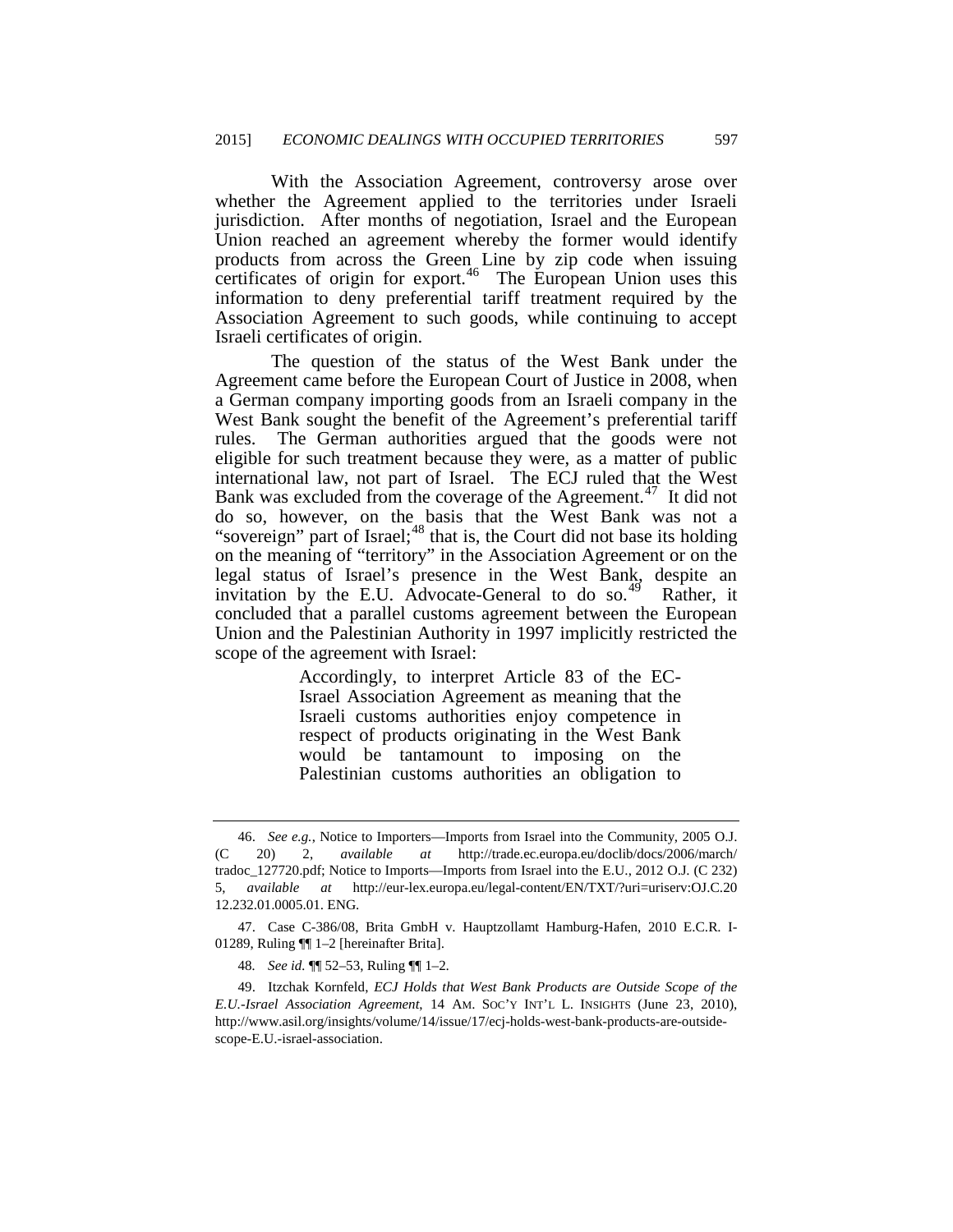refrain from exercising the competence conferred upon them by virtue of the abovementioned provisions of the EC-PLO Protocol. Such an interpretation, the effect of which would be to create an obligation for a third party without its consent, would thus be contrary to the principle of general international law, "pacta tertiis nec nocent nec prosunt," as consolidated in Article 34 of the Vienna Convention.

It follows that Article 83 of the EC-Israel Association Agreement must be interpreted as meaning that products originating in the West Bank do not fall within the territorial scope of that agreement and do not therefore qualify for preferential treatment under that agreement.<sup>5</sup>

The European Union thus excludes Israeli products from Israeli-controlled territories from preferential customs treatment otherwise available to Israeli goods.<sup>51</sup> (By contrast, the U.S.-Israel Free Trade Agreement applies to goods produced under Israel jurisdiction in the West Bank.<sup>[52](#page-14-1)</sup>) However, such goods are still marked as "Made in Israel" on their packaging and certificate of origin. The push by some countries to require a change in labeling ("Made in the West Bank," for example) is based on the view that "Made in Israel" labels are fraudulent and misleading.<sup>[53](#page-14-2)</sup>

## *C. Third Party Firms Doing Business in the Occupied Territory*

<span id="page-14-3"></span>The European Union apparently does not maintain that international law bars its corporations from conducting business in occupied territory, even when such activities assist an illegal annexation or otherwise maintain an illegal situation, such as the implantation of

<span id="page-14-2"></span>53*. See, e.g.*, U.K. DEP'T FOR ENVIRONMENT, FOOD AND RURAL AFFAIRS, *Technical Advice: Labeling of Produce Grown in the Occupied Palestinian Territories* 4 (Dec. 10, 2009), *available at* http://archive.defra.gov.uk/foodfarm/food/pdf/labelling-palestine.pdf.

<sup>50</sup>*. See* Brita, *supra* note 47, ¶¶ 52–53.

<span id="page-14-0"></span><sup>51</sup>*. Brita* would seem not to apply to Israeli products from the Golan Heights, as the European Union has no parallel customs treaties with Syria. Nonetheless, the European Union in practice excludes Golan Heights products from Israeli preferential treatment as well. *See* Nellie Munin, *Can Customs Rules Solve Difficulties Created by Public International Law? Thoughts on the ECJ's Judgment in the* Brita *Case* (C-386/08), 6 GLOBAL TRADE & CUSTOMS J. 193 (2011).

<span id="page-14-1"></span><sup>52.</sup> United States-Israel Free Trade Area Implementation Act, Pub. L. No. 99-47, 99 Stat. 82 (1985), *amended by* Pub. L. No. 104-234, § 1, 110 Stat. 3058 (1996).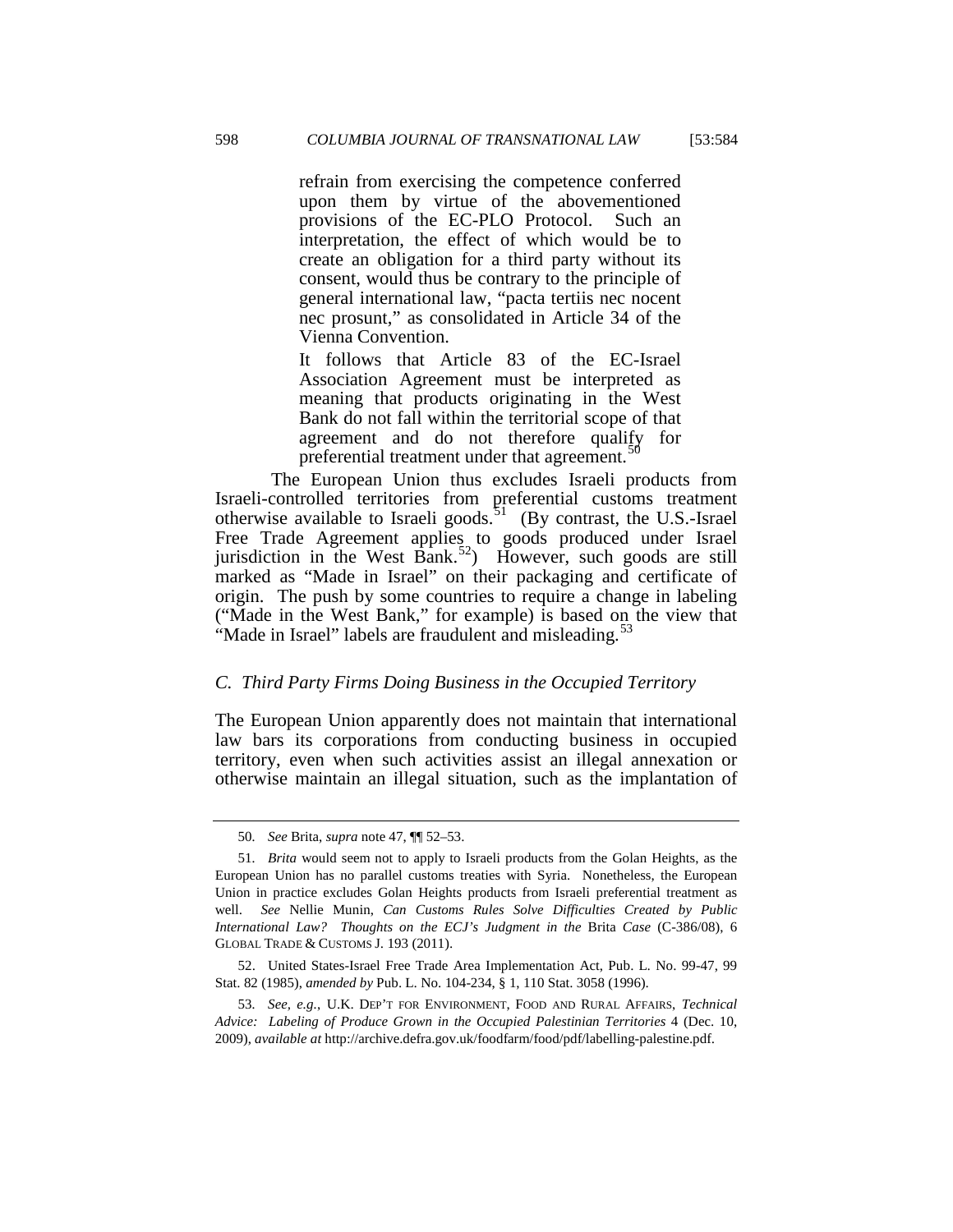settlers. For example, the legal opinion by James Crawford, which expresses sympathy with a boycott of Israeli settlements as a policy matter,<sup>[54](#page-14-3)</sup> nonetheless acknowledges that international law does not prohibit most economic activity with settlements:

> It is not unlawful for the U.K. government to purchase settlement goods or otherwise engage with the settlements . . . . Moreover, a private sector entity or person does not bear any international legal responsibility for aiding or assisting the unlawful settlement program.<sup>5</sup>

However, numerous E.U. member states have in the recent months and years issued coordinated statements containing somewhat vague "warnings" about the legal consequences of doing business in Israeli occupied territories.<sup>56</sup> In recent years, at least one E.U. member state, the Netherlands, attempted to prosecute such economic activity as a war crime.<sup>[57](#page-15-2)</sup> This is the strongest and most novel of the international law propositions examined here. Moreover, some European politicians have begun to call for a full economic boycott of Israeli settlements.<sup>58</sup> On the other hand, as this Article was going to press, some U.S. jurisdictions have passed or are considering laws that would themselves partially companies that boycott Israeli businesses with West Bank connections. For example, in May 2014, the Illinois legislatures passed a bill requiring its pension fund to divest from such boycotting companies.<sup>39</sup>

<span id="page-15-2"></span>57*. See* Valentina Azarov, *Investigative or Political Barriers?: Dutch Prosecutor Dismisses Criminal Complicity Case Against Riwal*, RIGHTSASUSUAL (May 29, 2013), http://rightsasusual.com/?p=543 (posted by Nadia Bernaz).

<span id="page-15-3"></span>58*. See* Barak Ravid, *Ireland Looks to Advance E.U. Ban on West Bank Settlement Products*, HAARETZ, Nov. 9, 2012, *available at* http://www.haaretz.com/blogs/diplomania/ ireland-looks-to-advance-E.U.-ban-on-west-bank-settlement-products-1.476425.

<span id="page-15-4"></span>59*.* Jacob Gershman, *Illinois Lawmakers Pass Divestment Bill to Counter Israel Boycotts*, WALL ST. J.: LAW BLOG (May 19, 2015, 1:13 PM), http://blogs.wsj.com/law/2015/05/ 19/illinois-lawmakers-pass-divestment-bill-to-counterisrael-boycotts/.

<span id="page-15-5"></span><sup>54</sup>*. See* CRAWFORD, *supra* note 21, ¶ 137-39.

<sup>55</sup>*. Id.* ¶ 136.

<span id="page-15-1"></span><span id="page-15-0"></span><sup>56.</sup> See, for example, the Israel page of the Malta Ministry of Foreign Affairs under the headline "Common messages aimed at raising awareness among E.U. citizens and businesses regarding involvement in financial and economic activities in the settlements." *Israel*, FOREIGNAFFAIRS.GOV.MT, https://foreignaffairs.gov.mt/mt/Pages/Travel%20Advice/ Israel.aspx (last visited May 27, 2015).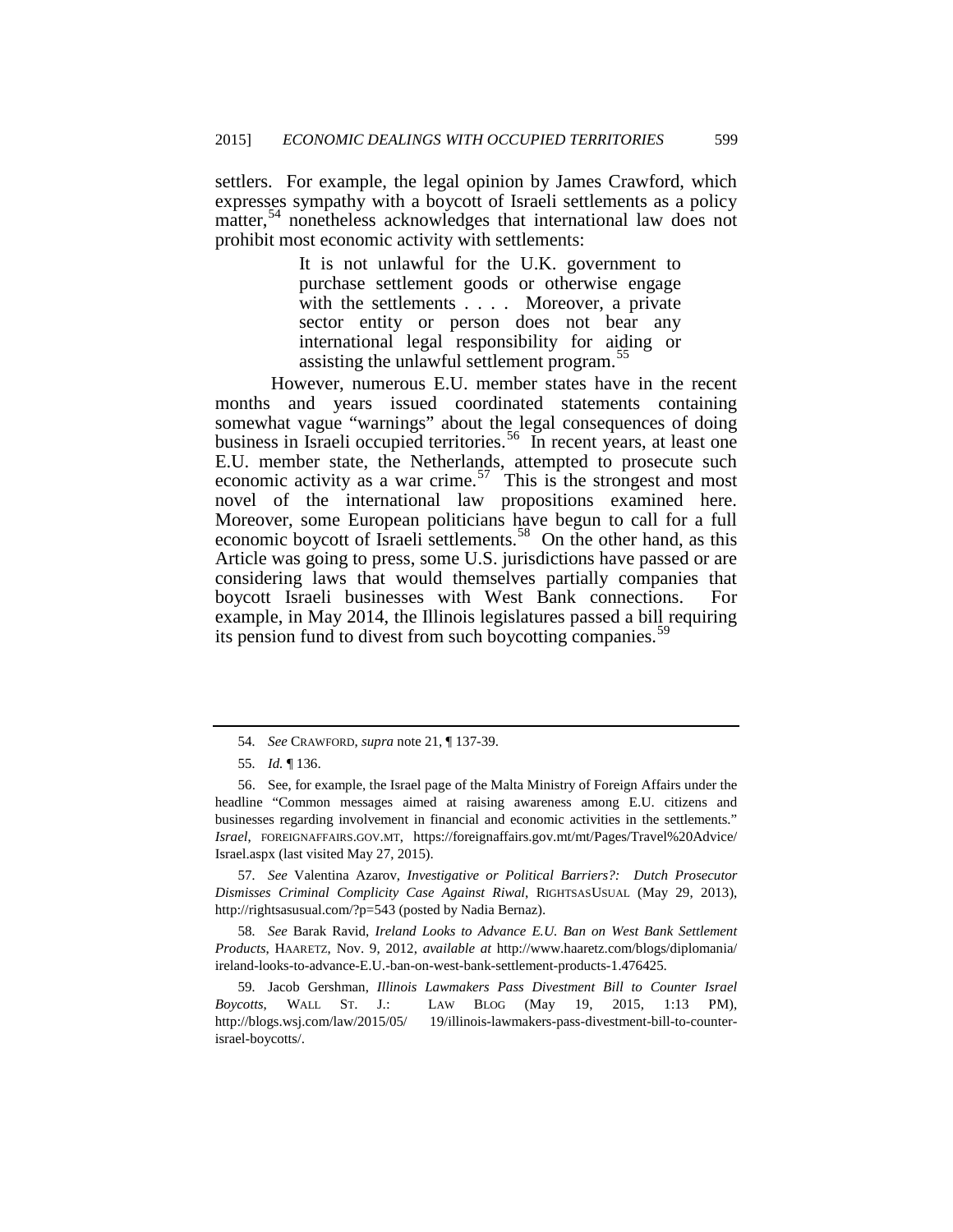### II. WESTERN SAHARA (MOROCCO)

## *A. Background*

Western Sahara was formerly a Spanish colony. In 1974, Spanish authorities evacuated the territory, leading to competing claims by both Morocco and Mauritania.<sup>[60](#page-15-5)</sup> The International Court of Justice ruled that neither neighboring state had a sovereign title to the territory, and instead called for the realization of the self-determination of the indigenous Sawahari people.<sup>[61](#page-16-0)</sup> Morocco promptly invaded the sparsely occupied-territory with 20,000 troops,  $\alpha$  accompanied by 350,000 civilians. $\frac{62}{2}$  After fighting with both Mauritania and the Sawahari guerrilla group called the Polisario, Morocco seized control of most of the territory, and it has maintained control since then.<sup>[63](#page-16-2)</sup> Morocco regards the region as an integral part of its territory—its "Southern Provinces."[64](#page-16-3) (The Polisario-run Sawahari Arab Democratic Republic (SADR), recognized by several dozen nations, also claims sovereignty over the territory, but controls only roughly 15% of the territory, almost exclusively in remote and

62*. See* DEON GELDENHUYS, CONTESTED STATES IN WORLD POLITICS 190, 193 (2009).

<span id="page-16-4"></span><sup>60</sup>*. See* Thomas M. Franck, *The Stealing of the Sahara*, 70 AM. J. INT'L L. 694, 705–06 (1976) (noting Morocco's threat to mobilize to prevent Western Sahara's independence and "'to recover the usurped territories'") (quoting the Report of the Special Committee on the Situation with Regard to the Implementation of the Declaration on the Granting of Independence to Colonial Countries and Peoples, U.N. Doc. A/9623/Add.4 (Part II), at 23; GAOR, 31st Sess., Supp. No. 23, U.N. Doc. A/31/23/Rev.1 (1974) and citing Letter dated 23 September 1974 from the Minister of Foreign Affairs of Morocco to the Minister for Foreign Affairs of Spain, U.N. Doc. A/9771, at Annex (1974)); *see also* Statement of the Minister for Foreign Affairs for the Islamic Republic of Mauritania to the General Assembly, ¶¶ 142–68, U.N. Doc. A/PV.2251 (Oct. 2, 1974).

<sup>61</sup>*. See* Western Sahara, Advisory Opinion, 1975 I.C.J. 12, ¶¶ 24–74 (Oct. 16).

<span id="page-16-2"></span><span id="page-16-1"></span><span id="page-16-0"></span><sup>63</sup>*. See* UNITED NATIONS MISSION FOR THE REFERENDUM IN WESTERN SAHARA (MINURSO), *Milestones in the Western Sahara Conflict*, http://minurso.unmissions.org/LinkClick.aspx?fileticket=b67SKR4JLik%3D&tabid=9540&l anguage=en-US.

<span id="page-16-3"></span><sup>64.</sup> For example, there is an Agency for the Promotion and Economic and Social Development of the Southern Provinces of the Kingdom of Morocco. *Programme de developpement*, PORTAIL DU SUD MAROCAIN: AGENCE POUR LA PROMOTION ET LE DEVELOPPEMENT ECONOMIQUE ET SOCIAL DES PROVINCES DU SUD ROYAUME, http://www.agencedusud.gov.ma/programme\_de\_developpement.php (last visited May 27, 2015); *see also Polisario's Sinking Hopes*, ECONOMIST, Dec. 6, 2001, *available at* http://www.economist.com/node/898185/print?Story\_ID=898185 (noting that "France's President, Jacques Chirac, delighted Morocco by naming Western Sahara 'the southern provinces of Morocco'").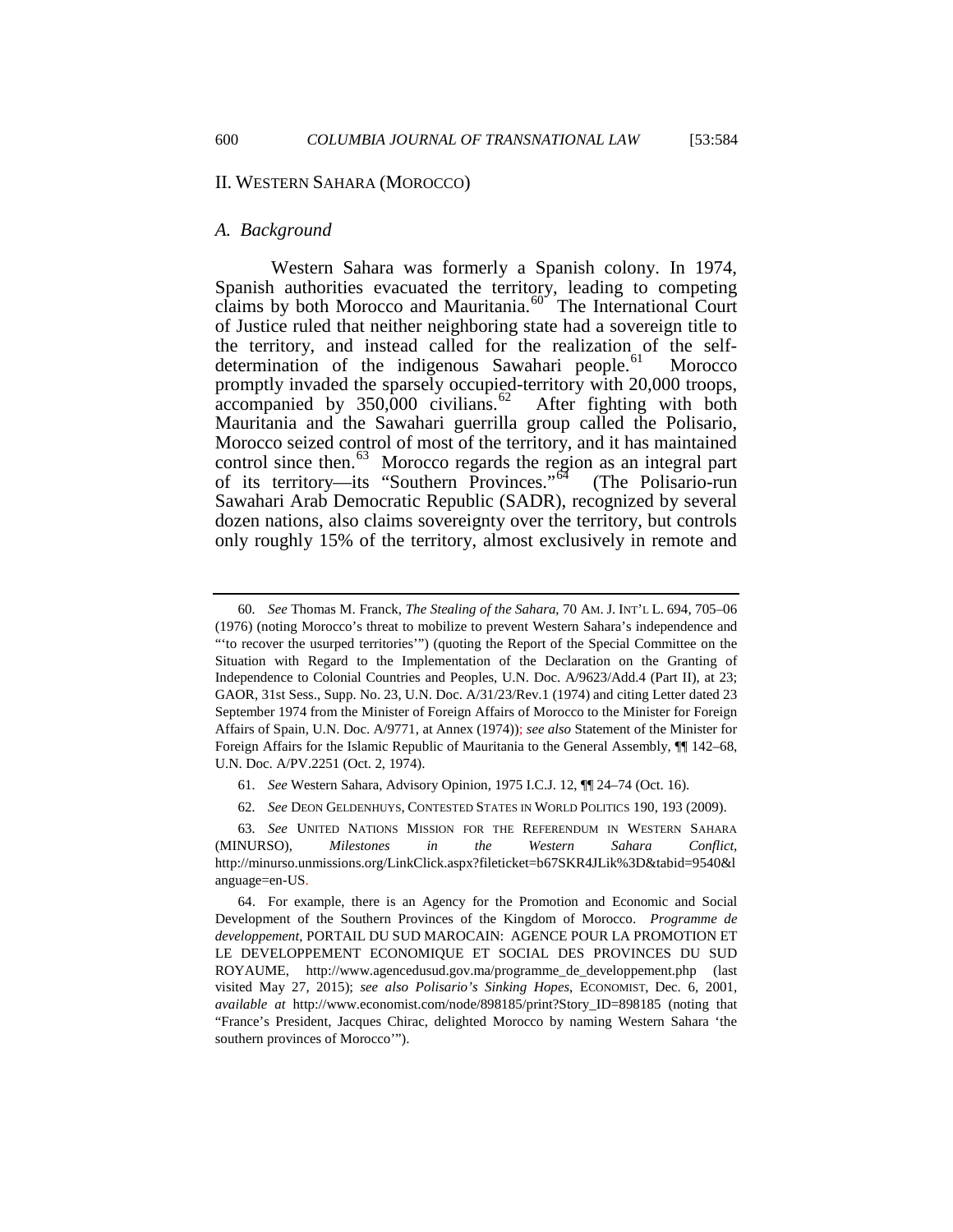desolate desert regions with little economic potential.) $<sup>65</sup>$  The</sup> Security Council has demanded Morocco withdraw from the territory; the General Assembly has found the territory to be "occupied"; and no nation recognizes Moroccan sovereignty over the region.<sup>66</sup> Nonetheless, Morocco has established a significant settlement enterprise in the territory, combined with an expulsion of the indigenous population.<sup>[67](#page-17-1)</sup> As a result, Moroccan settlers are now the majority of the territory's population,<sup>[68](#page-17-2)</sup> which greatly impairs the viability of Sawahri self-determination.<sup>[69](#page-17-3)</sup>

Western Sahara has a significant endowment of natural resources—oil, phosphates, and fish—and has in recent decades seen significant economic activity by foreign firms, particularly from nearby Europe, which is by far Morocco's largest trading partner.<sup>70</sup> The representatives of the Sawahari people vigorously object to all foreign economic activity in the territory done under Moroccan auspices.<sup>71</sup> While Moroccan-backed economic activity in the While Moroccan-backed economic activity in the territory has never been subject to judicial challenge,  $\frac{1}{2}$  it has resulted in several formal legal discussions.

<span id="page-17-7"></span><span id="page-17-2"></span>68. Jacob Mundy, *Moroccan Settlers in the Western Sahara: Colonists or Fifth Column?*, 15 ARAB WORLD GEOGRAPHER 1, 1 (2012).

<span id="page-17-3"></span>69*. See* Letter from Emhamed Khadad, Advisor to the SADR President, to John R. Kemp, III, Chairman of the Board of Directors, Kosmos Energy, Ltd. (Mar. 22, 2011), *available at* http://www.wsrw.org/files/dated/2011-03-23/sadr\_letter\_to\_kosmos\_220311. pdf.

71*. See* Letter from Emhamed Khadad, *supra* note 69.

<span id="page-17-6"></span><span id="page-17-5"></span>72*.* As this article was going to press, a Sawahari group brought an action in U.K. courts challenging the labeling of Western Saharan tomatoes, and the United Kingdom's participation in the E.U.-Morocco Fisheries Agreement. Ian Black, *Western Sahara's "Conflict Tomatoes" Highlight a Forgotten Occupation*, GUARDIAN, Mar. 4, 2015, http://www.theguardian.com/world/2015/mar/04/western-sahara-conflict-tomatoesoccupation-morocco-labelling-tax.

<sup>65</sup>*. See* ALEXIS ARIEFF, CONG. RESEARCH SERV., RS20963, WESTERN SAHARA 1 (2014), *available at* http://fas.org/sgp/crs/row/RS20962.pdf ("Morocco then occupied Mauritania's sector and, in 1981, began building a 'berm,' or sand wall, to separate the 85% of the Western Sahara that it occupied from the Polisario and the Sahrawi refugees . . . .").

<span id="page-17-0"></span><sup>66</sup>*. See* U.N. Secretary-General, *The Situation Concerning Western Sahara: Report of the Secretary-General*, ¶ 16, U.N. Doc. S/21360 (June 18, 1990); G.A. Res. 34/37, U.N. Doc. A/RES/34/37 (Nov. 21, 1979); *The Occupation of Western Sahara*, W. SAHARA RESOURCE WATCH (Sep. 11, 2007, 6:23 PM), http://www.wsrw.org/a135x516.

<span id="page-17-1"></span><sup>67.</sup> AKBARALI THOBHANI, WESTERN SAHARA SINCE 1975 UNDER MOROCCAN ADMINISTRATION 104 (2002).

<span id="page-17-4"></span><sup>70</sup>*. See Africa: Morocco*, CENTRAL INTELLIGENCE AGENCY: WORLD FACTBOOK, *available at* https://www.cia.gov/library/ publications/the-world-factbook/geos/mo.html (last visited May 27, 2015).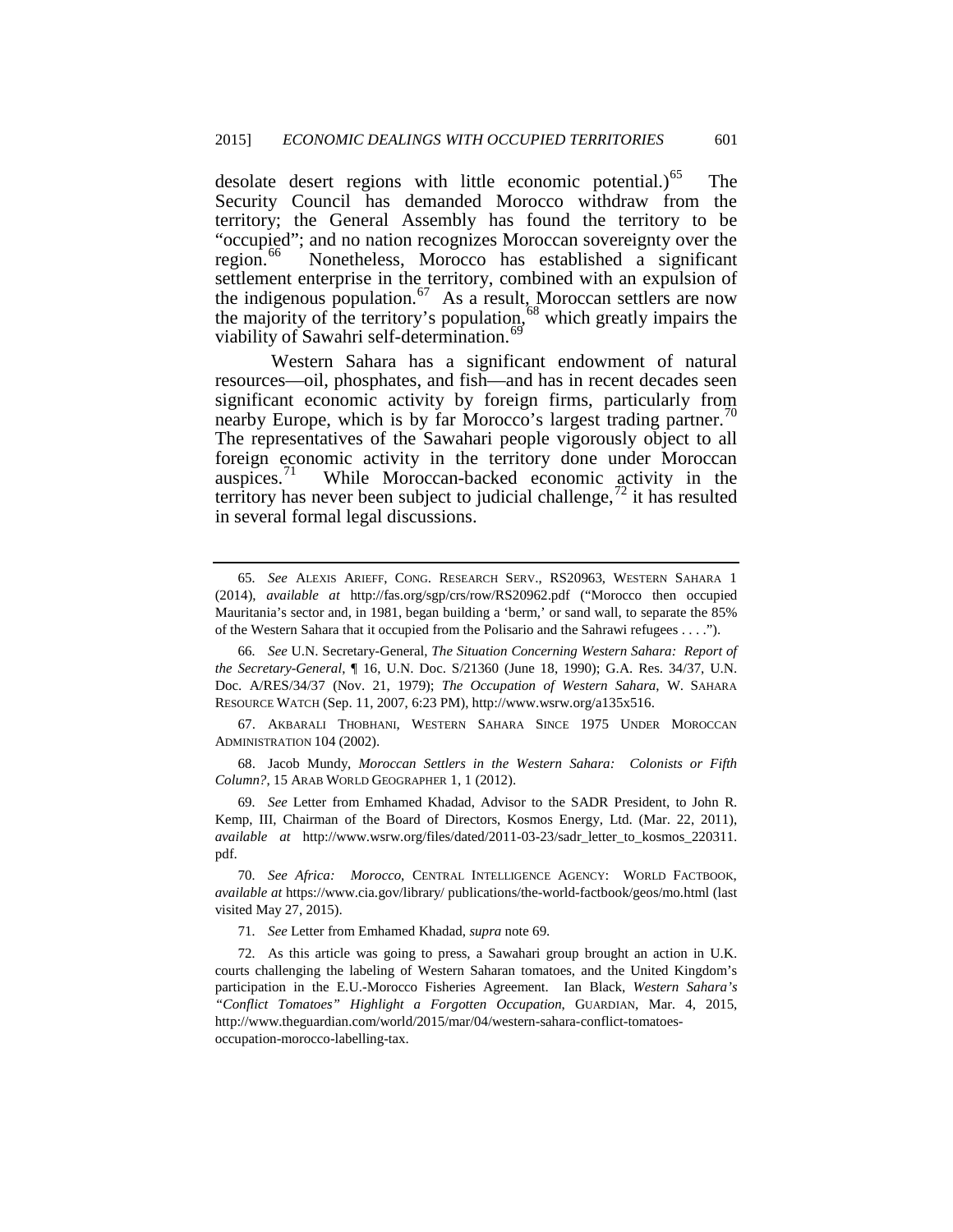## *B. The Security Council Legal Advisor's Opinion*

Morocco's control of Western Sahara occasioned the first careful examination of the legality of economic undertakings by third party firms under the supervision of an occupying or administering power.[73](#page-17-7) In 2002, the United Nations Security Council requested its legal advisor, Hans Corell, to write an opinion on the legality "under international law" of oil exploration contracts in Western Sahara issued by Morocco to the U.S.-based Kerr McGee and the Frenchbased Total companies.<sup>74</sup> Corell approached the analysis from the perspective of Western Sahara's status as a non-self governing territory, a status it has retained since it was a Spanish colony.<sup>75</sup> He concluded that such a territory's inhabitants have "inalienable rights" to its mineral and other natural resources.<sup>76</sup> State practice, he concluded, establishes that the exploitation of such resources could only take place "for the benefit of the peoples of those [t]erritories, on their behalf or in consultation with their representatives."

This rule principle based largely on the indigenous rights to scarce natural resources. For other kinds of economic activity, Corell concluded that state practice established a more forgiving rule, allowing the administering power to freely engage in economic activity that "do[es] not entail exploitation or the physical removal of the mineral resources" without any particular approval from or benefit to the local population.<sup>78</sup> The distinction between extractive and non-extractive activity was drawn quite finely: Corell concluded that even Morocco's contracts for oil *exploration,* as opposed to actual *extraction*, were not illegal.<sup>[79](#page-18-5)</sup> By implication, economic activity unrelated to natural resources would be entirely legal.

<span id="page-18-6"></span><sup>73.</sup> An earlier attempt to raise similar issues before the International Court of Justice involved the Timor Gap Treaty of 1989 between Indonesia and Australia. The treaty involved Canberra recognizing Jakarta's control over East Timor, which it had conquered in 1975, while establishing a framework for Australia to acquire oil concessions in the territory. The Court did not reach a decision on the merits because Indonesia, a necessary party, did not consent to jurisdiction. *See* East Timor (Port. v. Austl.), Judgment, 1995 I.C.J. 90, 106 (June 30) [hereinafter East Timor].

<span id="page-18-3"></span><span id="page-18-2"></span><span id="page-18-1"></span><span id="page-18-0"></span><sup>74.</sup> Under-Secretary General for Legal Affairs, Letter dated 29 January 2002 from the Under-Secretary-General for Legal Affairs, the Legal Counsel, addressed to the President of the Security Council, U.N. Doc. S/2002/161 (2002).

<sup>75</sup>*. See id.* at 2.

<sup>76</sup>*. Id.* at 6.

<sup>77</sup>*. Id.*

<span id="page-18-5"></span><span id="page-18-4"></span><sup>78</sup>*. Id.*

<sup>79</sup>*. See id.*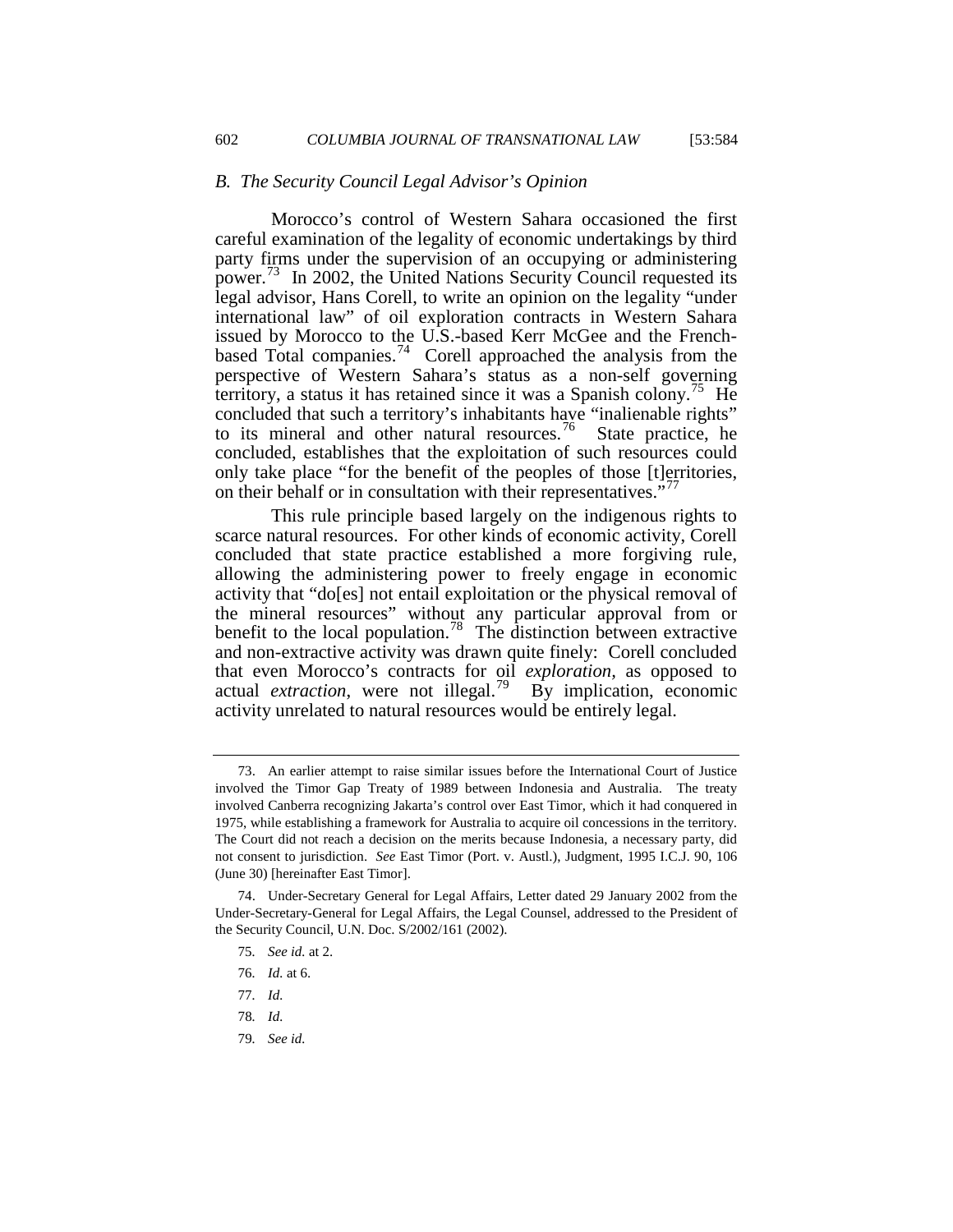Corell's opinion did not touch on Morocco's status as an occupying power, $80$  though the usufructuary limitations  $81$  on a belligerent occupant largely parallel those of a territorial administrator, especially a de facto one. $82$  The latter must treat the well-being of the administered peoples as "paramount," and acquires no sovereignty over the area, administering it only in a "sacred trust."[83](#page-19-2) A belligerent occupying power, in comparison, "shall be regarded only as administrator and usufructuary of public buildings, real estate, forests, and agricultural estates belonging to the hostile State, and situated in the occupied country."<sup>84</sup> It is hard to see much difference between the two principles, except that the belligerent occupier is *explicitly* authorized to use natural resources.

In the wake of the Corell opinion, numerous major companies from Ireland, the United Kingdom, Australia and other states became engaged in the oil exploration under Moroccan aegis, all over the protest of the Polisario  $(SADR)$ .<sup>85</sup> (SADR has issued its own, competing oil exploration contracts.<sup>[86](#page-19-5)</sup> $)$  Eventually, even more extensive economic activity by foreign, and primarily European firms, would follow. $87$  Ironically, most, but not all,  $88$  of the activity is extractive (fishing and mining) and thus potentially illegal even under the permissive view of the U.N. Security Council opinion, depending on whether it could be said to "benefit" the local population.

- 82*. See* NEW YORK CITY BAR ASS'N, *supra* note 80, at 23, 32.
- 83. U.N. Charter art. 73.
- 84. Hague Regulations, *supra* note 4, art. 55.
- 85*. See* Letter from Emhamed Khadad, *supra* note 69.
- 86*. See* NEW YORK CITY BAR ASS'N, *supra* note 80, at 14–15.

<span id="page-19-6"></span><span id="page-19-5"></span><span id="page-19-4"></span><span id="page-19-3"></span>87. For an example of economic activity by an American firm, see the discussion of Kosmos Energy in David Conrad, *Nowhere Land*, FOREIGN POL'Y, June 15, 2014, *available at* http://foreignpolicy.com/2014/06/25/nowhere-land/. For an example of economic activity by a European firm, see *Swiss Company to Construct Solar Plants in Occupied Western Sahara*, W. SAHARA RESOURCE WATCH (Nov. 27, 2014, 2:38 PM), http://www.wsrw.org/a105x3074.

<span id="page-19-7"></span>88. Examples of projects undertaken by E.U. nations in Western Sahara include large wind farms. *Sixteen Firms Prequalified to Construct Wind Farms in Western Sahara*, W. SAHARA RESOURCE WATCH (July 3, 2013, 9:07 AM), http://www.wsrw.org/a105x2614.

<span id="page-19-8"></span><sup>80</sup>*. See* NEW YORK CITY BAR ASS'N, REPORT ON LEGAL ISSUES INVOLVED IN THE WESTERN SAHARA DISPUTE: USE OF NATURAL RESOURCES 10 (2011).

<span id="page-19-2"></span><span id="page-19-1"></span><span id="page-19-0"></span><sup>81. &</sup>quot;Usufructuary" refers to the use, but not the alienation or despoliation, of resources by the occupying power (literally, to use the fruit but not the tree). *See* DINSTEIN, *supra* note 23, at 214–17.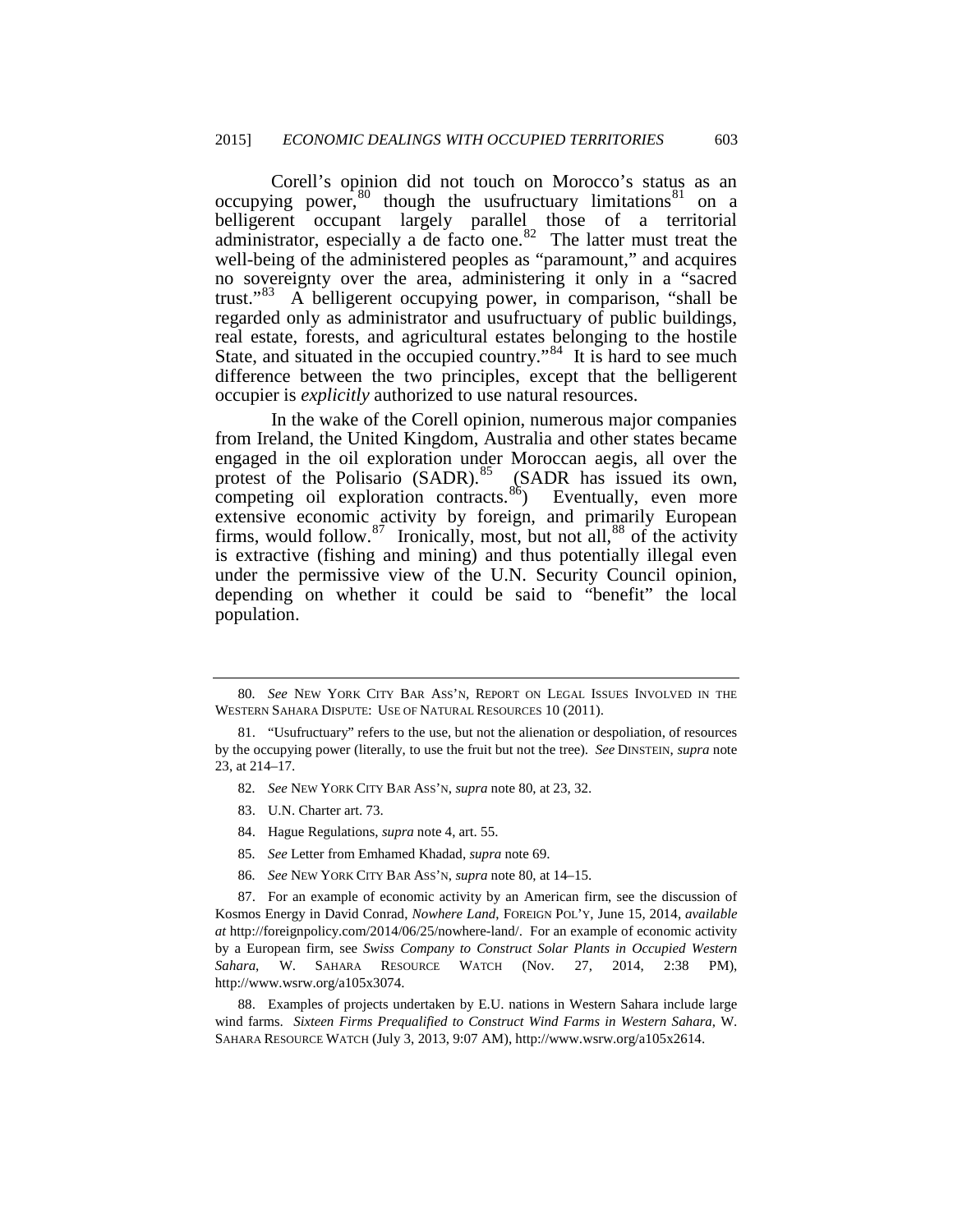## *C. Recognition of Moroccan Control*

Another question concerns whether third-party states can enter into treaties with Morocco concerning the economic exploitation of Saharan territory. $89$  In recent years Morocco has concluded some major agreements that presumably extend to Western Sahara, and the trend seems to be in this direction.<sup>90</sup> Much of the action involves the European Union. The Association Agreement with Morocco, which entered into force in 2000, speaks simply of the "territory" of Morocco, but has in practice been interpreted as including Western Sahara. $91$  Similarly, the E.U.-Morocco Agreement on agricultural, processed agricultural and fisheries products allows, in practice, Morocco to "register as geographical indications products originating in Western Sahara."[92](#page-20-2)  Under these agreements Saharan territory was included *sub silentio*. [93](#page-20-3)  However, the Saharan question gained considerable attention and discussion in the negotiations over a series of Fisheries Protocols with Morocco.<sup>5</sup>

<span id="page-20-7"></span>The European Union imports a great deal of its fish, and the waters off of Western Sahara represent an attractive nearby source.<sup>95</sup> In 2006, the European Union and Morocco signed a bilateral Fisheries Partnership Agreement that gives European ships access to the waters "falling within the sovereignty or jurisdiction of the Kingdom of Morocco."<sup>96</sup> The reference to "jurisdiction" was The reference to "jurisdiction" was

<span id="page-20-2"></span>92. Parliamentary Questions, Joint Answer given by High Representative/Vice-President Ashton on behalf of the Commission, Parliamentary Question No. E-001004/11, P-001023/11, E-002315/11, June 14, 2011, 2011 O.J. (C 286 E) [hereinafter Joint Answer].

93*. Id.*

94*. See* Joint Answer, *supra* note 92.

<span id="page-20-6"></span><span id="page-20-5"></span><span id="page-20-4"></span><span id="page-20-3"></span>95*. See* CIA WORLD FACTBOOK: WESTERN SAHARA (under Geography), *available at* https://www.cia.gov/library/publications/the-world-factbook/geos/wi.html.

96. Protocol between the European Union and the Kingdom of Morocco Setting out the

<sup>89.</sup> In East Timor, *supra* note 73, Portugal contended that such treaties with Indonesia would violate the duty of recognition. Notably, it took the opposite position in regards to the factual parallel case of West Sahara.

<span id="page-20-0"></span><sup>90</sup>*. See International Cooperation and Development: Morocco*, EUROPEAN COMMISSION, https://ec.europa.eu/europeaid/countries/morocco\_en (last visited May 18, 2015).

<span id="page-20-1"></span><sup>91.</sup> See Parts II.C–D regarding the Euro-Mediterranean Agreement Establishing and Association Between the European Communities and their Member States, of the one part, and the Kingdom of Morocco, of the other part, E.U.-Morocco, art. 94, Jan. 24, 2000, 2000 O.J. (L 70) 2, *available at* http://eur-lex.europa.eu/legal-content/EN/ALL/?uri= OJ:L:2000:070:TOC [hereinafter Euro-Mediterranean Agreement, E.U.-Morocco]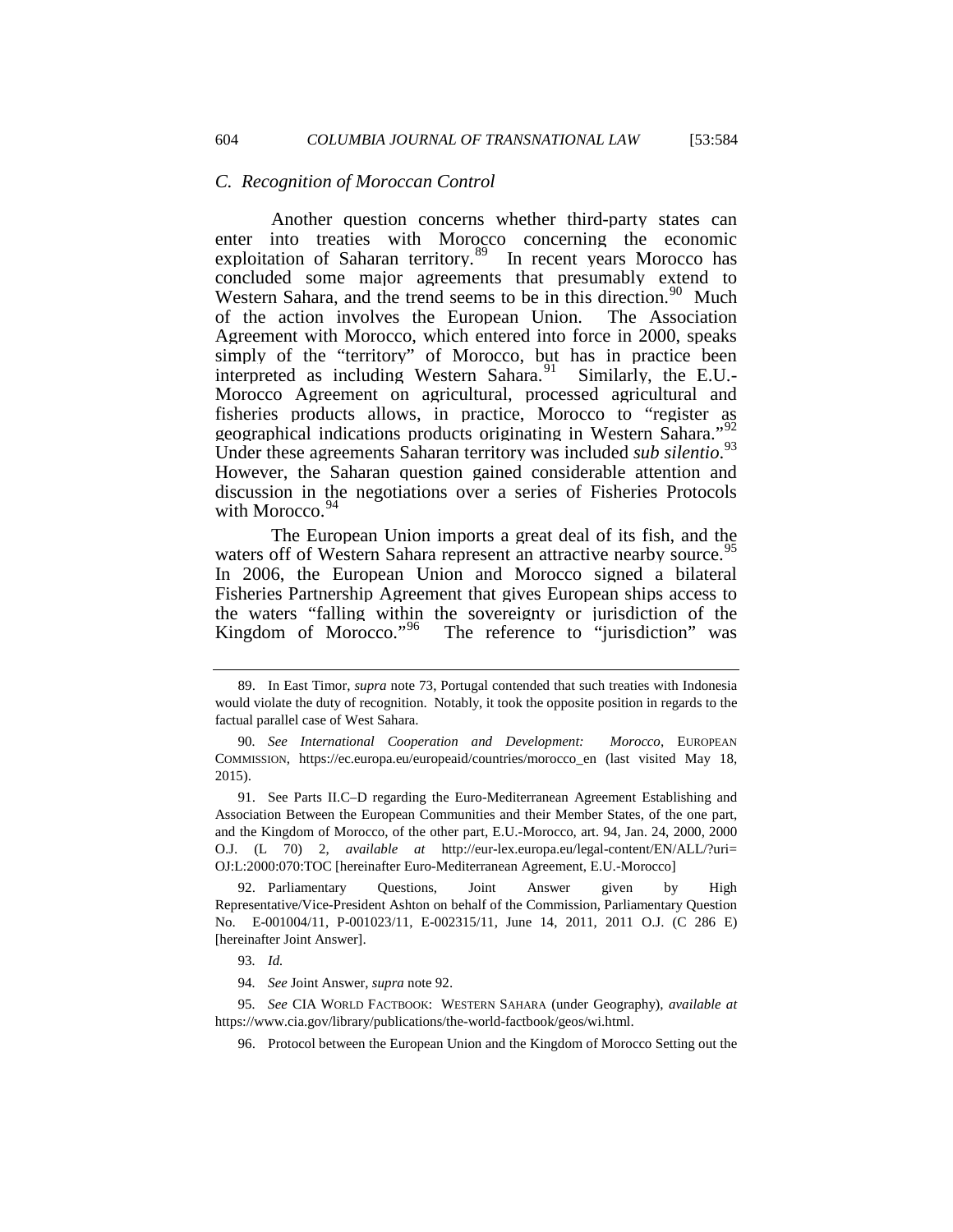understood as extending to Western Saharan fisheries, and various annexes specifically included Western Saharan ports.<sup>97</sup> The FPA led some within the European Union regarding its legality.<sup>98</sup> When it expired in 2011, it was not immediately renewed, though primarily due to other concerns.<sup>99</sup> The European Parliament voted against The European Parliament voted against continuing the agreement, and the Commission began negotiations towards a new treaty.<sup>[100](#page-21-2)</sup>

The new agreement, signed in 2013 and subsequently approved by the Commission and Parliament (the 2013 Protocol to the Fisheries Partnership Agreement) repeated the model set by its predecessor, with language inserted in the Council Decision saying the protocol would apply to all areas where Morocco exercises its jurisdiction as regarding fishing, with the understanding that this includes Western Sahara.<sup>[101](#page-21-3)</sup> And, again in the new agreement the European Union pays Morocco for access to the Western Saharan

"Territory" means, for Israel, the territory of the State of Israel . . . . The application of this Agreement is understood to be without prejudice to the status of the territories that came under Israeli administration after June 1967.

Euro-Mediterranean Aviation Agreement between the European Union and its Member States of the one part, and the Government of the State of Israel, of the other part, E.U.-Isr., art. 1(26), 2013 O.J. (L 208) 3 (Aug. 2, 2013). Despite the treaty language, it is widely known that Israel sometimes routes air traffic over the West Bank in accordance with agreements with the Palestinians. *See* Steven J. Rosen, *A European Boycott of Israel?*, 22 MIDDLE EAST Q. (Spring 2014).

<span id="page-21-0"></span>98*. See* Resolution requesting an Opinion from the Court of Justice on the compatibility with the Treaties of the Protocol on the E.U.-Morocco Fisheries Partnership Agreement, EUR. PARL. DOC. B7-0519/2011 (2011).

<span id="page-21-1"></span>99. Other concerns for the European Union included the productivity of the fisheries off the coast of Western Sahara and the potential environmental damage inflicted by the presence and operation of those fisheries. *See European Parliament Rejects E.U. Fisheries*, W. SAHARA RESOURCE WATCH (Dec. 14, 2011, 12:21 PM), http://wsrw.org/a105x2187.

100*. See id.*

<span id="page-21-3"></span><span id="page-21-2"></span>101*. See* Council Decision 2013/784/EU, 2013 O.J. (L 349) 1. Whatever ambiguity existed in the documents, the Commission has since made clear that it understands the operation of the treaty will encompass Western Saharan waters.

<span id="page-21-4"></span>Fishing Opportunities and Financial Contribution provided for in the Fisheries Partnership Agreement between the European Union and the Kingdom of Morocco, adopted by Council Regulation EC No 764/2006 of 22 May 2006 (OJ L141), arts. 2(a), 11, preamble.

<sup>97.</sup> Similarly, the E.U.'s aviation agreement with Morocco states that "'territory' means, for Morocco, the land areas . . . a territorial sea under its sovereignty *or jurisdiction*." Euro-Mediterranean Aviation Agreement between the European Community and its Member States, of the one part, and the Kingdom of Morocco, of the other part, E.U.-Morocco, art. 1(15), 2006 O.J. (L 386) 57 (Dec. 29, 2006) (emphasis added). By contrast, a subsequent aviation agreement with Israel specifically provided: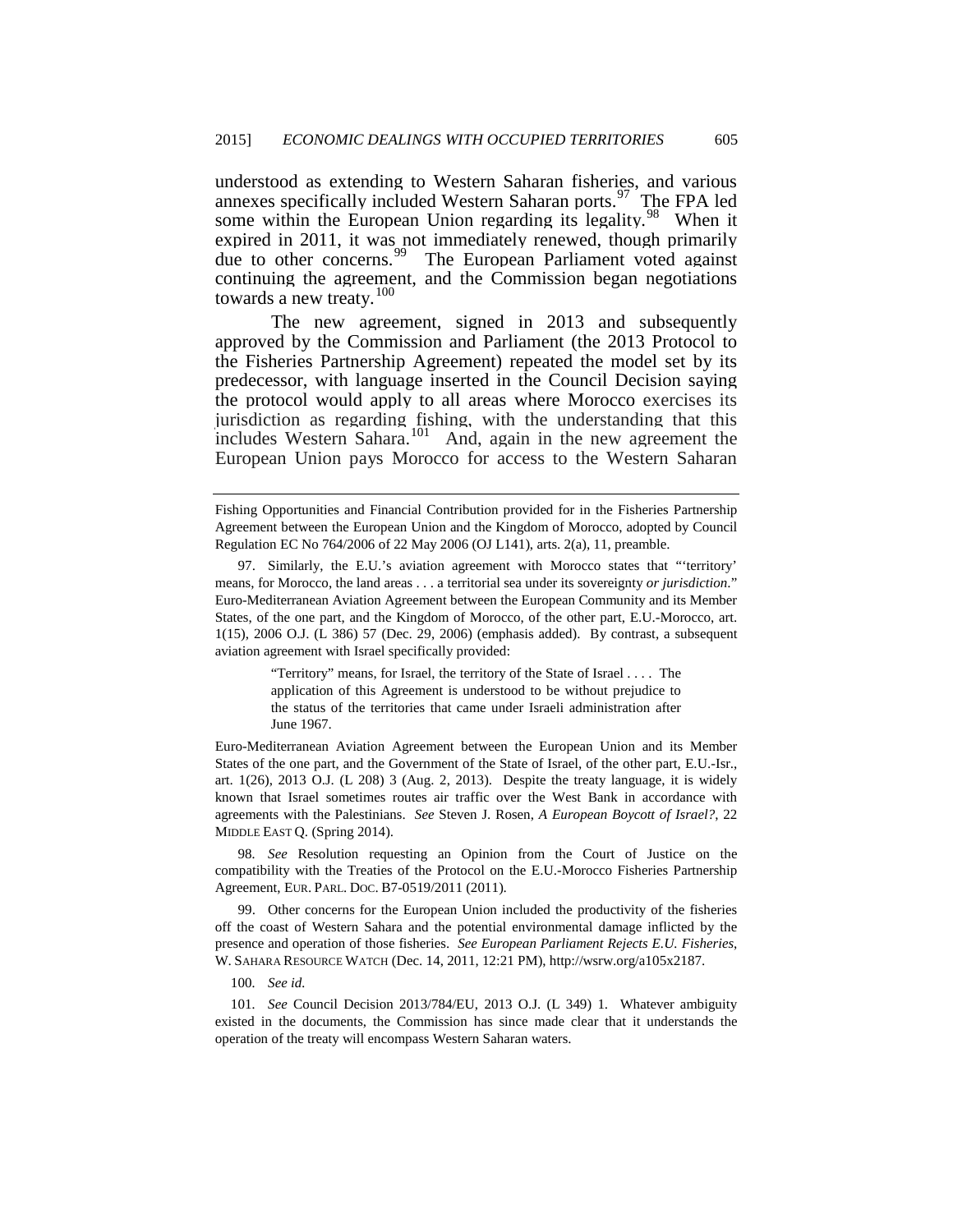fishery.<sup>[102](#page-21-4)</sup>

The fisheries agreement has been severely criticized by some European officials and countries as violating international  $law$ ,  $\frac{103}{2}$  $\frac{103}{2}$  $\frac{103}{2}$  and roundly denounced by the Polisario regime.<sup>[104](#page-22-1)</sup> The international law objections received a full airing in Commission debates, and were ultimately rejected.<sup>105</sup>  $\alpha$ The E.U. Parliament approved the new The E.U. Parliament approved the new Fisheries deal in 2013,<sup>[106](#page-22-3)</sup> despite having shown reservations about the relevant provisions before.<sup>[107](#page-22-4)</sup> In approving the deal, it acted on the advice of its legal service, which concluded that such exploitation is permitted, and there is no duty to prevent E.U. funds from flowing<br>into such territories.<sup>108</sup> The E.U. Parliament's Legal Advisor's The E.U. Parliament's Legal Advisor's opinion relied largely on the Corell opinion, and thus found "a certain amount of the [European] financial contribution must be allocated by Morocco to the benefit of Western Sahara population to recompense [it]."[109](#page-22-6) James Crawford has casually dismissed the E.U.-Morocco Fisheries agreements as mere "*realpolitik*."[110](#page-22-7) However, given the

<span id="page-22-0"></span>103*. See, e.g.*, E.U.-Morocco Fisheries Partnership Agreement, 2013-4, H.C. Early Day Motion No. 842 (U.K.), *available at* http://www.parliament.uk/edm/2013-14/842.

<span id="page-22-1"></span>104*. POLISARIO Front Urges E.U. to Reconsider Fisheries Partnership Agreement with Morocco*, SAHARA PRESS SERVICE, Dec. 22, 2013, 9:01 PM, http://www.spsrasd.info/ en/content/polisario-front-urges-eu-reconsider-fisheries-partnership-agreement-morocco.

<span id="page-22-2"></span>105*. See* EURO. PARL. DEB. (Dec. 9, 2013), http://www.europarl. europa.eu/sides/getDoc.do?type=CRE&reference=20131209&secondRef=ITEM-020&language=EN& ring=A7-2013-0417.

<span id="page-22-8"></span><span id="page-22-3"></span>106*. See* Press Release, European Parliament, MEPs Approve Renewed E.U.-Morocco Fisheries Agreement (Dec. 10, 2013), *available at* http://www.europarl.europa.E.U./news/en/news-room/content/20131206IPR30021/html/ MEPs-approve-renewed-E.U.-Morocco-Fisheries-agreement.

107*. See* EUR. PARL. DOC. B7-0519/2011, *supra* note 98.

<span id="page-22-7"></span>110*. See* CRAWFORD, *supra* note 21, ¶ 131. Notably, Crawford's opinion predates the

<sup>102</sup>*. See* Protocol between the European Union and the Kingdom of Morocco setting out the Fishing Opportunities and Financial Contribution provided for in the Fisheries Partnership Agreement between the European Union and the Kingdom of Morocco, E.U.- Morocco, art. 3, 2013 O.J. (L 328) 2 (Dec. 7, 2013) [hereinafter E.U.-Morocco Protocol].

<span id="page-22-5"></span><span id="page-22-4"></span><sup>108</sup>*. See* Note for the Attention of Mr. Gabriel Mato Adrover, Chairman of the Committee on Fisheries, from Richard Passos, *in* Legal Opinion of Ricardo Passos, Director, Legal Service of the European Parliament, Opin. No. SJ-0665/13 (Nov. 4, 2013) [hereinafter Passos Opinion], *available at* http://www.wshrw.org/Documentos/legal\_ opinion\_2013- 1.pdf.

<span id="page-22-6"></span><sup>109.</sup> Passos Opinion, *supra* note 108. This formulation is notable because a majority of the Western Sahara "population" is now composed of Moroccan settlers. By contrast, the E.U. guidelines for Israel administered-territories make a narrow exception for activities that "aim" at "benefiting protected persons," which would exclude settlers. *See* Guidelines, *supra* note 35, ¶ 15. Under the E.U. legal opinion, incidental benefit to settlers in Western Sahara would suffice to satisfy any obligations to the "local" population.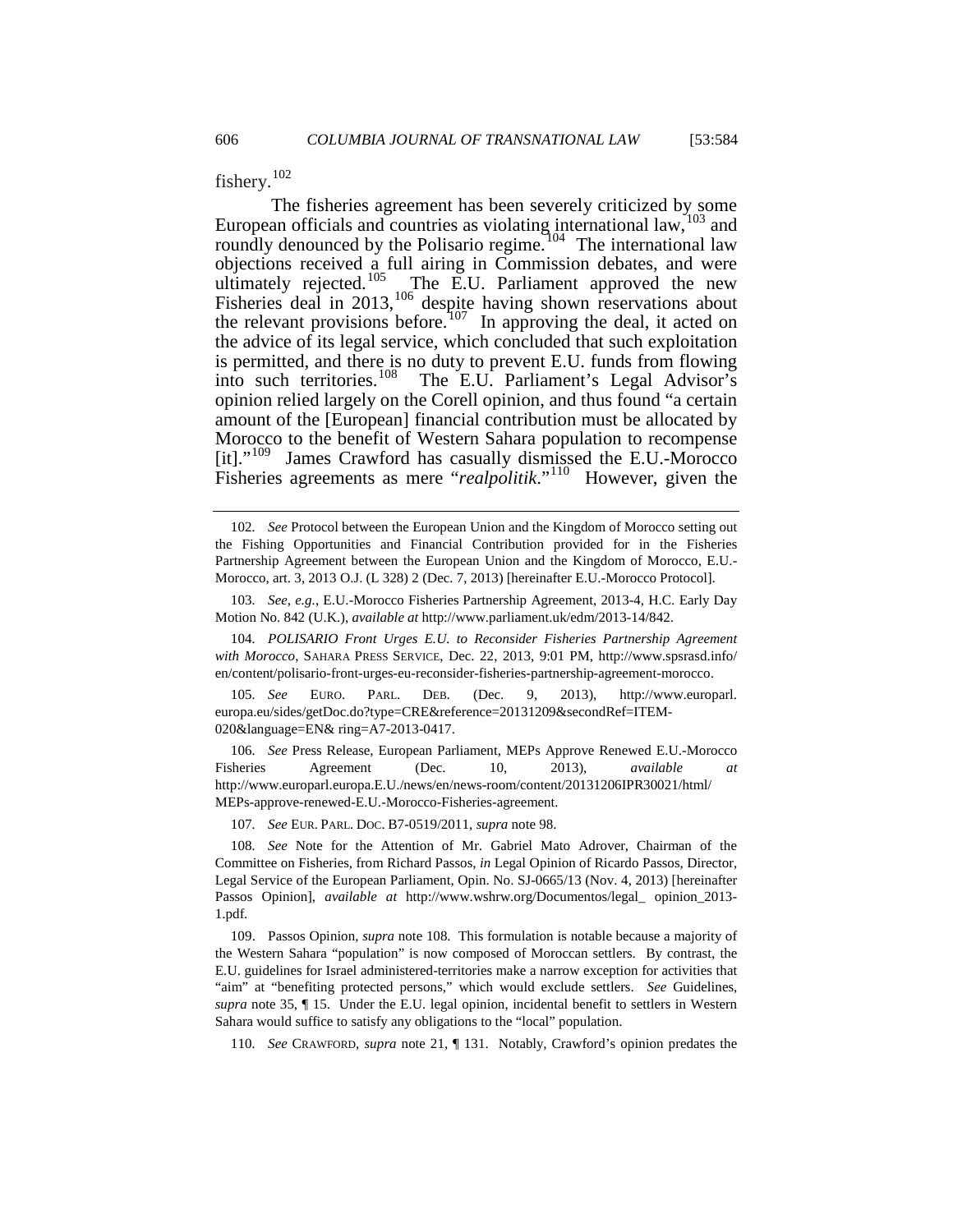extensive legal discussion by member states, in the Commission, and the formal opinions obtained by Parliament, the result cannot be so easily dismissed.

Outside the European Union, state practice concerning Morocco is mixed. While some third-party states also explicitly include Western Sahara in agreements with Morocco,<sup>[111](#page-22-8)</sup> the fournation European Free Trade Association does not (thus requiring that Saharan exports be labeled as such).<sup>[112](#page-23-0)</sup> Similarly, the United States interprets its free trade agreement with Morocco as not applying to Western Sahara.<sup>113</sup> However, the United States has not suggested this limitation is required by international law.

## *D. Spending in Occupied Territory*

E.U. public funds flow both directly and indirectly to support Moroccan control of the territory.<sup>[114](#page-23-2)</sup> The European Union directly pays Morocco for the exploitation of Western Sahara's natural resources.<sup>115</sup> Under the new E.U.-Morocco Fisheries Agreement Under the new E.U.-Morocco Fisheries Agreement concluded in November 2013 and subsequently approved by the Commission and Parliament, the European Union pays Morocco €40 million per year as a "financial contribution" for access to Moroccan fishing waters, which the agreement defines as including Western Saharan fisheries.<sup>[116](#page-23-4)</sup>

<span id="page-23-5"></span><span id="page-23-0"></span>112*. Western Sahara not Part of EFTA-Morocco Free Trade Agreement*, W. SAHARA RESOURCE WATCH (May 12, 2010, 5:26 PM), http://www.wsrw.org/a105x1410.

<span id="page-23-1"></span>113. H.R. REP. NO. 108-627, at 4 (July 21, 2004), to accompany H.R. 4842, 108th Cong. (2004) (signed into law as Pub. L. No. 108-302, 108th Cong. (2004)); Letter from U.S. Trade Representative Robert B. Zoellick to Rep. Joseph R. Pitts, (July 22, 2004), *available at* 150 CONG. REC. H6627 (daily ed. July 22, 2004).

<span id="page-23-2"></span>114. *See* Council Decision 2013/720/EU, 2013 O.J. (L 328) 1 (on the signing of the new "[p]rotocol between the European Union and the Kingdom of Morocco setting out the fishing opportunities and financial contribution provided for in the Fisheries Partnership Agreement between the European Union and the Kingdom of Morocco") and Council Decision 2013/785/EU, 2013 O.J. (L 349) 1–3 (on its conclusion).

<sup>2013</sup> Parliamentary Legal Service Opinion and subsequent re-approval of the fisheries treaty, which involved explicit international legal debate, where all the relevant issues were raised and considered. It is hard to discern the basis for Crawford's distinction between the "political" action towards Western Sahara and the assumedly purely legal considerations behind policies relating to Israel.

<sup>111.</sup> The Morocco-Russia fisheries agreement also extends to Western Saharan waters. *See* Passos Opinion, *supra* note 108, ¶ 19.

<span id="page-23-4"></span><span id="page-23-3"></span><sup>115.</sup> Council Decision 2013/720/EU, *supra* note 114.

<sup>116.</sup> E.U.-Morocco Protocol, *supra* note 102, art. 3.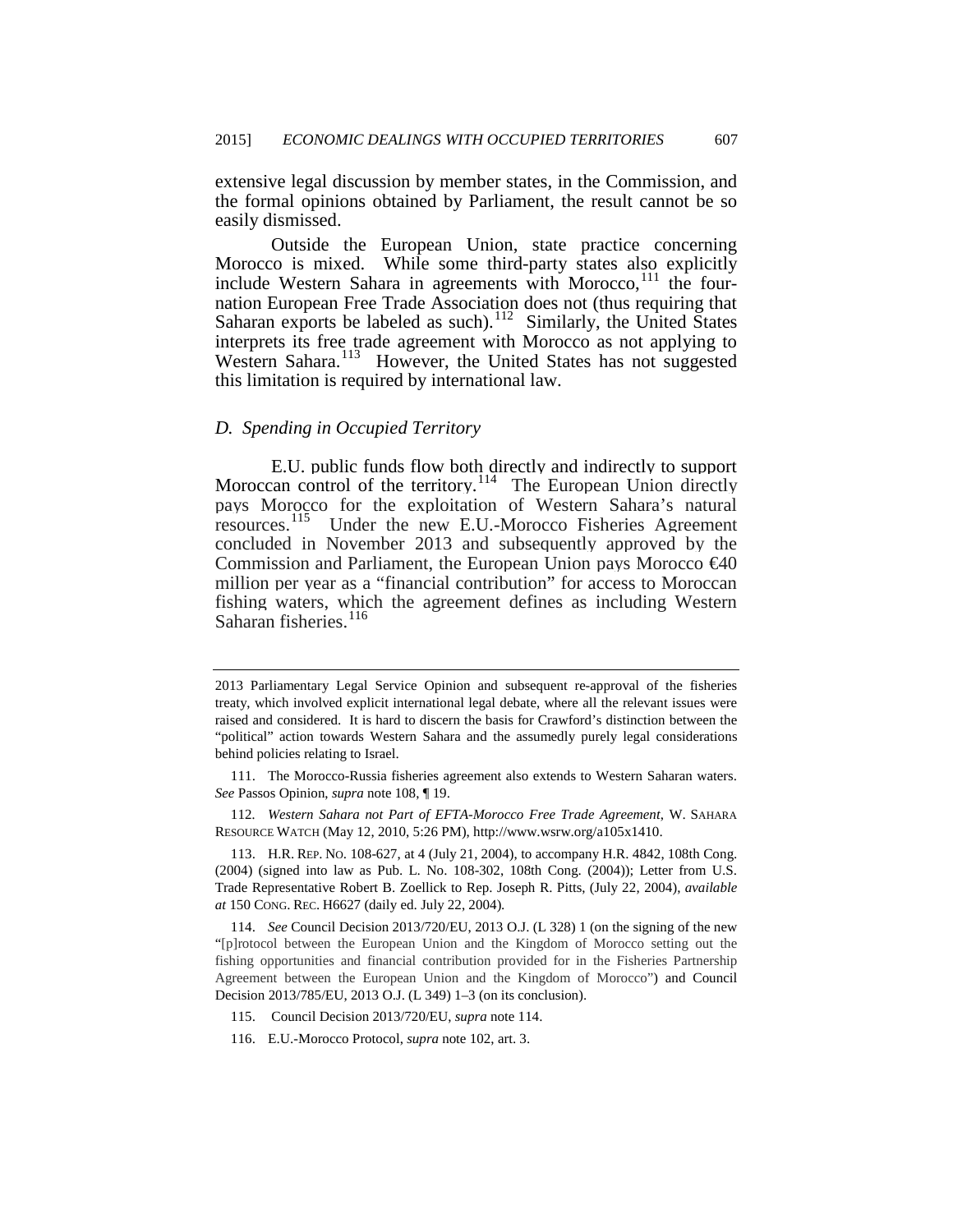Moreover, the European Union provides Morocco with hundreds of millions of euros in direct aid annually, making it the biggest recipient in the region.<sup>117</sup> Its Association Agreement with the European Union does not require Rabat to ensure the funds will not reach Western Sahara.<sup>118</sup> Because Morocco views Western Sahara as part of its own territory, it has no internal restrictions on the flow of money between Morocco and Western Sahara.<sup>[119](#page-24-1)</sup> Thus European foreign aid can in practice support Morocco's control of Western Sahara. Certainly the European Union has not taken any measures to guarantee its funds do not enter the occupied territory.

In major recent development, in 2014 the United States explicitly authorized foreign aid to Morocco to be spent in Western Sahara. The Consolidated Appropriations Act of 2014 states that funds "that are available for assistance for Morocco should also be available for assistance for the territory of the Western Sahara," and "Western Sahara" is listed in the annual foreign aid legislation as a subheading specifying where funds supporting Morocco may be spent.<sup>[120](#page-24-2)</sup> Movement in this direction began in 2012, when the legislative statement accompanying the spending bill provided that "funds provided in title III of this Act for Morocco may be used in regions and territories administered by Morocco." $121$  Previously, United States excluded Western Sahara from bilateral assistance to avoid seeming to endorse Moroccan control, but had not suggested that this was required by international law.<sup>[122](#page-24-4)</sup> Both the direct and indirect financial support of the European Union and the United States to the Moroccan administration of Western Sahara suggest they do not believe that international law prohibits foreign funding to institutions of the controlling power in such territories.<sup>[123](#page-24-5)</sup>

<span id="page-24-6"></span><sup>117</sup>*. See International Cooperation and Development: Morocco*, *supra* note 90.

<sup>118</sup>*. See* Euro-Mediterranean Agreement E.U.-Morocco, *supra* note 91.

<sup>119</sup>*. See, e.g.*, *supra* notes 64, 70, 71.

<span id="page-24-2"></span><span id="page-24-1"></span><span id="page-24-0"></span><sup>120.</sup> A provision in the Consolidated Appropriations Act, 2014, provides: "MOROCCO—Funds appropriated under title III of this Act [dealing with bilateral economic assistance] that are available for assistance for Morocco should also be available for assistance for the territory of the Western Sahara." Pub. L. No. 113-76, § 7041(h), 128 Stat. 5, 522.

<span id="page-24-3"></span><sup>121.</sup> ALEXIS ARIEFF, CONG. RESEARCH SERV., RS21579, MOROCCO: CURRENT ISSUES 16 (2013), *available at* http://fas.org/sgp/crs/row/RS21579.pdf.

<sup>122</sup>*. See* ARIEFF, *supra* note 65.

<span id="page-24-5"></span><span id="page-24-4"></span><sup>123</sup>*. But cf*. Namibia Advisory Op., *supra* note 7 (ICJ's suggestion of prohibiting economic activity as a part of a general duty of non-recognition of forcible conquest.)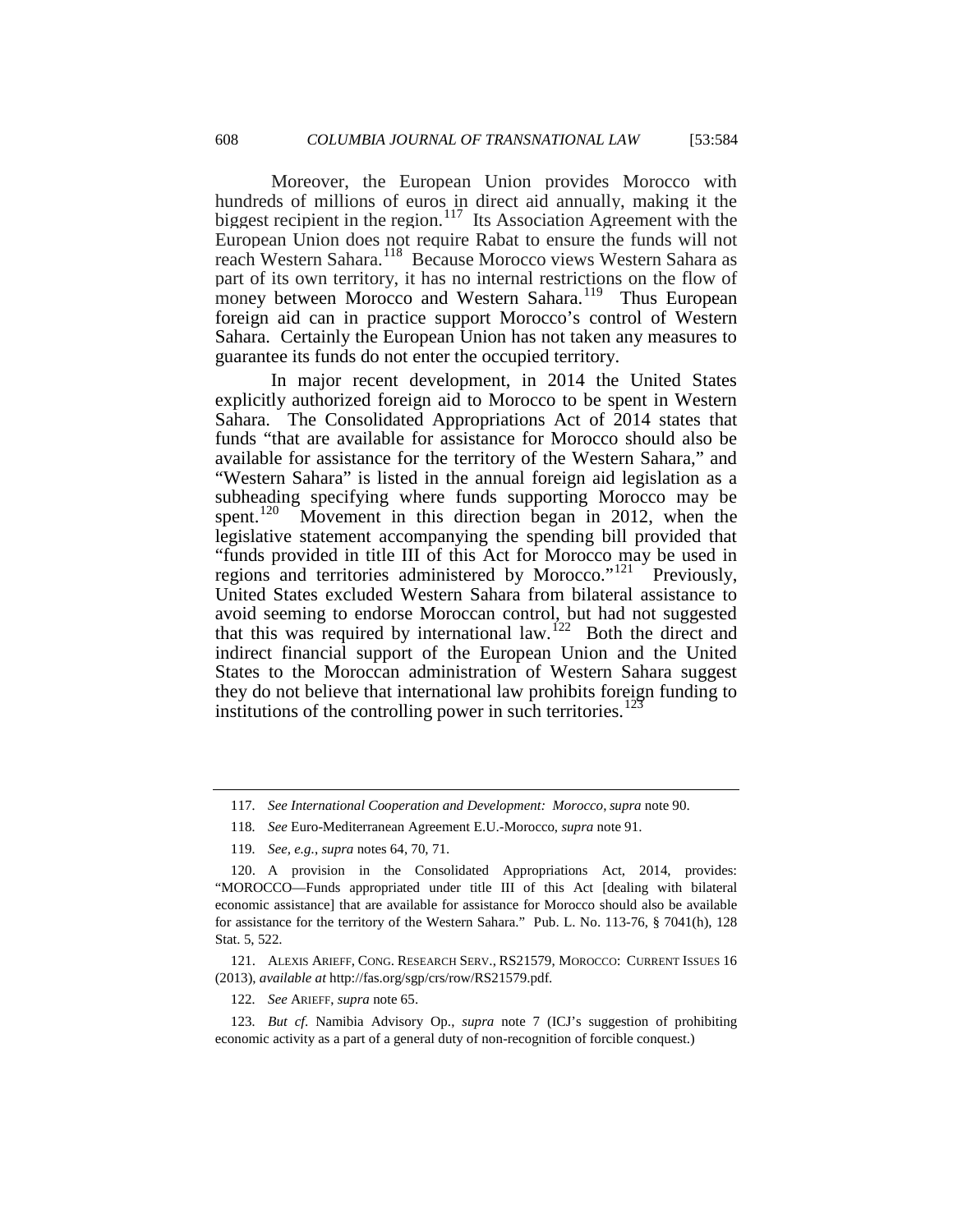## *E. Rules of Origin*

Well over fifty percent of Morocco's exports go to the European Union.<sup>124</sup> Among them are products from Moroccancontrolled enterprises in Western Sahara, which are labeled "Made in Morocco." $125 \int_{0}^{125}$  $125 \int_{0}^{125}$  Some NGOs, European parliamentarians,  $126$  and member states<sup>[127](#page-25-2)</sup> have protested the importation of Western Saharan tomatoes and other agricultural products into the European Union, and some stores have voluntarily insisted on relabeling or excluding such products.<sup>128</sup> Sweden, for example, has insisted that the Sweden, for example, has insisted that the Agriculture Agreement does not apply to Western Saharan products because "no E.U. Member State considers Western Sahara to be part of Morocco."<sup>[129](#page-25-4)</sup>

They have argued that such labeling violates international law and the relevant bilateral agreements.<sup>130</sup> Indeed, the allegations over Western Saharan imports directly echo the arguments over Israeliadministered territories. As one E.U. parliamentarian put it in question to the Committee:

> The plundering of natural resources by Morocco in the territories of the Western Sahara cannot be tolerated by the European public. Allowing all Moroccan products access to European markets

<span id="page-25-1"></span>126*. See European Parliament examines latest developments in Western Sahara,* SAHARA PRESS SERVICE, Aug. 10, 2014, http://www.spsrasd.info/en/content/europeanparliament-examines-latest-developments-western-sahara.

<span id="page-25-2"></span>127*. See Dutch government repeats: Western Sahara Products Are Not from Morocco*, W. SAHARA RESOURCE WATCH (Mar. 13, 2013, 2:54 PM), http://www.wsrw.org/a105x2541.

128*. See* W. Sahara Tomatoes, *supra* note 125.

<span id="page-25-4"></span><span id="page-25-3"></span>129. Paliamentary Questions, Question for Written Answer to the Commission, Subject: Label and Liability—Stolen Tomatoes from Western Sahara, Asa Westlund, Parliamentary Question No. E-006205/2012, June 21, 2012, 2013 O.J. (C 183 E) 1, 32.

<span id="page-25-5"></span>130*. See id.*; *see also* W. SAHARA RESOURCE WATCH & EMMAUS STOCKHOLM, REPORT: LABEL AND LIABILITY—HOW THE E.U. TURNS A BLIND EYE TO FALSELY STAMPED AGRICULTURAL PRODUCTS MADE BY MOROCCO IN OCCUPIED WESTERN SAHARA (2012), *available at* http://www.vastsaharaaktionen.se/files/Label%20and%20Liability%20%20 WSRW%20June%202012\_1.pdf.

<sup>124</sup>*. See* DIRECTORATE GENERAL FOR TRADE, EUROPEAN COMM'N, EUROPEAN UNION, TRADE IN GOODS WITH MOROCCO (2014), http://trade.ec.europa.eu/doclib/docs/2006/ september/tradoc\_113421.pdf.

<span id="page-25-6"></span><span id="page-25-0"></span><sup>125</sup>*. See Swiss Grocery Chain Will Re-label Western Sahara Melons*, W. SAHARA RESOURCE WATCH (Apr. 9, 2013, 8:27 AM), http://www.wsrw.org/a115x2555; *see also Coop Switzerland Introducing "Western Sahara" Label on Tomatoes*, W. SAHARA RESOURCE WATCH (Nov. 17, 2013, 2:50 PM), http://www.wsrw.org/a106x2706 [hereinafter W. Sahara Tomatoes].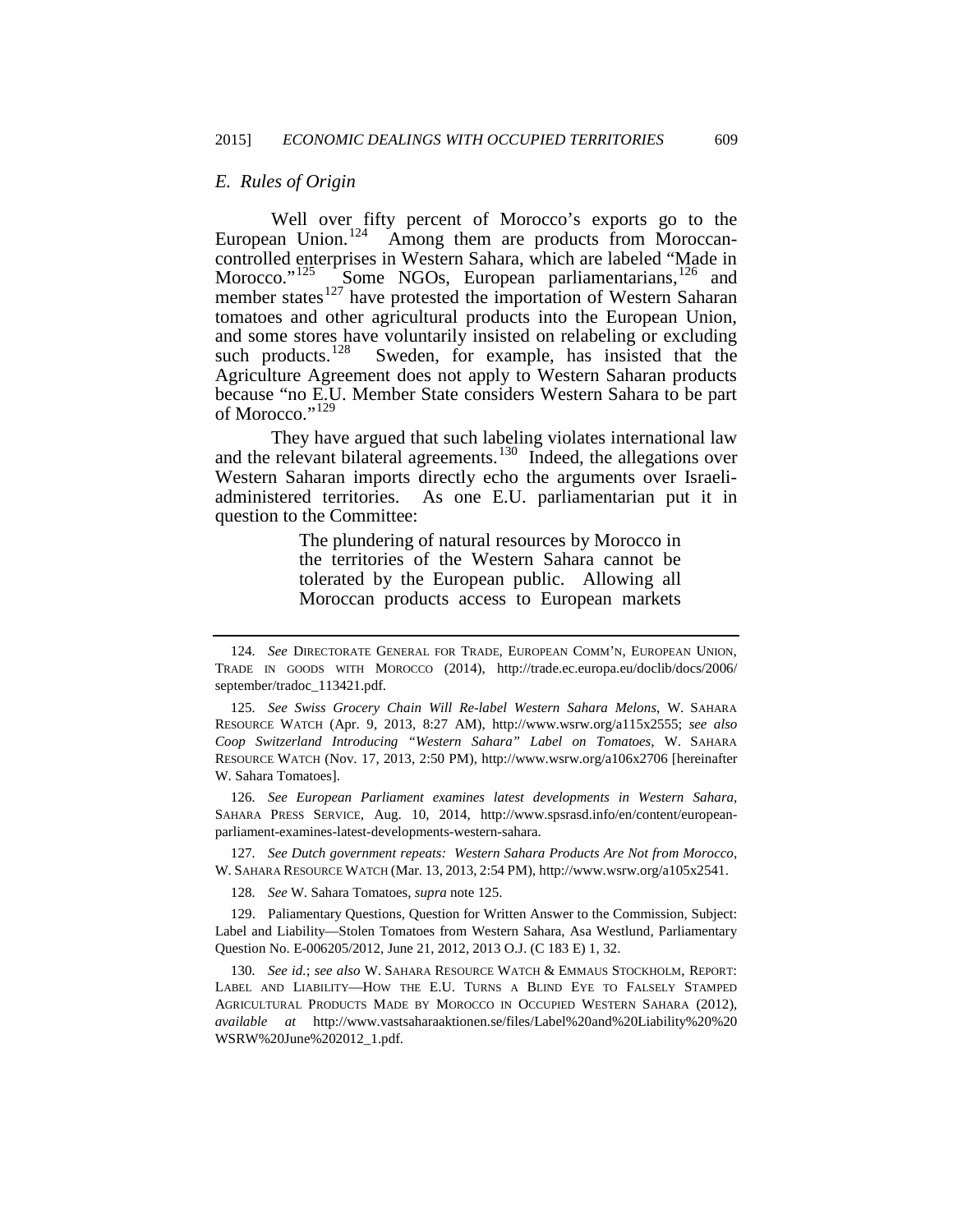also allows goods produced in the Western Sahara to be imported. Can the Commission ensure that, of all the 'Made in Morocco' products available on the European market, none is produced in the occupied territories of the Western Sahara and falsely labelled as Moroccan?<sup>[131](#page-25-6)</sup>

Despite these efforts, the European Union insists the issue of product labeling falls outside its Association and other agreements.<sup>132</sup> According to the European Union, these agreements do not provide a basis for differentiating Moroccan imports "on a territorial basis."<sup>133</sup> Indeed, the Commission maintains that the only basis for requiring particular labeling would be if "its omission would mislead consumers."[134](#page-26-2) The Commission maintains that no such deception arises from the labeling of Western Saharan products as Moroccan, despite not recognizing Western Sahara as in any way part of Morocco.<sup>[135](#page-26-3)</sup>

### *F. Is Western Sahara Occupied?*

Some members of the European Parliament have questioned the Commission about the difference in treatment between Moroccan enterprises in Western Sahara and Israeli enterprises in the West Bank.<sup>[136](#page-26-4)</sup> In response, the Commission's External Action Service placed great emphasis on Western Sahara's status as a "non-self-governing territory to be decolonized."<sup>[137](#page-26-5)</sup> More strikingly, the Commission rejected the notion that Western Sahara is under

<span id="page-26-6"></span><sup>131.</sup> Parliamentary Questions, Question for Written Answer to the Commission, Subject: Export of Moroccan-labelled Products from the Western Sahara, Willy Meyer, Parliamentary Question No. E-003971-13, Apr. 9, 2013, 2014 O.J. (C 20 E) 1, 137.

<span id="page-26-0"></span><sup>132.</sup> The Commission's position has not changed since the ECJ *Brita* case, and indeed, most of its explicit statements post-date that decision. *See* Parliamentary Questions, Answer Given by Mr. Çioloş on behalf of the Commission, Parliamentary Question No. E-003971/2013, June 11, 2013, 2014 O.J. (C 20 E) 1, 137.

<sup>133</sup>*. Id.*

<sup>134</sup>*. Id.*

<sup>135</sup>*. See id.*

<span id="page-26-4"></span><span id="page-26-3"></span><span id="page-26-2"></span><span id="page-26-1"></span><sup>136</sup>*. See* Parliamentary Questions, Question for Written Answer to the Commission, Subject: VP/HR—Implications of the Moroccan Fisheries Deal for E.U. Policy with Regard to Israel, Fiorello Provera, Parliamentary Question No. E-000235-14, Jan. 10, 2014, 2014 O.J. (C 288) 1, 197.

<span id="page-26-5"></span><sup>137</sup>*. See* Answer Given by High Representative/Vice-President Ashton on behalf of the Commission, Parliamentary Question No. E-000235-14, Mar. 13, 2014, 2014 O.J. (C 288) 1, 197 (internal quotations omitted).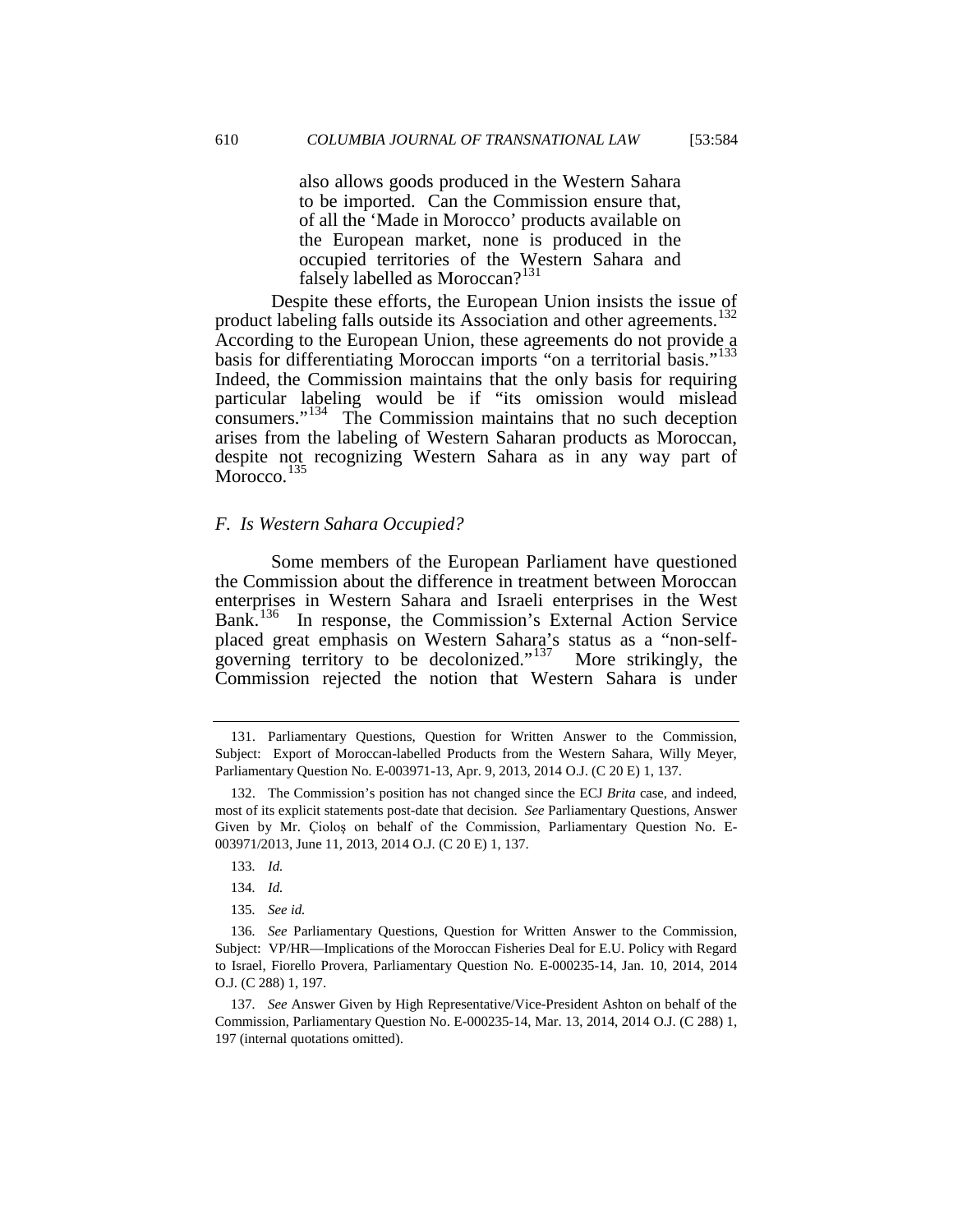occupation at all.[138](#page-26-6) The Commission responded that the situation regarding Israel is "different" because those territories are "occupied" according to the United Nations and thus governed by the Fourth Geneva Convention.<sup>[139](#page-27-0)</sup> Western Sahara has since 1963 been listed by U.N. Special Committee on Decolonization as a "non-self governing territory" (NSGT), and since 1976 Morocco has been the *de facto* administrator.[140](#page-27-1) Apparently, the Commission considers non-self-governing (NSG) status and occupied status to be mutually exclusive, a notion with no support in international law or practice.<sup>[141](#page-27-2)</sup>

Thus the Commission's position, as briefly sketched in its parliamentary response, is surprising and difficult to understand.<sup>142</sup> For one, the West Bank is not "different" from Western Sahara in being labeled as "occupied" by the United Nations. The United Nations has listed Western Sahara as occupied as well,<sup>[143](#page-27-4)</sup> undermining the notion that the United Nations' treatment can be the basis of the distinction. Moreover, Morocco's presence in the territory is in violation of a Security Council demand for a withdrawal.<sup>[144](#page-27-5)</sup>

<span id="page-27-7"></span>The Commission's emphasis on the NSG status of Western Sahara is doubtless inspired by the analytic frame adopted by the 2002 Corell opinion. But that document, which dealt particularly with natural resources, did not even discuss the question of occupation, let alone its interaction with the NSG status.<sup>[145](#page-27-6)</sup> (Thus Corell may have framed the discussion in terms of the duties of an administrator because those may be *more* restrictive than a belligerent occupant.) The overwhelming weight of academic

- 144. S.C. Res. 380, U.N. Doc. S/RES/380 (Nov. 6, 1975).
- 145*. See* Letter dated 29 January 2002, *supra* note 74.

<sup>138</sup>*. See id.*

<sup>139</sup>*. Id.*

<span id="page-27-1"></span><span id="page-27-0"></span><sup>140.</sup> The U.N. has never listed Morocco as an administering power, nor has it ever transmitted information pursuant to U.N. Charter art. 73(e). Thus it can have no legal privileges as an administrating power.

<sup>141</sup>*. See* Answer Given by High Representative, *supra* note 137.

<span id="page-27-3"></span><span id="page-27-2"></span><sup>142.</sup> At least some E.U. parliamentarians are not convinced, continuing to insist that the situations in Western Sahara and Palestine are "essentially similar" and that the European Union must pursue similar policies in relation to them. *See* Parliamentary Questions, Question to the Commission for Written Answer, Subject: VP/HR–Self-determination and statehood in Western Sahara, Lidia Senra Rodríguez, Parliamentary Question No. E-0101296-14, Dec. 5, 2014.

<span id="page-27-6"></span><span id="page-27-5"></span><span id="page-27-4"></span><sup>143.</sup> G.A. Res. 34/37, *supra* note 66; G.A. Res. 35/19, ¶ 3, U.N. Doc. A/RES/35/19 (Nov. 11, 1980). Notably, almost all members of the European Union at the time, as well as the United States, abstained in these votes.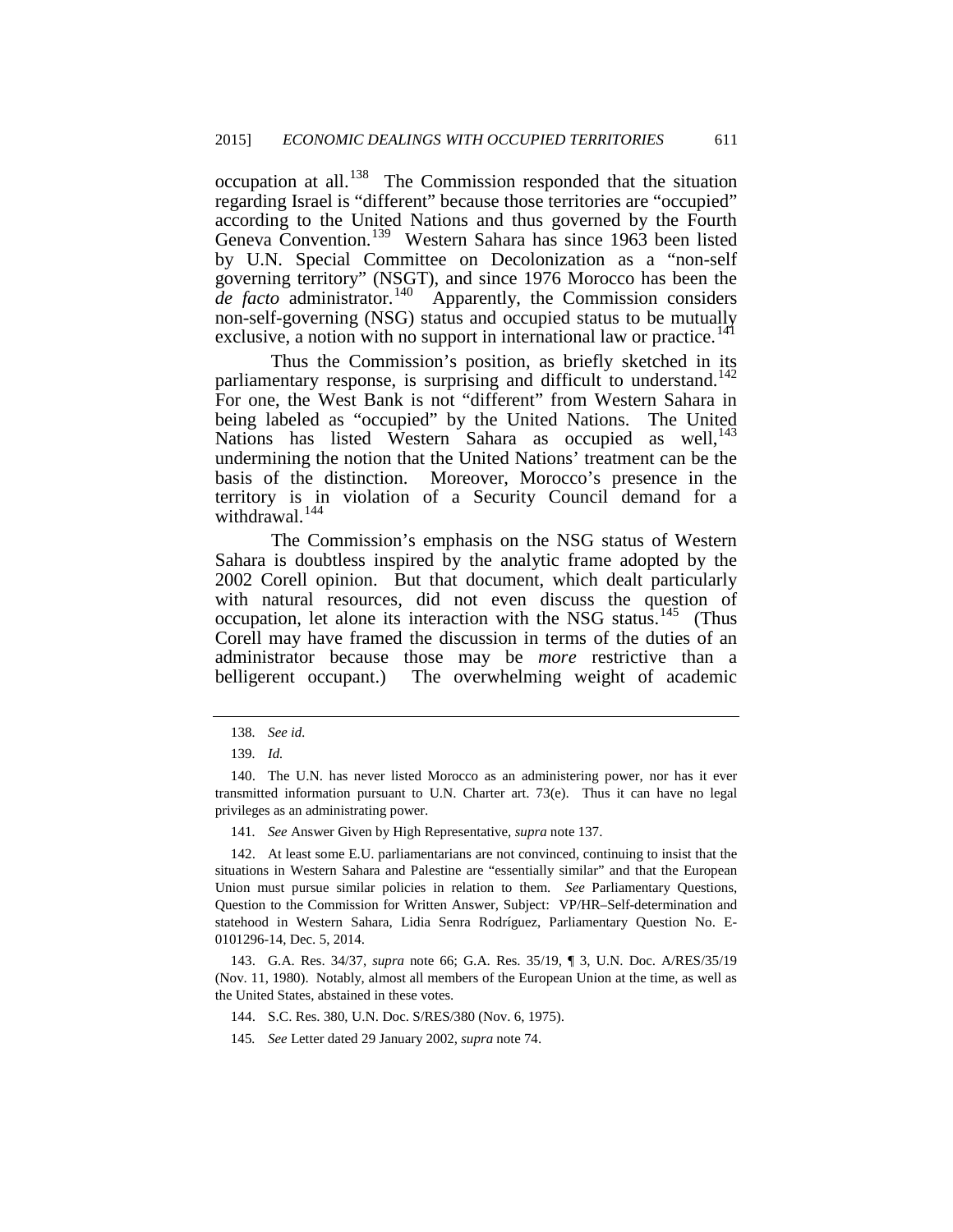opinion has long regarded Western Sahara as occupied.<sup>146</sup> Many, if not most, E.U. states describe it as occupied, and none appear to claim that international humanitarian law (IHL) does not apply.<sup>147</sup> Indeed, Morocco itself has at times invoked the protections of the Geneva Conventions for its POWs held by the Polisario.<sup>14</sup>

Furthermore, the Commission's position assumes that nonself governing territory status somehow trumps or suspends the application of the Geneva Conventions, and so that an NSGT cannot fall under belligerent occupation. From both formal and functional perspectives, this seems unwarranted, and if anything, the opposite should be the case. There is no reason a territory cannot be both nonself governing and occupied. If occupation occurs whenever a state takes effective control of territory in an international armed conflict, then it would seem a state that takes control of an NSGT would be occupying it, without terminating its NSG status.<sup>[149](#page-28-2)</sup> This is especially the case with Morocco, which is only a *de facto* administrator, that is, one whose legal presence in the territory is not even recognized.<sup>150</sup> It is hard to see why it would not also be subject to the restrictions placed on occupiers by the Fourth Geneva Convention, as well as any particular rules for administering powers. There is nothing in the General Assembly's loose definition of an

<sup>146</sup>*. See* BENVENISTI, *supra* note 5, at 171–72; Christine Chinkin, *Laws of Occupation*, International Conference on Multilateralism and International Law, with Western Sahara as a Case Study, Dec. 4–5, 2008, Pretoria, S. Afr., *available at* http://www.arso.org/ChinkinPretoria2008.htm; Steven R. Ratner, *Foreign Occupation and International Territorial Administration: The Challenges of Convergence,* 16 EUR. J. INT'L L. 695, 700 (2005); Hans-Peter Gasser, *The Conflict in Western Sahara*—An Unresolved Issue from the Decolonization Period, 2002 Y.B. INT'L HUMANITARIAN L. 375, 379 ("Yet there can be hardly any doubt that the Moroccan Armed Forces did indeed invade Western Sahara and that the territory has been under Moroccan control and administration ever since 1976. This constitutes an occupation of foreign territory.").

<span id="page-28-4"></span><span id="page-28-0"></span><sup>147.</sup> For examples of European state practice toward Western Sahara and their descriptions of that region's status, see *Four Nordic Governments Agree that Western Sahara Natural Resources Must Not Be Exploited Without the Consent of the Sahrawi People and if it is Not for Their Benefit*, http://www.ft.dk/samling/20091/almdel/uru/bilag/ 215/865575.pdf (last visited May 26, 2015).

<span id="page-28-1"></span><sup>148</sup>*. See* Jacob Mundy, *The Legal Status of Western Sahara and the Laws of War and Occupation*, STRATEGIC STUDIES GROUP (GEES) (June 26, 2007), *available at*  http://www.gees.org/articulos/el\_estatus\_juridico\_del\_sahara\_occidental\_y\_las\_ leyes\_de\_la\_guerra\_y\_la\_ocupacion\_4185.

<span id="page-28-3"></span><span id="page-28-2"></span><sup>149.</sup> See ICRC definition at INT'L COMM. OF THE RED CROSS, OCCUPATION AND OTHER FORMS OF ADMINISTRATION OF FOREIGN TERRITORY 7 n.1 (2012), *available at* http://www.icrc.org/eng/assets/files/publications/icrc-002-4094.pdf.

<sup>150</sup>*. See* G.A. Res. 34/37, *supra* note 66.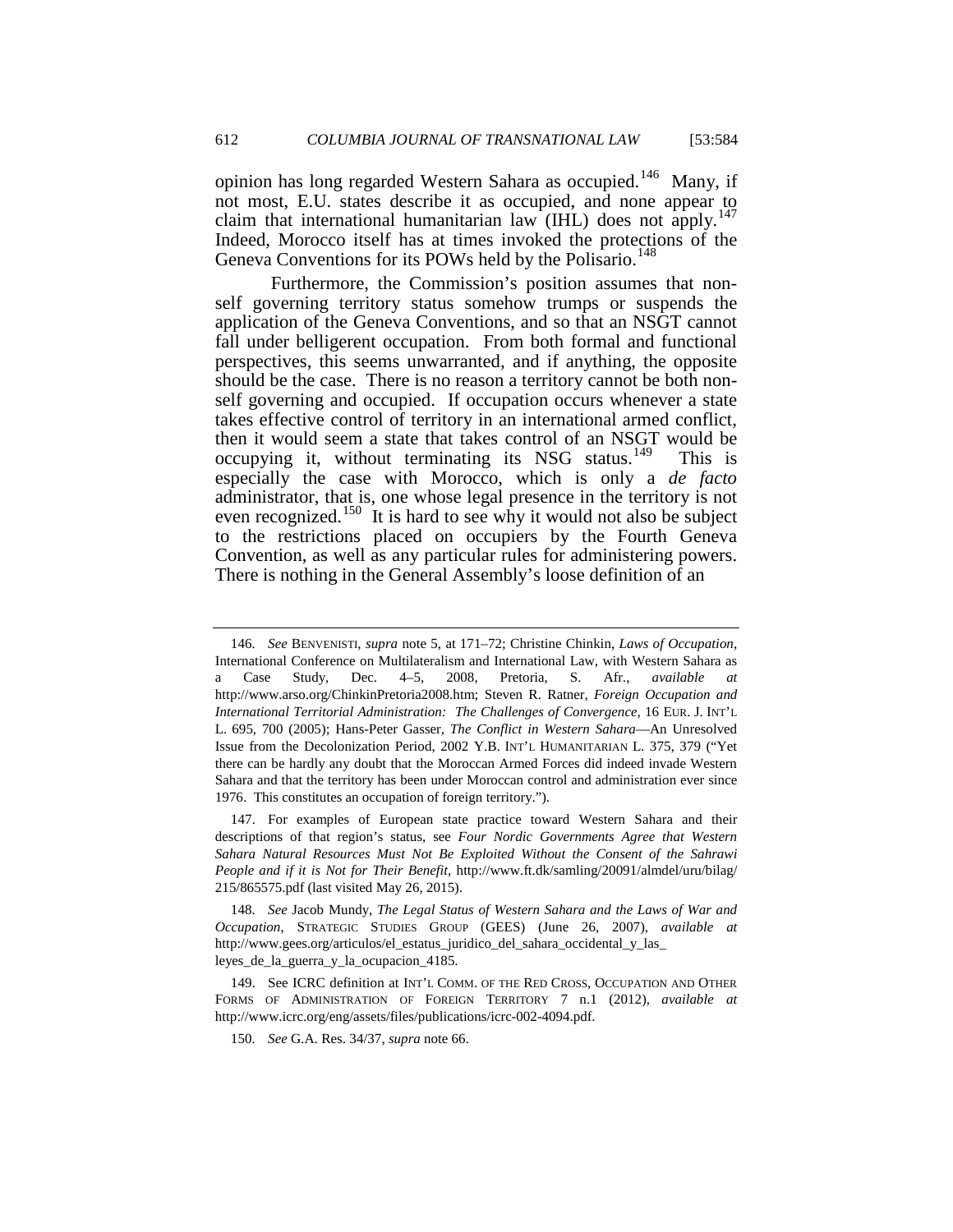NSGT that is inconsistent with it being subject to a belligerent occupation.<sup>[151](#page-28-4)</sup>

NSG is not a formal legal status; its treaty basis is simply a vague reference in the U.N. Charter.<sup>[152](#page-29-0)</sup> The "list" of NSGTs is maintained and decided on by the U.N. Special Committee on the Situation with regard to the Implementation of the Declaration on the Granting of Independence of Colonial Countries and Peoples (also known as the Special Committee on Decolonization).<sup>[153](#page-29-1)</sup> It would be exceedingly odd if decisions of this monitoring group could override or suspend the obligations and remove the protections of The Hague Conventions, the Fourth Geneva Convention, and the First Additional Protocol to the Geneva Conventions. Indeed, state practice suggests NSG status is no bar to the application of IHL, as Argentina's invasion of the Falklands, and—in a murkier way—India's invasion of Goa, indicate.<sup>154</sup> Indeed, the Commission's position would mean that if Spain invaded Gibraltar, or the United States snapped up the British Virgin Islands, they would not be subject to the IHL rules regarding occupation. Indeed, it would mean that any place could be stripped of the protections of the relevant IHL treaties by a decision of the twenty-four members of the Decolonization Committee.

Moreover, Morocco's status as "*de facto*" administrator is itself not a legally protected one, and is itself the consequence of its ongoing violation of international law.<sup>[155](#page-29-3)</sup> It is particularly strange to base Morocco's privileged status on it being a "*de facto* administrator" since Rabat itself does not acknowledge this status.<sup>156</sup> Rather, it maintains that the area lies fully and permanently under its sovereignty.<sup>[157](#page-29-5)</sup> Thus whatever duties of non-recognition that might

<sup>151.</sup> *See* G.A. Res. 1514, U.N. Doc. A/RES/15/1514 (Dec. 14, 1960).

<sup>152.</sup> U.N. Charter art. 73(e).

<span id="page-29-6"></span><span id="page-29-1"></span><span id="page-29-0"></span><sup>153.</sup> *The United Nations and Decolonization: Committee of 24 (Special Committee on Decolonization)*, UNITED NATIONS, http://www.un.org/en/decolonization/special committee.shtml (last visited May 26, 2015).

<span id="page-29-2"></span><sup>154</sup>*. See* DINSTEIN, *supra* note 23, at 10; Adam Roberts, *What is a Military Occupation?*, 1984 BRIT. Y.B. INT'L L. 240, 279–83 (describing Western Sahara, the West Bank, and the Falklands as "[o]ccupation[s] of territory whose status is disputed or uncertain," and noting there was no question that IHL applied in the case of the Falklands).

<span id="page-29-4"></span><span id="page-29-3"></span><sup>155.</sup> Spain formally terminated its role as Administrator in February 1976, "in view of the cessation of its participation in the temporary administration established for the Territory." *The United Nations and Decolonization: Non-Self-Governing Territories*, UNITED NATIONS, http://www.un.org/en/decolonization/nonselfgovterritories.shtml (last visited May 26, 2015).

<sup>156</sup>*. Cf.* Euro-Mediterranean Agreement, E.U.-Morocco, *supra* note 91.

<span id="page-29-5"></span><sup>157</sup>*. See* PABLO SAN MARTIN, WESTERN SAHARA: THE REFUGEE NATION 6–7 (2010).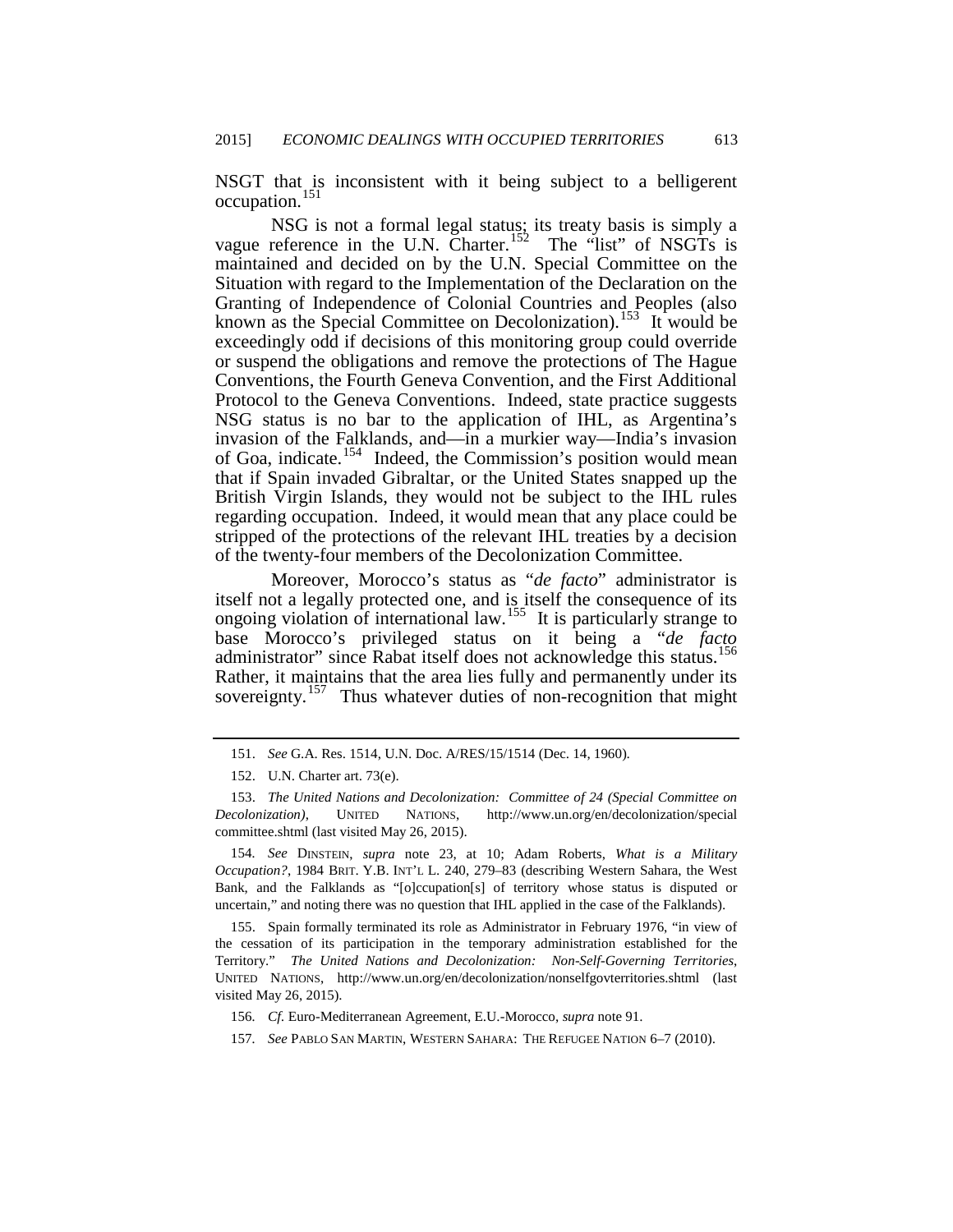arise from a *de facto* annexation would surely arise from the *de jure* one at issue here.[158](#page-29-6) Indeed, the *Namibia* advisory opinion, the high point of non-recognition rhetoric, dealt specifically with a non-selfgoverning territory which quite clearly was not under belligerent occupation, but whose rights of self-determination were being denied quite similarly to the Western Sahara situation.<sup>[159](#page-30-0)</sup>

Then there is Morocco's massive settlement enterprise in Western Sahara. Regardless of the status of such population transfer into non-sovereign territory under IHL, it would seem in breach of an Administering Power's obligations towards an NSGT. $160$  To the extent that the economic contracts promote, abet, or give recognition to such transfer, its illegality would surely be relevant regardless of the formal existence of a belligerent occupation.

Thus, there is no support for the supposed distinction between NSGs and occupied territories suggested by the European Commission. Indeed, the rather strange explanation offered by the Commission of its conduct regarding Western Sahara seems like a shockingly thin *post-hoc* rationalization.<sup>161</sup> Perhaps even more disturbing, when confronted with the inconsistency between its treatments of the two cases, the Commission's reaction is to deny the occupation of Western Sahara so as to not have to apply the principles it claims apply in the case of the West Bank.<sup>[162](#page-30-3)</sup>

On the other hand, the European Union's explanation could be understood as suggesting that because Western Sahara was not a sovereign state, IHL would not apply to Morocco's presence there. This would be consistent with Israel's long-held position that the law of occupation applies only to the territory of sovereign states, but would not be consistent with the European Union's position on the issue as it relates to the West Bank and Gaza, which also were

<span id="page-30-3"></span><span id="page-30-2"></span>161*. See* Rahpael Ahren, *Why Is This Occupation Different from All Other Occupations?*, TIMES OF ISRAEL (Dec. 25, 2013, 7:26 AM), http://www.timesofisrael.com/ why-is-this-occupation-different-from-all-other-occupations/.

162*. See supra* notes 136–39.

<sup>158</sup>*. See* Talmon, *supra* note 11, at 119–20.

<sup>159</sup>*. See* Berger, *supra* note 20.

<span id="page-30-4"></span><span id="page-30-1"></span><span id="page-30-0"></span><sup>160</sup>*. See* Letter Dated 29 January 2002, *supra* note 74, ¶ 10 (outlining administrators' obligations to NSGTs, including to "assist them in the exercise of their right to selfdetermination"). In addition, NSG and occupied territories are treated under the same legal framework and the responsibilities of corporate entities are similarly strict. *See Business Near Occupied and Non-Self Governing Territories*, ATLAS COPCO, http://www.atlascopco.com/corporateresponsibility/complexmarkets/occupiedterritories/ (last visited May 26, 2015).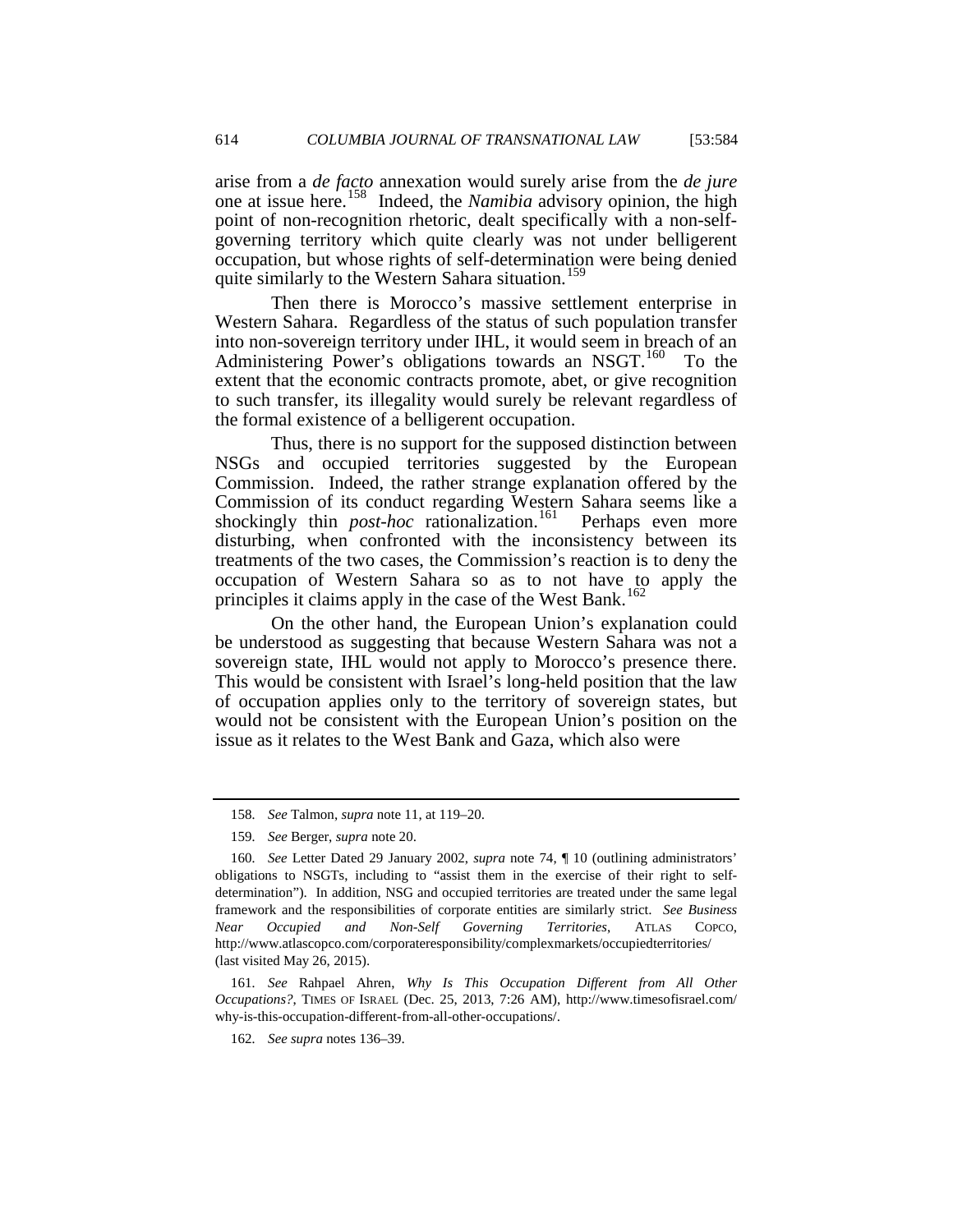territories under special international regimes when they fell under Israeli control.

## III. NORTHERN CYPRUS (TURKEY)

Cyprus's population has historically consisted of a Greek majority and a significant Turkish minority.<sup>[163](#page-30-4)</sup> In 1960, the island achieved its independence from the United Kingdom.[164](#page-31-0) Pursuant to treaty, Greece, Turkey, and the United Kingdom specifically guaranteed the independence, territorial integrity, security and constitutional order of the Republic of Cyprus.<sup>[165](#page-31-1)</sup> On July 20, 1974, the Turkish Army invaded and occupied the northern third of the Cyprus.[166](#page-31-2) Nearly 230,000 Greek Cypriots fled or were expelled from their homes and business in the area of Turkish control, while 40,000 Turkish Cypriots came to the north.[167](#page-31-3) Turkish troops have remained ever since, and the northern part of the island remains under Turkish control.<sup>[168](#page-31-4)</sup>

<span id="page-31-9"></span>In 1983, Turkey purported to declare the independence of a "Turkish Republic of Northern Cyprus" (TRNC) in the section of Cyprus that it controls.<sup>[169](#page-31-5)</sup> No country besides Turkey recognizes the TRNC.<sup>170</sup> The United Nations Security Council has found the The United Nations Security Council has found the formation of the Turkish Republic of Northern Cyprus to be illegal and re-affirmed the legal status of the government of Cyprus as the sole legitimate government of the island.<sup>171</sup> The Council has adopted dozens of resolutions on Cyprus calling for non-recognition of the TRNC and an end to the occupation.<sup>172</sup> The TRNC is regarded as an

<sup>163</sup>*. See Europe: Cyprus*, CENTRAL INTELLIGENCE AGENCY: WORLD FACTBOOK. https://www.cia.gov/library/publications/the-world-factbook/geos/cy.html (last visited May 26, 2015).

<sup>164</sup>*. See id.*

<sup>165</sup>*. See* Treaty of Guarantee of Cyprus arts. I–II, Aug 16, 1960, 382 U.N.T.S. 5475.

<span id="page-31-2"></span><span id="page-31-1"></span><span id="page-31-0"></span><sup>166</sup>*. See* FRANK HOFFMEISTER, LEGAL ASPECTS OF THE CYPRUS PROBLEM: ANNAN PLAN & EU ACCESSION 36, 37 (2006).

<span id="page-31-5"></span><span id="page-31-4"></span><span id="page-31-3"></span><sup>167</sup>*. See* Artur Adamczyk, *Cypriot Presidency in the Context of the Cyprus Question and E.U.-Turkey Relations*, 2012 Y.B. POLISH EUR. STUD. 107, 109.

<sup>168</sup>*. See id.* at 110.

<sup>169</sup>*. Turkey Blamed for Cyprus Crisis*, PHILADELPHIA INQUIRER, Nov. 18, 1983, at B15.

<sup>170</sup>*. See Europe: Cyprus*, *supra* note 163.

<sup>171</sup>*. See* S.C. Res. 541, U.N. Doc S/RES/541 (Nov. 18, 1983).

<span id="page-31-8"></span><span id="page-31-7"></span><span id="page-31-6"></span><sup>172</sup>*. See, e.g.*, S.C. Res. 550, ¶ 3, U.N. Doc. S/RES/550 (May 11, 1984) (calling on all states to "not to facilitate or in any way assist" the TRNC).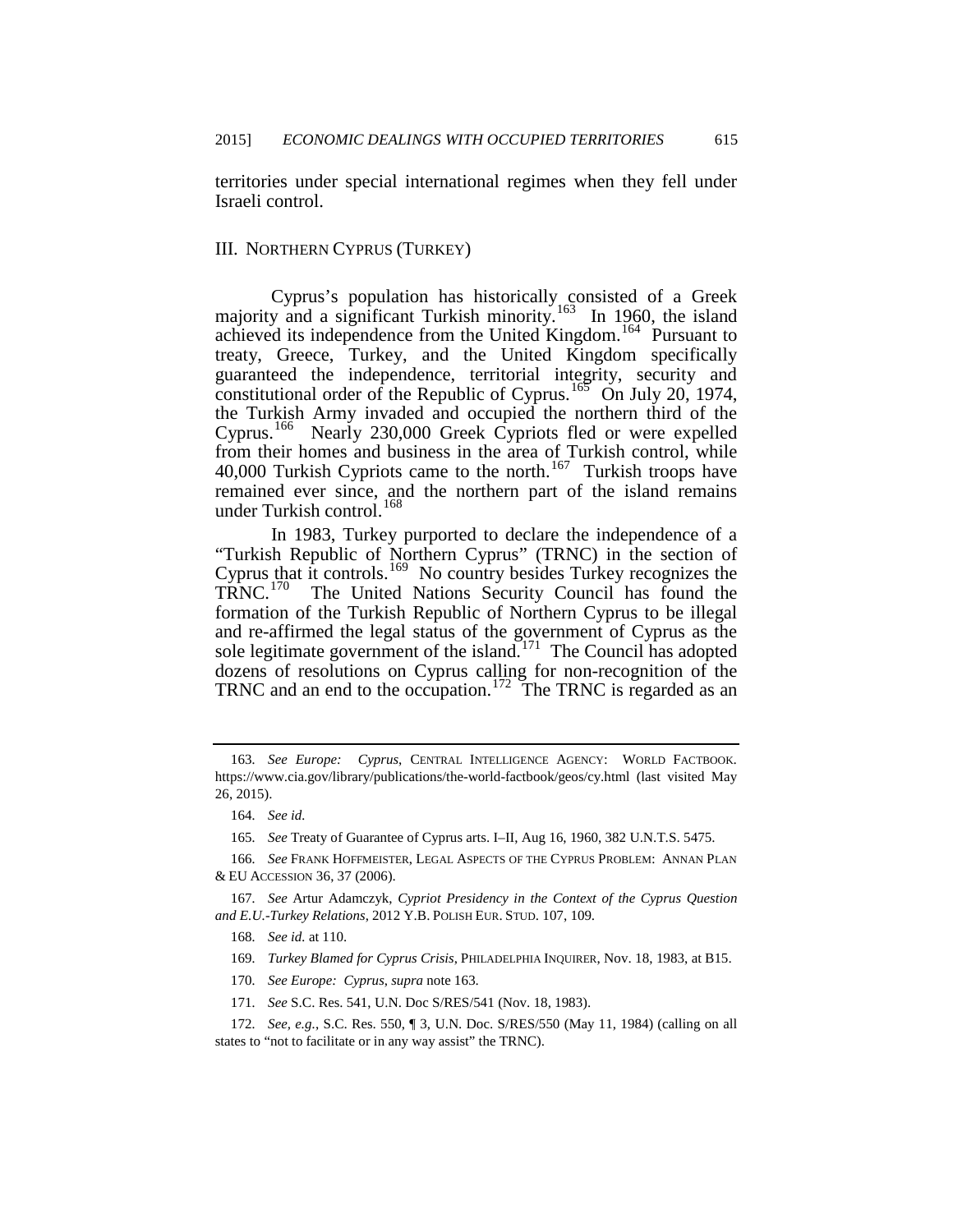agent of Turkey.<sup>173</sup> During its occupation, Turkey has had a large number of settlers move from the mainland to the  $TRNC$ .<sup>[174](#page-32-0)</sup> Today, settlers compose half or more of the territory's population, and their rate of migration has accelerated in the past decade.<sup>[175](#page-32-1)</sup>

## *A. Economic Activity in Occupied Territory*

Neither the European Union nor its member states has ever suggested that European companies should not engage in commercial activities with Turkish firms involved in the occupation of northern Cyprus.[176](#page-32-2) Northern Cyprus's economy is dominated by Turkish firms, and its trade is conducted mostly with Turkey and a few other countries, such as Lebanon.<sup>177</sup> Major Turkish industrial concerns are

<span id="page-32-1"></span>175*. See* Ahmet Atasoy, *Population Geography of the Turkish Republic of Northern Cyprus*, 16 MUSTAFA KEMAL U. J. SOC. SCI. INST. 29, 38 (2011); Ambassador Ronald L. Schlicher, *Turkish Cypriot Census Debate Focuses On Natives Versus "Settlers*,*"* May 18, 2007, *available at* http://www.wikileaks.org/plusd/cables/07NICOSIA434\_a.html.

<span id="page-32-4"></span><span id="page-32-2"></span>176. The British Foreign Office, for example, does not warn its nationals about international law risks of doing business in the occupied Cyprus, as it does regarding Israeli territories. The United Kingdom does warn of property law dangers relating to the purchase of land in Northern Cyprus whose ownership is disputed. *See Guidance: How to Buy Property in Cyprus*, GOV.UK (Mar 25, 2013), https://www.gov.uk/how-to-property-incyprus. By contrast, the Foreign Office warns of a wide and unspecified range of "clear risks related to economic and financial activities in the [Israeli settlements]":

> Financial transactions, investments, purchases, procurements as well as other economic activities (including in services like tourism) in Israeli settlements or benefiting Israeli settlements, entail legal and economic risks stemming from the fact that the Israeli settlements, according to international law, are built on occupied land and are not recognised as a legitimate part of Israel's territory.

UK Foreign & Commonwealth Office*, Guidance: Overseas Business Risk–the Occupied Palestinian Territories*, GOV.UK (July 22, 2014), https://www.gov.uk/government/ publications/overseas-business-risk-palestinian-territories/overseas-business-riskpalestinian-territories.

<span id="page-32-3"></span>177. For a profile of trade between the TRNC and Turkey, see *Turkish Republic of Northern Cyprus*, TURKIYE CUMHURIYETI: EKONOMI BAKANLIGI, http://www.economy.gov.tr/portal/faces/oracle/webcenter/portalapp/pages/content/htmlView erUlkeler.jspx?contentId=UCM%23dDocName%3AEK-175265&countryName=Turkish %20Republic%20of%20Northern%20Cyprus&\_afrLoop=42603288082672&\_afrWindowM

<sup>173</sup>*.* Turkey v. Cyprus, App. No. 25781/94, 23 Eur. H.R. Rep. 244, 275 (1997) (Eur. Comm'n on H.R.).

<span id="page-32-0"></span><sup>174</sup>*. See* METE HATAY, BEYOND NUMBERS: AN INQUIRY INTO THE POLITICAL INTEGRATION OF THE TURKISH "SETTLERS" IN NORTHERN CYPRUS 14 (2005), *available at* http://www.prio.no/Global/upload/Cyprus/beyond\_numbers\_reduced.pdf. As further evidence of its financial dependence, the TRNC has adopted the Turkish lira and placed a Turkish national at the head of its central bank.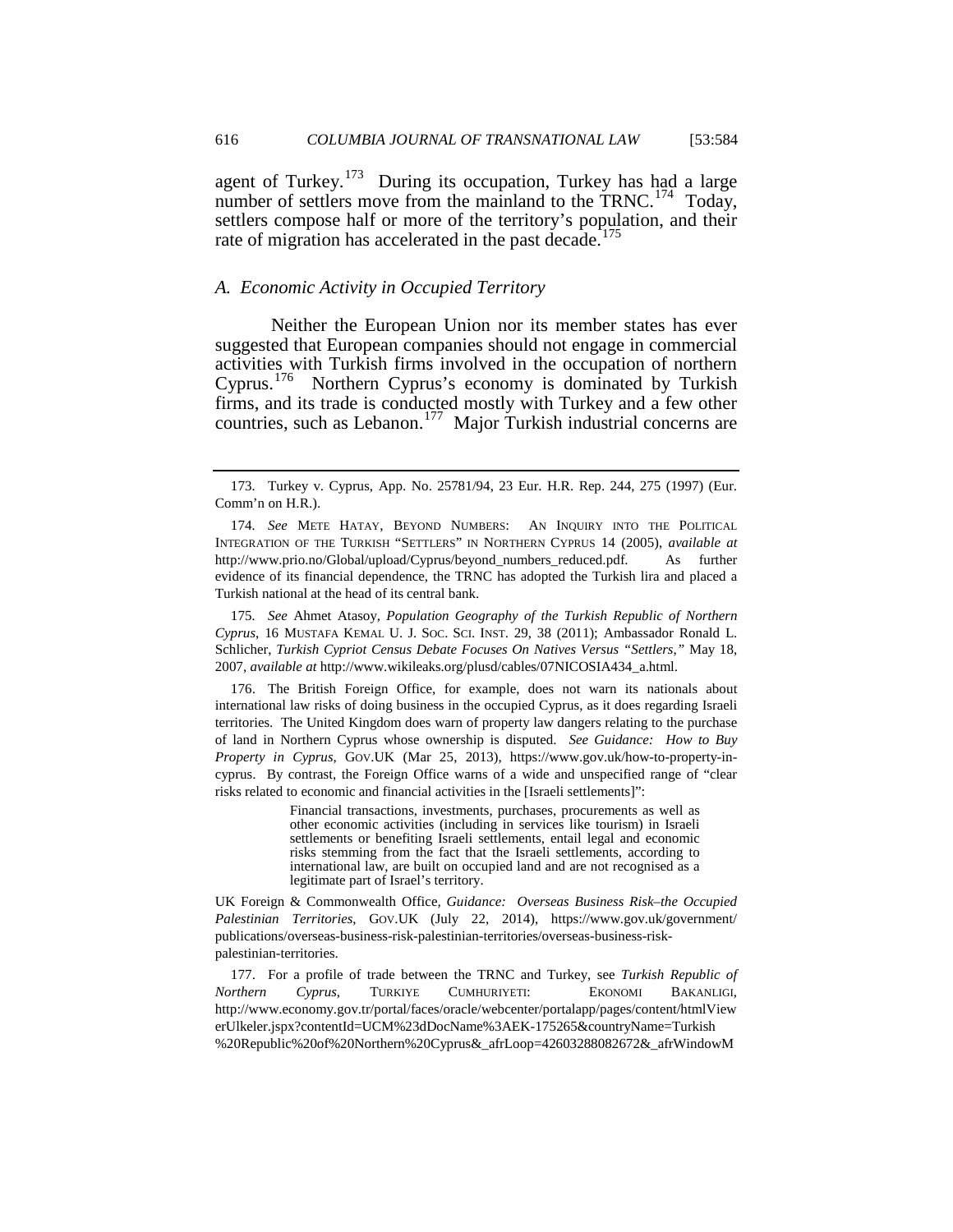quite active on the island.<sup>178</sup> For example, Turkey's Ministry of Forest and Water Affairs has undertaken the "TRNC Potable Water Supply Project."<sup>[179](#page-33-0)</sup> This project will build a massive pipeline to supply the occupied North with water from Alaköprü Dam, presently under construction in Turkey.<sup>[180](#page-33-1)</sup> The Turkish government's hydrocarbon company, TPAO, has exclusive rights to develop the energy sector in the occupied area and is actively drilling for natural gas there.<sup>181</sup> TPAO conducts numerous projects around the world, and there has never been any suggestion that it should face any restriction because of its work in occupied territory. Indeed, TPAO has numerous European and international partners, such as BP, Schlumberger, Halliburton, Vitol Group (Swiss/Dutch), and Trafigura Beheer (Dutch).<sup>[182](#page-33-3)</sup>

Numerous foreign businesses maintain a visible retail presence in the occupied territory. Firms with visible street-level retail presences in the territory include banks such as HSBC, automotive firms such as Toyota, Honda, Michelin, Goodyear; food franchises, such as Johnny Rockets, Kentucky Fried Chicken, Gloria Jean's (an Australian coffee shop chain), and Domino's Pizza, which opened just last year.[183](#page-33-4) Indeed, the U.S. State Department advises American firms on developing business opportunities in the territory (particularly in the tourism and retail franchise areas) and encourages

<span id="page-33-5"></span>ode=0&\_afrWindowId=13imulr0zp\_170#!%40%40%3FcountryName%3DTurkish%2BRep ublic%2Bof%2BNorthern%2BCyprus%26\_afrWindowId%3D13imulr0zp\_170%26\_afrLoop %3D42603288082672%26contentId%3DUCM%2523dDocName%253AEK-175265%26\_ afrWindowMode%3D0%26\_adf.ctrl-state%3D13imulr0zp\_214 (last updated Sept. 2013).

<sup>178</sup>*. See Success Stories: Cyprus is Supplied with Water by Firat*, FIRAT, http://www.firat.com/en-us/success-stories/cyprus-water-supply-project (last visited May 26, 2015).

<sup>179</sup>*. Id.*

<sup>180</sup>*. See id.*

<span id="page-33-2"></span><span id="page-33-1"></span><span id="page-33-0"></span><sup>181</sup>*. Turkey to Launch Oil Drilling in KKTC*, CIHAN NEWS AGENCY, Apr. 3, 2012, 5:43 PM, http://en.cihan.com.tr/news/Turkey-to-launch-oil-drilling-in-KKTC-CHNjcxMDkzLz  $M =$ .

<span id="page-33-3"></span><sup>182.</sup> TPIC, ANNUAL REPORT 58 (2012), *available at* http://www.tpic.com.tr/storage/catalogs/0285751001390994465.pdf.

<span id="page-33-4"></span><sup>183</sup>*. See* U.S. & FOREIGN COMMERCIAL SERVICE, U.S. DEP'T OF COMM. & U.S. DEP'T OF STATE, DOING BUSINESS IN CYPRUS: 2014 COUNTRY COMMERCIAL GUIDE FOR U.S. COMPANIES, *available at* http://www.buyusainfo.net/docs/x\_2755011.pdf Also present are apparel stores like Adidas and U.S. Polo Association, and other franchises such as Orkin Pest Control and GNC vitamin stores. Some of this information was provided by an inperson visit to TRNC by my research assistant, Wilson Shirley. Photographic documentation on file with the author.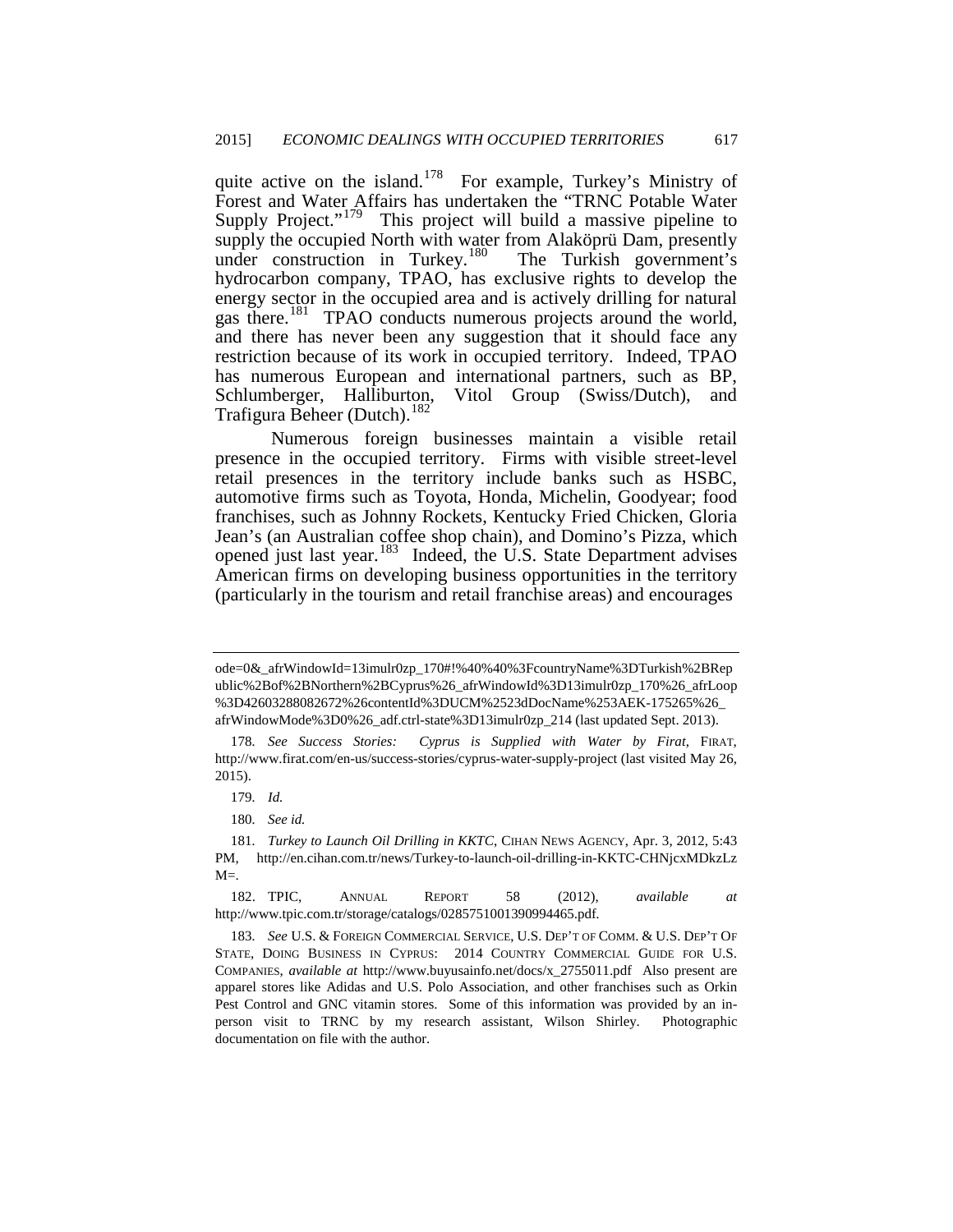them to do so, while acknowledging that the United States does not recognize Turkish control.<sup>[184](#page-33-5)</sup>

The European Union also has substantial links with northern Cyprus in the tourism and education fields, the largest sectors of the TRNC's economy. Many Europeans, particularly from Britain, have purchased vacation or retirement properties in the occupied territory.<sup>[185](#page-34-0)</sup> British newspapers commonly advertise holiday tours of the occupied territory.<sup>186</sup> While foreigners have been subject to successful property suits in European courts by Greek Cypriots in cases where they took over land belonging to particular private persons, the European Union has not sought to restrict or punish the consensual purchase of properties in the occupied territory.<sup>[187](#page-34-2)</sup>

Turkey has also established numerous universities on the island, which attract both Turkish settlers and foreign students.<sup>188</sup> In recent years, enrollment has surged to 64,000, and higher education has become the most significant economic sector in the territory.<sup>189</sup> Some of the Northern Cypriot universities have exchange or other cooperative programs with major British public institutions.<sup>190</sup> Many of the TRNC universities are actually branches or campuses of mainland Turkish institutions, or accredited by them.<sup>191</sup> This has not

187. For example, see the practices of the British government described in Part III.A.

<span id="page-34-7"></span><span id="page-34-3"></span><span id="page-34-2"></span>188*. See* Susanne Gusten, *Students Flock to Universities in North Cyprus*, N.Y. TIMES, Feb. 17, 2014, http://www.nytimes.com/2014/02/17/world/europe/students-flock-touniversities-in-northern-cyprus.html.

<span id="page-34-4"></span>189*. See id.* ("With students spending not only on tuition but also on food, transport, travel and entertainment, the universities have become the leading sector of the Northern Cypriot economy.").

<sup>184</sup>*. See id.*

<span id="page-34-0"></span><sup>185</sup>*. See* Dore Gold, *European Settlements and Double Standards*, JERUSALEM CTR. FOR PUB. AFF. (Jan. 4, 2013), http://jcpa.org/article/european-settlements-and-double-standards/. The British government also provides advice to its citizens who are interested in purchasing property in the north of Cyprus. *See Guidance: How to Buy Property in Cyprus*, GOV.UK (Mar 25, 2013),<https://www.gov.uk/how-to-property-in-cyprus> (scroll down to "Buying property in the north of Cyprus").

<span id="page-34-1"></span><sup>186.</sup> Janet McMahon, *Cyprus: E.U. Member Finds Reunification Still Elusive*, 28 WASH. REP. ON MIDDLE EAST AFF. 30 (Dec. 2009), *available* http://www.wrmea.org/2009-december/cyprus-E.U.-member-finds-reunification-stillelusive.html.

<span id="page-34-5"></span><sup>190.</sup> For example, the University of Portsmouth has exchange programs with universities in Northern Cyprus that grant students B.A./B.Sc. and M.A./M.Sc. *See International Students: Cyprus*, UNIV. OF PORTSMOUTH, http://www.port.ac.uk/internationalstudents/your-country/cyprus/ (last visited May 26, 2015).

<span id="page-34-6"></span><sup>191</sup>*. See* Eugene Kontorovich, *A Tale of Two Green Lines*, CHRON. HIGHER EDUC.: THE CONVERSATION (Nov. 17, 2014), http://chronicle.com/blogs/conversation/2014/11/17/a-tale-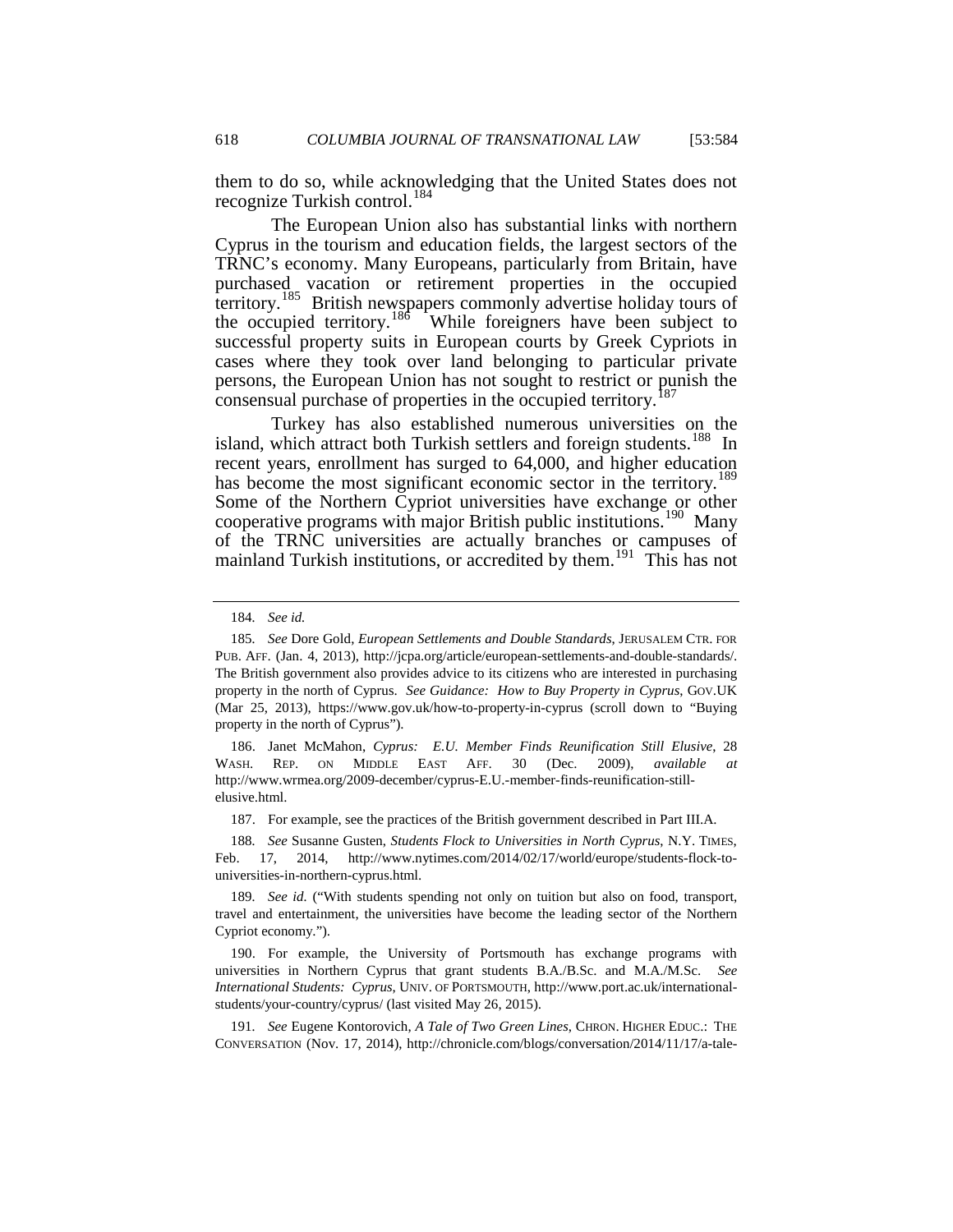lead to the exclusion of the mainland universities from any international academic programs.<sup>192</sup> As for the Northern Cypriot universities themselves, they are "accepted as members by educational organizations like the European Association of Universities and the International Association of Universities, but they are blocked from participation in programs based on intergovernmental agreements, like the Bologna Process or the Erasmus Program."<sup>[193](#page-35-0)</sup>

### *B. Direct and Indirect Aid to Turkish Activities in the Territory*

The European Union provides significant foreign aid to Turkey, but does not attempt to ensure that those funds will not reach occupied Northern Cyprus. The Northern Cypriot economy is entirely dominated by Turkish firms and the TRNC government is sustained largely by direct aid from Turkey, making it likely that funded entities have Northern Cypriot operations.<sup>[194](#page-35-1)</sup> Perhaps most strikingly, the European Commission admitted Turkey into the Horizon 2020 scientific research program just a few months after concluding tense negotiations with Israel about the Horizon 2020 collaborative research program to ensure that no scientific research grants to Israel would be spent on projects or entities across the Green Line.<sup>195</sup> However, the European Union's agreement with Turkey under Horizon 2020 in no way restricts funds based on location.<sup>196</sup> This is particularly significant given that some of the major Turkish universities likely to receive funding under the program have campuses in northern Cyprus.

<span id="page-35-4"></span>of-two-green-lines/ ("Half of the universities are public, state-run institutions, and several are campuses of major Turkish institutions on the mainland.").

<sup>192</sup>*. See id.* By contrast, Israel's establishment of Ariel University in the West Bank drew earnest condemnation from academics and even foreign ministries around the world. *See* Lazar Berman & Raphael Ahren, *In Breakthrough, Israel and E.U. to Sign Science Cooperation Deal*, TIMES OF ISRAEL (Nov. 26, 2013, 8:56 PM), http://www.timesofisrael.com/in-breakthrough-israel-and-eu-to-sign-science-cooperationdeal/.

<sup>193.</sup> Gusten, *supra* note 188.

<span id="page-35-1"></span><span id="page-35-0"></span><sup>194</sup>*. See Europe: Cyprus*, *supra* note 163 (click on "Economy"; then scroll down to "Economy of the Area Administered by Turkish Cypriots") (last visited May 26, 2015).

<span id="page-35-3"></span><span id="page-35-2"></span><sup>195</sup>*. See* Press Release, European Commission, Turkey joins Horizon 2020 Research and Innovation Programme (June 4, 2014), *available at* http://europa.eu/rapid/pressrelease\_IP-14-631\_en.htm.

<sup>196</sup>*. See id.*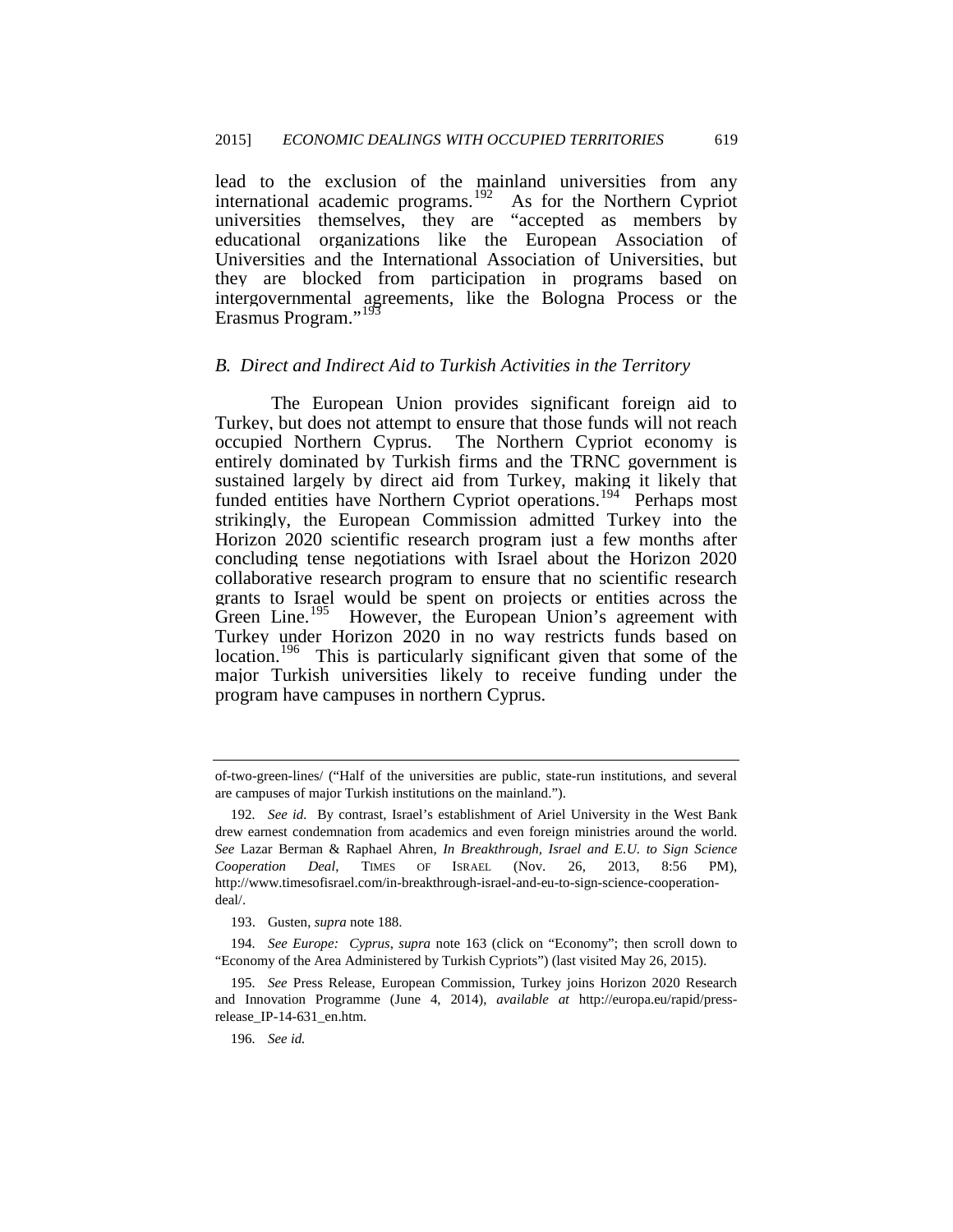Moreover, the European Union knowingly and purposefully provides direct funding to the Turkish Cypriot community in Turkish-occupied Northern Cyprus.<sup>[197](#page-35-4)</sup> This E.U. assistance is not channeled through the Republic of Cyprus.<sup>[198](#page-36-0)</sup> The European Union also has many separate programs for Cyprus that also apply to Northern Cyprus territory.<sup>1</sup>

The E.U. Aid Programme for the Turkish Cypriot community was established in 2006 by a regulation adopted to "end the isolation of the Turkish Cypriot community."<sup>[200](#page-36-2)</sup> In its first five years, it allocated  $E$ 59 million to the North, and since allocates  $E$ 8 million a year.<sup>201</sup> According to a 2012 brochure issued by the European Commissioner for Enlargement and European Neighbourhood Policy,<sup>[202](#page-36-4)</sup> the European Union gives Turkish Cypriots (including Turkish settlers) a wide variety of benefits.<sup>[203](#page-36-5)</sup> Students receive scholarships to study in E.U. universities.<sup>[204](#page-36-6)</sup> Businesses receive technical assistance to facilitate trade with the European Union, and small businesses receive grants to help their competitiveness.<sup>[205](#page-36-7)</sup> The European Union has a road safety program that includes working with Northern Cypriot municipalities (i.e., Turkish settlements) regarding matters like driver education and vehicle inspections.[206](#page-36-8) 

<span id="page-36-5"></span><span id="page-36-4"></span>202*. See* European Commission, *Closer to the European Union: E.U. Assistance to the Turkish Cypriot Community* (2012), *available at* http://ec.europa.eu/cyprus/documents/2012/eu\_assistance\_to\_tcc\_brochure.pdf.

<sup>197</sup>*. See Aid Program for the Turkish Cypriot Community*, EUROPEAN COMMISSION, http://ec.europa.eu/regional\_policy/index.cfm/en/policy/themes/turkish-cypriot-community/ (last visited May 26, 2015).

<sup>198</sup>*. See id.*

<span id="page-36-9"></span><span id="page-36-1"></span><span id="page-36-0"></span><sup>199.</sup> For an example of an E.U. project that serves both the occupied and unoccupied areas of Cyprus, see Press Release, European Commission, New Nicosia Wastewater Treatment Plant enters in full operation serving both communities (Apr. 4, 2014), *available at* http://www.cy.undp.org/content/cyprus/en/home/presscenter/pressreleases/2014/04/04/ new-nicosia-wastewater-treatment-plant-enters-in-full-operation-serving-bothcommunities.html.

<sup>200.</sup> *Aid Program for the Turkish Cypriot Community*, *supra* note 197.

<span id="page-36-3"></span><span id="page-36-2"></span><sup>201</sup>*. See How the E.U. funds Turkey's Occupation of Cyprus*, HELLENIC ANTIDOTE (Oct. 15, 2013), http://hellenicantidote.blogspot.com/2013/10/how-eu-funds-turkeys-occupationof.html. This amounts to 0.8 percent of the TRNC's GDP.

<sup>203</sup>*. See id.*

<sup>204</sup>*. See id.* at 4.

<sup>205</sup>*. See id.* at 7.

<span id="page-36-8"></span><span id="page-36-7"></span><span id="page-36-6"></span><sup>206.</sup> *Instrument of Financial Support to Encourage the Economic Development of the Turkish Cypriot Community, Standard Summary Project Fiche 2006*, EUROPEAN COMMISSION, *available at* http://ec.europa.eu/enlargement/pdf/turkish\_cypriot\_community/ objective\_1\_traffic\_safety\_improvements\_programme\_en.pdf.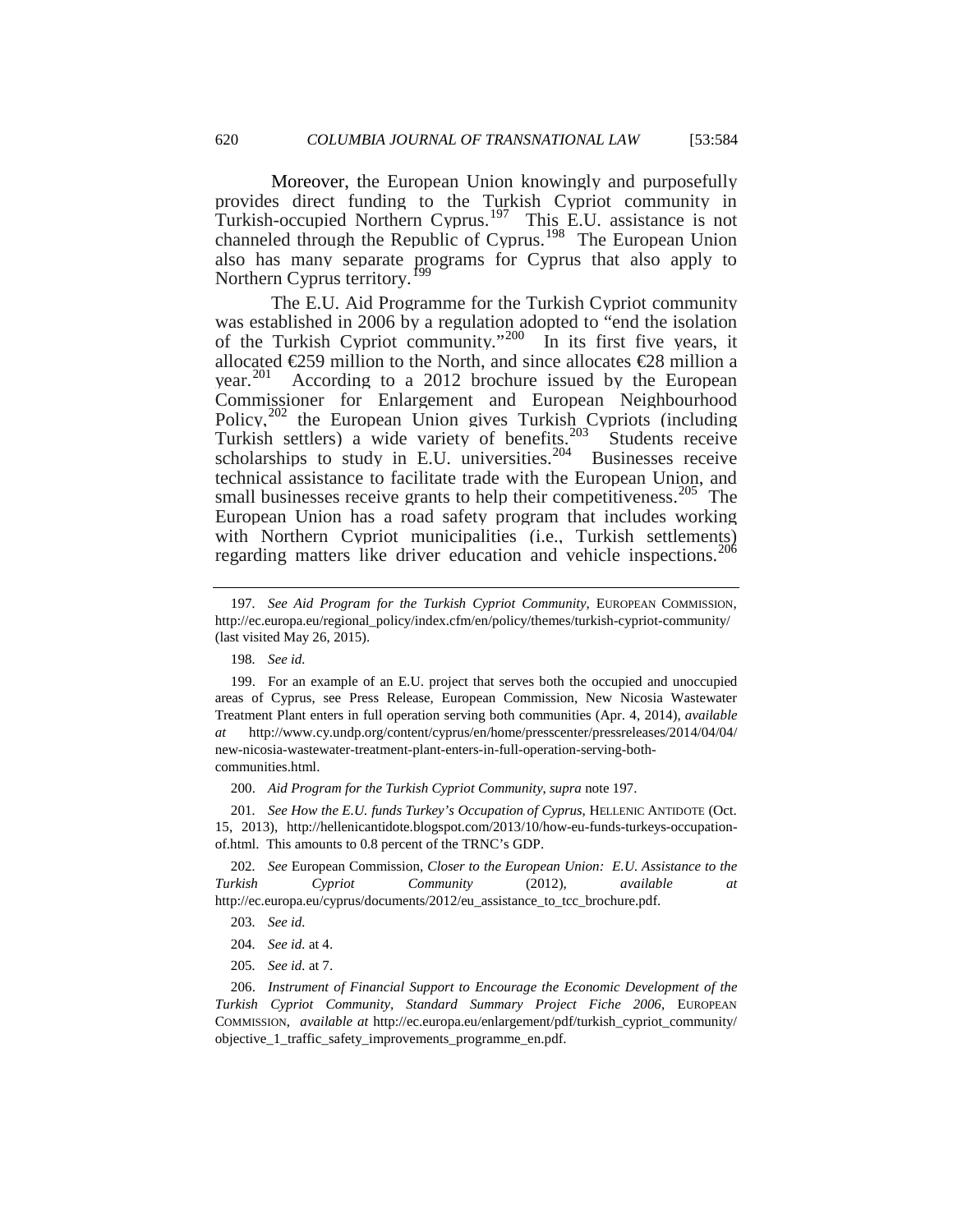Farmers have received aid in getting certified "organic."<sup>[207](#page-36-9)</sup> The European Union has also helped Turkish settlers in their exploitation of natural resources, and developing water treatment facilities,<sup>[208](#page-37-0)</sup> and "even puts on a musical concert."<sup>[209](#page-37-1)</sup>

Thus, not only does the European Union not restrict any assistance or activity with Turkey to exclude Northern Cyprus, it specifically carries on a dedicated program for funding occupation activities. Interestingly, the relevant resolutions, regulations and reports about the Northern Cyprus program make no mention of the international legal issues arising from this policy, though they do note the "difficult" and "unique" political context.<sup>210</sup> To the extent E.U. documents seek to justify the activity, they mention a desire to "prepare" the Turkish population for possible reunification.<sup>[211](#page-37-3)</sup> It is hard to see how such policies could override obligations derived from IHL. But even this is explicitly only one, and not the primary one, of several stated goals of the program, the rest of which are simple welfare-improvement purposes common to most foreign aid. $^{212}$  $^{212}$  $^{212}$ 

While it is true that many of the infrastructure projects would be consistent with an occupier's rights and responsibilities under the Hague Conventions, they also help cement the settler regime and further the de facto annexation of the territory. In the presence of a substantial settler population, E.U. states have, in relation to Israel, suggested that funding such projects would violate IHL and duties of non-recognition.<sup>213</sup> To be sure, perhaps half of the population in Northern Cyprus are E.U. citizens. $2^{14}$  But the aid program does

211. *Closer to the European Union*, *supra* note 202.

<span id="page-37-4"></span><span id="page-37-3"></span>212*. See* EUROPEAN COURT OF AUDITORS, EUROPEAN UNION ASSISTANCE TO THE TURKISH CYPRIOT COMMUNITY (Special Report No. 6, 2012), *available at*  http://ec.europa.eu/enlargement/pdf/turkish\_cypriot\_community/14650788\_en.pdf. Most of the funding was shifted to infrastructure-building rather than reconciliation projects in accord with the request of TRNC authorities. *See id.* ¶ 16.

<span id="page-37-5"></span>213*. See* Guidelines, *supra* note 35.

<span id="page-37-6"></span>214*. See* Schlicher, *supra* note 175.

<sup>207.</sup> *Closer to the European Union*, *supra* note 202, at 8.

<sup>208</sup>*. See id.* at 20.

<sup>209.</sup> *How the E.U. funds Turkey's Occupation of Cyprus*, *supra* note 201.

<span id="page-37-7"></span><span id="page-37-2"></span><span id="page-37-1"></span><span id="page-37-0"></span><sup>210.</sup> *Report from the Commission to the Council and the European Parliament, Seventh Annual Report 2012 on the Implementation of Community Assistance under Council Regulation (EC) No 389/2006 of 27 February 2006 Establishing an Instrument of Financial Support for Encouraging the Economic Development of the Turkish Cypriot Community*, at 2, 3, COM (2013) 332 final (June 4, 2013), *available at*  http://ec.europa.eu/enlargement/pdf/turkish\_cypriot\_community/20130604\_seventh\_annual\_ report\_impl\_community\_assistance\_en.pdf.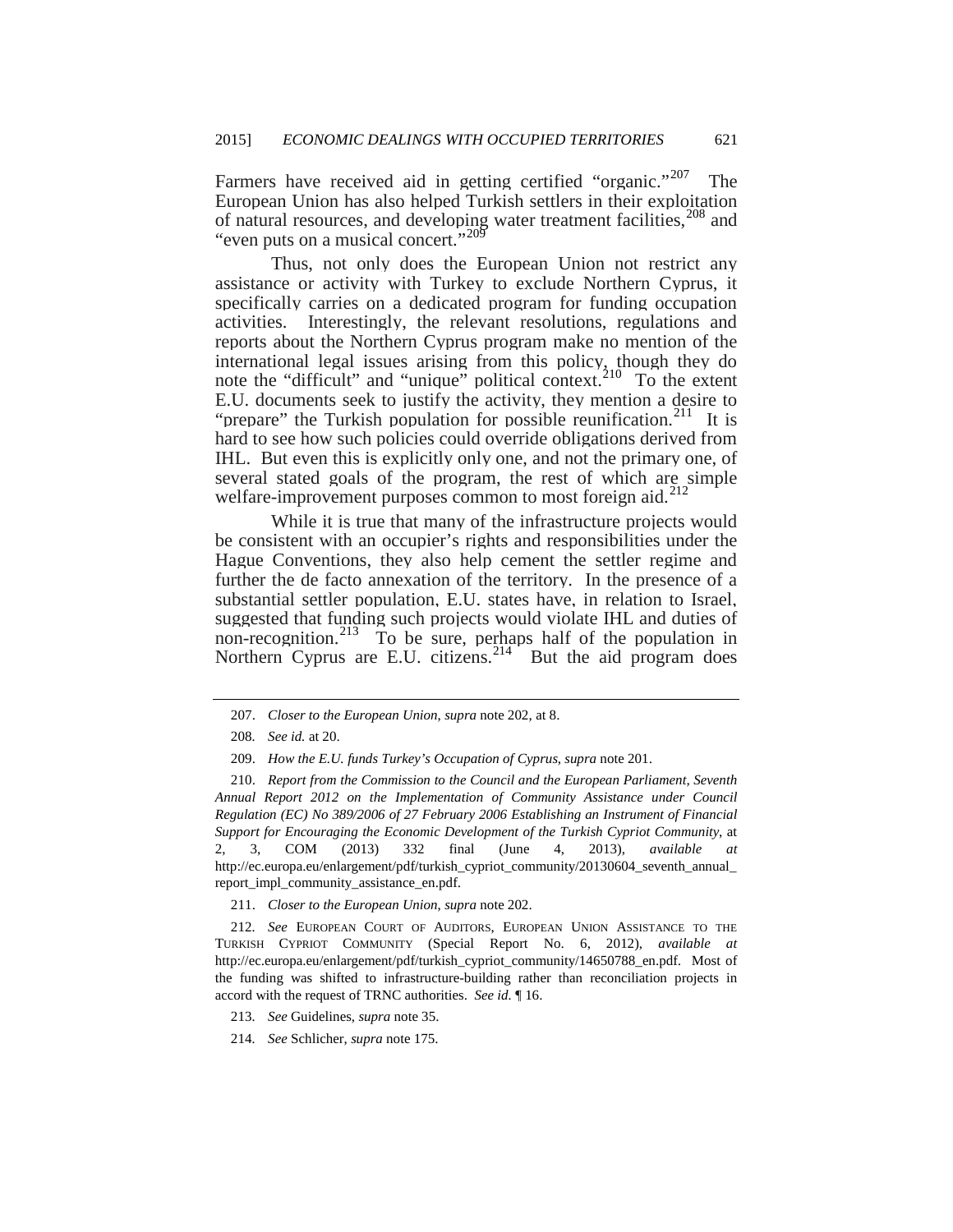nothing to limit beneficiaries to this subgroup, or to exclude settlers, or to pick projects that would not substantially benefit settlers. Indeed, some major projects, like the desalinization plant, were carried on in cooperation and consultation with TRNC political leaders.<sup>215</sup> None of the Commission's grant or contracting None of the Commission's grant or contracting documents screens out Turkish settlers.<sup>216</sup> Thus, the Commission directly and knowingly funds Turkish settler activities. Indeed, some of the aid programs seek to promote construction and tourism in the north, all of which would stabilize Turkish control.<sup>[217](#page-38-1)</sup> Remarkably, the planning documents for these programs do not even mention the existence of settlers in the territory.<sup>[218](#page-38-2)</sup>

### *C. Rules of Origin*

The European Union, like almost all the rest of the world, does not recognize the TRNC and has no trade arrangements with it. The European Court of Justice (ECJ) has ruled that under European Union's agreements with Cyprus, products from the TRNC that are exported through Turkey cannot bear a Turkish certificate of origin or phytosanitary certifications.<sup>[219](#page-38-3)</sup> Instead, they must be certified by the Cypriot authorities, who are obviously unwilling to do so.<sup>220</sup> This ruling is not so much about labeling as it is about origin certification, and in practice makes the export of Northern Cyprus products into the European Union impossible.<sup>[221](#page-38-5)</sup> The ECJ did not base its ruling on a duty of non-recognition, but rather on an interpretation of the relevant treaties between the European Union and Cyprus, which were interpreted as applying to the entire island and thus precluded alternate certifications.<sup>222</sup> This suggests that the scope of trade

<sup>215</sup>*. See* Press Release, *supra* note 195.

<sup>216</sup>*. See id.*

<span id="page-38-1"></span><span id="page-38-0"></span><sup>217</sup>*. See* E.U. Aid Programme for Turkish Cypriot Community, *Karpaz Area: Local Development Strategy* 56–64 (Dec. 14, 2010), *available at* http://www.cy.undp.org/content/dam/cyprus/docs/PFF%20Publications/local\_development\_ strategy\_karpaz\_area.pdf.

<sup>218</sup>*. See id.*

<span id="page-38-7"></span><span id="page-38-3"></span><span id="page-38-2"></span><sup>219</sup>*.* Case C-432/92, The Queen v. Minister of Agriculture, Fisheries and Food *ex parte*  S.P. Anastasiou (Pissouri) Ltd., 1994 E.C.R. I-3087, I-3120–21 [hereinafter Anastasiou I]; *see* Stefan Talmon, *The Cyprus Question Before the European Court of Justice*, 12 Eur. J. Int'l L. 727, 731-32, 736, 742–43 (2001).

<span id="page-38-6"></span><span id="page-38-5"></span><span id="page-38-4"></span><sup>220</sup>*. See* Anastastiou I, *supra* note 219, at I-3137. The Republic of Cyprus objects to the existence of the TRNC and believes it is the sole legitimate authority over the island.

<sup>221</sup>*. See id*. at I-3137-39.

<sup>222</sup>*. See id*. at I-3119–21.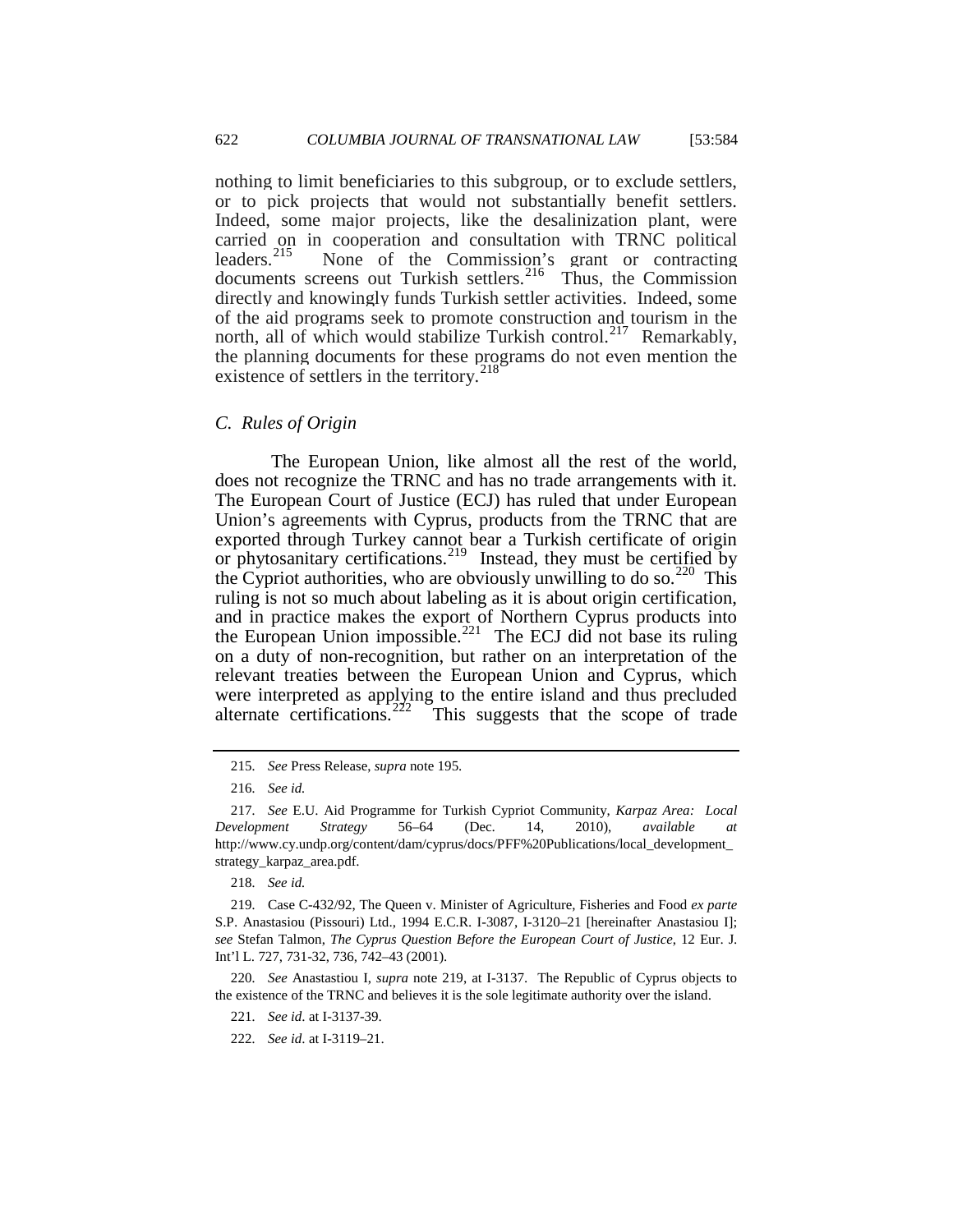agreements with unrecognized territorial regimes does not depend as much on general principles of public international law as it does on the specific parameters of any relevant bilateral agreements. If there were a *jus cogens* non-recognition norm,<sup>[223](#page-38-7)</sup> the content of bilateral trade treaties would have been irrelevant, since they could not preempt the general norm.

## IV. OCCUPATIONS IN THE FORMER SOVIET UNION

The former Soviet Union is the site of several occupations, typically involving remote, poor and inaccessible areas with little economic potential or significance. Thus the state practice here is relatively thin, but some aspects bear noting. Of course, Russia's recent invasion and annexation of Crimea, a large and heavily populated peninsula with strategic significance, presents a major test of the international regime on economic activities in occupied territories—one whose result is still unclear.

## *A. Nagorno-Karabakh & Surrounding Regions (Armenia)*

<span id="page-39-4"></span>Following the collapse of the Soviet Union, Armenia and Azerbaijan fought a bloody war over the control of Nagorno-Karabakh, an enclave within Azerbaijan's borders that had a predominantly Armenian population, and enjoyed a special degree of autonomy within the "Azerbaijani Soviet Socialist Republic."<sup> $224$ </sup> By 1994, Armenia had prevailed, occupying not only Nagorno-Karabakh, but also a ring of territory surrounding it, and the Lachin Corridor, which connects the enclave to Armenia.<sup>225</sup> While the Armenian army remains in control of the territory, it is nominally under the authority of the Nagorno-Karabakh Republic, an entity not recognized by any U.N. member states. $^{226}$  Indeed, the U.N. General Assembly has invoked the duty of non-recognition in regards to the Armenian-occupied territories.<sup>[227](#page-39-3)</sup> Moreover, Armenia has promoted

<sup>223</sup>*. See* Talmon, *supra* note 11, at 99–101 (discussing ICJ suggestions that nonrecognition is *jus cogens*).

<span id="page-39-0"></span><sup>224.</sup> HEIKO KRUGER, THE NAGORNO-KARABAKH CONFLICT: A LEGAL ANALYSIS 1 (2010).

<span id="page-39-1"></span><sup>225</sup>*. See* NICU POPESCU, E.U. FOREIGN POLICY AND POST-SOVIET CONFLICTS: STEALTH INTERVENTION 96 (2011).

<sup>226</sup>*. See* KRUGER, *supra* note 224, at 23.

<span id="page-39-3"></span><span id="page-39-2"></span><sup>227</sup>*. See* G.A. Res. 62/243, **¶**5, U.N. Doc. A/RES/62/243 (Mar. 14, 2008) ("*Reaffirms* that no State shall recognize as lawful the situation resulting from the occupation of the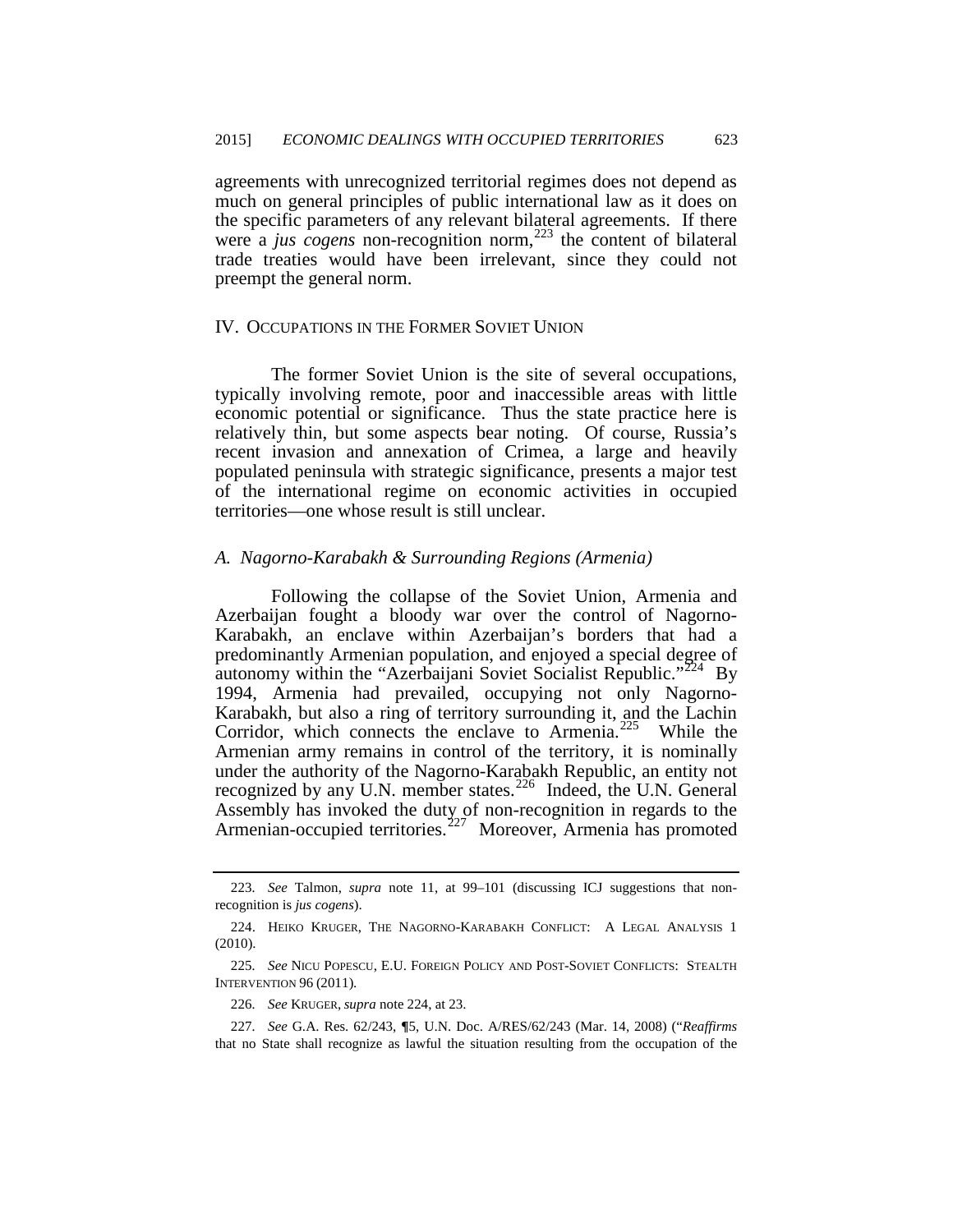a settlement program to bring even more Armenians there.<sup>228</sup> The United Nations regards Nagorno-Karabakh and the surrounding region (amounting to approximately sixteen percent of Azerbaijan) as Armenian-occupied territory,<sup>[229](#page-40-0)</sup> a view shared by the United States. $^{230}$  $^{230}$  $^{230}$ 

The economy of Armenia itself is limited, with exports greatly restricted by the Azeri-Turkish blockade of the landlocked country.<sup>231</sup> Nagorno-Karabakh's economy is even more limited, and there has always been very little foreign trade.<sup>[232](#page-40-3)</sup> Thus, the question of economic activity in these occupied territories has not been very salient. However, even with the limited Nagorno-Karabakh economy, exports do play a role. As with Armenia, gold and copper mining are the principal industries, and their products presumably go to foreign markets. $^{23}$ 

Yet Nagorno-Karabakh does involve state practice on the question of governmental funding and spending in occupied territories. The United States has long provided direct foreign aid to Nagorno-Karabakh.<sup>234</sup> Since 1998, the United States has had an annual foreign aid appropriation earmarked directly for Nagorno-Karabakh, despite opposition from Baku.<sup>[235](#page-40-6)</sup> Congress created a

<span id="page-40-0"></span>229*. See* G.A. Res. 62/243, *supra* note 227, **¶** 5; *The Nagorno-Karabakh Conflict: Still Just About Frozen*, ECONOMIST: EASTERN APPROACHES (Mar. 7, 2011, 5:00 PM), http://www.economist.com/blogs/ easternapproaches/2011/03/nagorno-karabakh\_conflict.

<span id="page-40-1"></span>230*. See Middle East: Azerbaijan*, CENTRAL INTELLIGENCE AGENCY: WORLD FACTBOOK, https://www.cia.gov/library/publications/the-world-factbook/geos/aj.html (last updated May 18, 2015).

<span id="page-40-2"></span>231*. ANCA: No New Trade Deals While Turkey Blockades Armenia, Occupies Cyprus*, ASBAREZ (May 30, 2013), http://asbarez.com/110332/anca-no-new-trade-deals-while-turkeyblockades-armenia-occupies-cyprus/.

<span id="page-40-3"></span>232*.* See discussion of trade in *An Uncommon Market in the Caucasus*, ECONOMIST, June 1, 2000, http://www.economist.com/node/314037.

<span id="page-40-4"></span>233*. See* Farhad Mammadov, *Armenia Exploiting the Natural Resources in Occupied Lands*, VISIONS OF AZERBAIJAN, MAR.–JUNE 2012, http://www.visions.az/nagorno\_ karabagh\_con,383/.

234*. See* POPESCU *supra* note 225, at 97.

<span id="page-40-6"></span><span id="page-40-5"></span>235*. See* JIM NICHOL, CONG. RESEARCH SERV., RL33453, ARMENIA, AZERBAIJAN, AND GEORGIA: POLITICAL DEVELOPMENTS AND IMPLICATIONS FOR U.S. INTERESTS 65 (2014); *Senate Appropriators Reaffirm Support for Artsakh Aid Program*, ASBAREZ (June 19, 2014),

territories of the Republic of Azerbaijan, nor render aid or assistance in maintaining this situation;").

<span id="page-40-7"></span><sup>228</sup>*. See* Zaur Shiriyev, *Challenges for the E.U. in the Resolution of the Nagorno-Karabakh Conflict: An Azerbaijani Perspective*, EUROPEAN POLICY CENTRE: POLICY BRIEF (June 17, 2013), http://www.epc.eu/documents/uploads/pub\_3587\_an\_azerbaijani\_ perspective.pdf.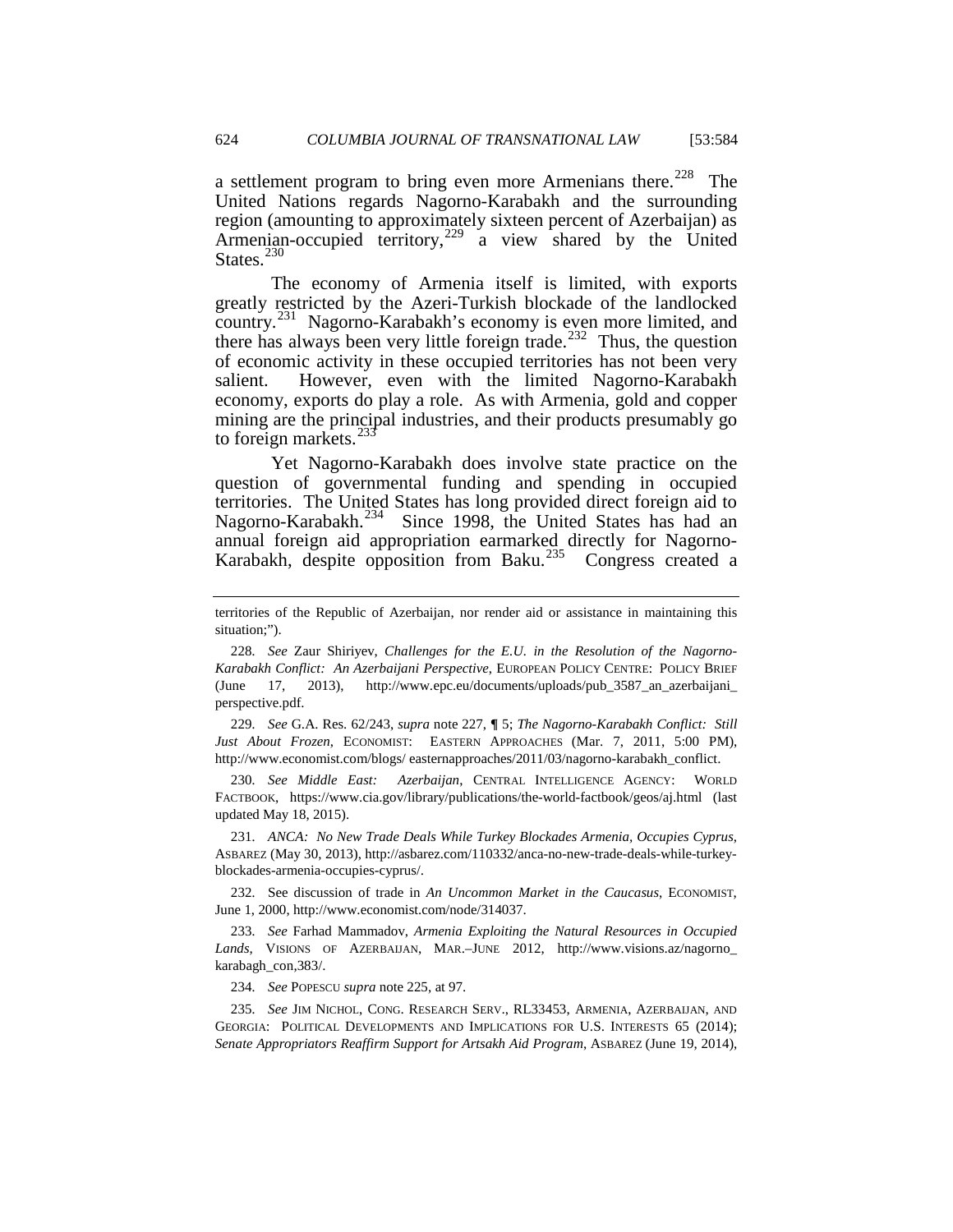specific budget item for Nagorno-Karabakh to ensure that it does not lose out on aid due to its contested status. $^{236}$  $^{236}$  $^{236}$  The aid goes to general development and humanitarian purposes such as infrastructure, agriculture and medical projects.<sup>[237](#page-41-0)</sup> As with E.U. aid to the TRNC, there is no effort to limit such aid to "protected persons" or exclude settlers. Indeed, some of it may even go to settlement building, that is, residential housing in the occupied territory utilized by Armenian citizens.<sup>238</sup> The aid is spent entirely within the areas under Armenian control, and does not in any way exclude Armenian settlers, despite Azerbaijan's request that some be allocated to Azeri refugees from Nagorno-Karabakh.<sup>[239](#page-41-2)</sup>

Notably, the United States does not regard the direct aid as constituting an act of recognition.<sup>240</sup> Aside from this direct aid to the occupied territory, the United States is also by far Armenia's largest bilateral aid donor.<sup>241</sup> None of that aid contains restrictions on its being spent in occupied territory, despite Armenia essentially propping up the economy of Nagorno-Karabakh.<sup>242</sup> Fifty percent of the N.K. state budget deficit comes from a direct Armenian appropriation.<sup>[243](#page-41-6)</sup>

237*. See id.* at 43.

<span id="page-41-2"></span>239*. See Outside Witness Testimony for FY2014 Before the United States House of Representatives Committee on Appropriations, Subcomm. On State, Foreign Operations, and Related Programs*, 113th Cong. 3 (2013) (statement of Adil Baguirov, Ph.D., Managing Director and co-founder, U.S. Azeris Network (USAN), *available at* http://docs.house.gov/meetings/AP/AP04/20130314/100434/HMTG-113-AP04-Wstate-BaguirovA-20130314.pdf.

<span id="page-41-3"></span>240. H.R. REP. NO. 107-142, at 53–54 (2002) (noting that direct funding of NK does not involve any judgment about its "political status").

241*. See* NICHOL, *supra* note 235, at 42.

<span id="page-41-5"></span><span id="page-41-4"></span>242*. See U.S. Congress Held Hearings on Financial Assistance to Armenia and Azerbaijan*, CONTACT (Mar. 27, 2015, 12:31 PM), http://www.contact.az/docs/2015/ Politics/032700110783en.htm#.VRnXKcZaQ5g.

<span id="page-41-6"></span>243. *See* Naira Hayrumyan, *NKR meets the Global Crisis: Economy of Karabakh in Need of Assistance*, ARMENIA NOW (Mar. 31 2010, 11:50 AM), http://www.armenianow.com/ karabakh/21968/global\_crisis\_karabakh\_economy.

<span id="page-41-7"></span>http://asbarez.com/124277/senate-appropriators-reaffirm-support-for-artsakh-aid-program/.

<sup>236</sup>*. See* NICHOL, *supra* note 235, at 42–43. Annual allocations typically ranged from two to eight million dollars and did not include separate funds for demining and promoting interethnic dialogue. *See id.* at 65.

<span id="page-41-1"></span><span id="page-41-0"></span><sup>238</sup>*. See U.S. Direct Assistance to Nagorno-Karabakh*, OFFICE OF THE NAGORNO KARABAKH REPUBLIC (June 2002), http://www.nkrusa.org/position\_papers/us\_assistance. shtml.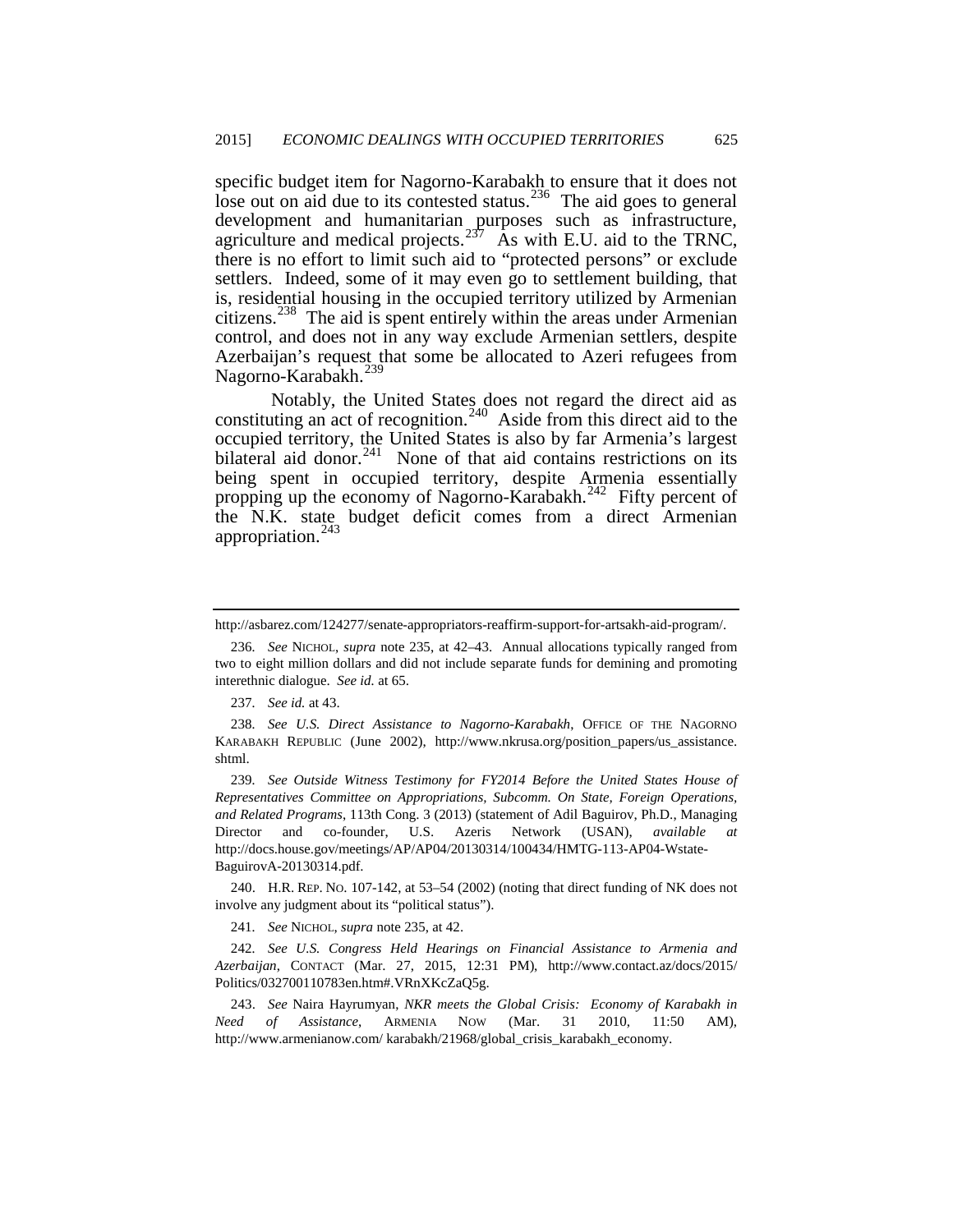### *B. Russian Occupied Territories: Abkhazia and Crimea*

### 1. Occupied Georgian Territory

Russia's conquest in its 2008 war with Georgia of the mountainous provinces of Abkhazia and South Ossetia (where Russia had long maintained a military presence), provoked significant international condemnation, but did not lead to any immediate change in trade between the European Union and Russia.<sup>[244](#page-41-7)</sup> For example, E.U. aid and involvement with Russian companies has not been conditioned on their forgoing activities in these territories.<sup>245</sup> The economies of Abkhazia and South Ossetia are quite small, and almost entirely dependent on Russian aid.<sup>246</sup> Moreover, Russiancontrolled Abkhazia is also under Georgian blockade, and thus the vast bulk of its trade is with Russia, though Turkey has also been developing significant economic ties even at the risk of running the blockade.<sup>[247](#page-42-2)</sup> (Georgia, like Ukraine, has passed municipal legislation prohibiting or restricting third-party economic activity by foreign nationals in its occupied territories.<sup>[248](#page-42-3)</sup>) Thus economic activity in

<sup>244</sup>*. See* James G. Neuger, *EU, Dependent on Russian Energy, Balks at Georgia War Sanctions*, BLOOMBERG (Sept. 1, 2008, 6:01 AM), *available at* http://www.bloomberg.com/ apps/news?pid=newsarchive&sid=aOEc0FqqXxHg&refer=uk ("European Union leaders refused to impose sanctions on Russia over the invasion of Georgia, acknowledging their reliance on Russian oil and gas at a time of faltering economic growth.").

<span id="page-42-4"></span><span id="page-42-0"></span><sup>245</sup>*. See* Commission Implementing Decision C (2011) 4966, of 13/07/2011 on the Annual Action Programme 2011 in Favour of Georgia to be Financed under Article 19 08 01 03 of the General Budget of the European Union (July 13, 2011) (EC), *available at*  http://ec.europa.eu/europeaid/sites/devco/files/aap-financing-georgia-commission-decision-20110713\_en.pdf.

<span id="page-42-1"></span><sup>246.</sup> INT'L CRISIS GROUP, ABKHAZIA: THE LONG ROAD TO RECONCILIATION 6–8 (Europe Report No. 224, Apr. 10, 2013), *available at*  http://www.crisisgroup.org/~/media/Files/europe/caucasus/georgia/224-abkhazia-the-longroad-to-reconciliation.pdf; INT'L CRISIS GROUP, SOUTH OSSETIA: THE BURDEN OF RECOGNITION 6–7 (Europe Report No. 205, June 7, 2010), *available at*. http://www.crisisgroup.org/~/media/Files/europe/205%20South%20Ossetia%20- %20The%20Burden%20of%20Recognition.pdf.

<span id="page-42-2"></span><sup>247</sup>*. See* Nick Clayton, *What is Turkey Doing in Abkhazia?*, HEINRICH BOLL STIFTUNG (Jan. 16, 2014), http://ge.boell.org/en/2014/01/16/what-turkey-doing-abkhazia.

<span id="page-42-3"></span><sup>248.</sup> *See Special Regulations for Entering the Occupied Regions of Georgia— Autonomous Republic of Abkhazia and the Tskhinvali Region (former South Ossetia Autonomous District*), MISSION OF GEORGIA TO THE EUROPEAN UNION AND EMBASSY OF GEORGIA TO THE KINGDOM OF BELGIUM, http://belgium.mfa.gov.ge/index.php?lang\_id=ENG&sec\_id=1227 (last visited May 26, 2015); On Securing the Rights and Freedoms of Citizens and the Legal Regime on the Temporarily Occupied Territory of Ukraine, Law No. 1237-VII, LAW OF UKRAINE, May 6,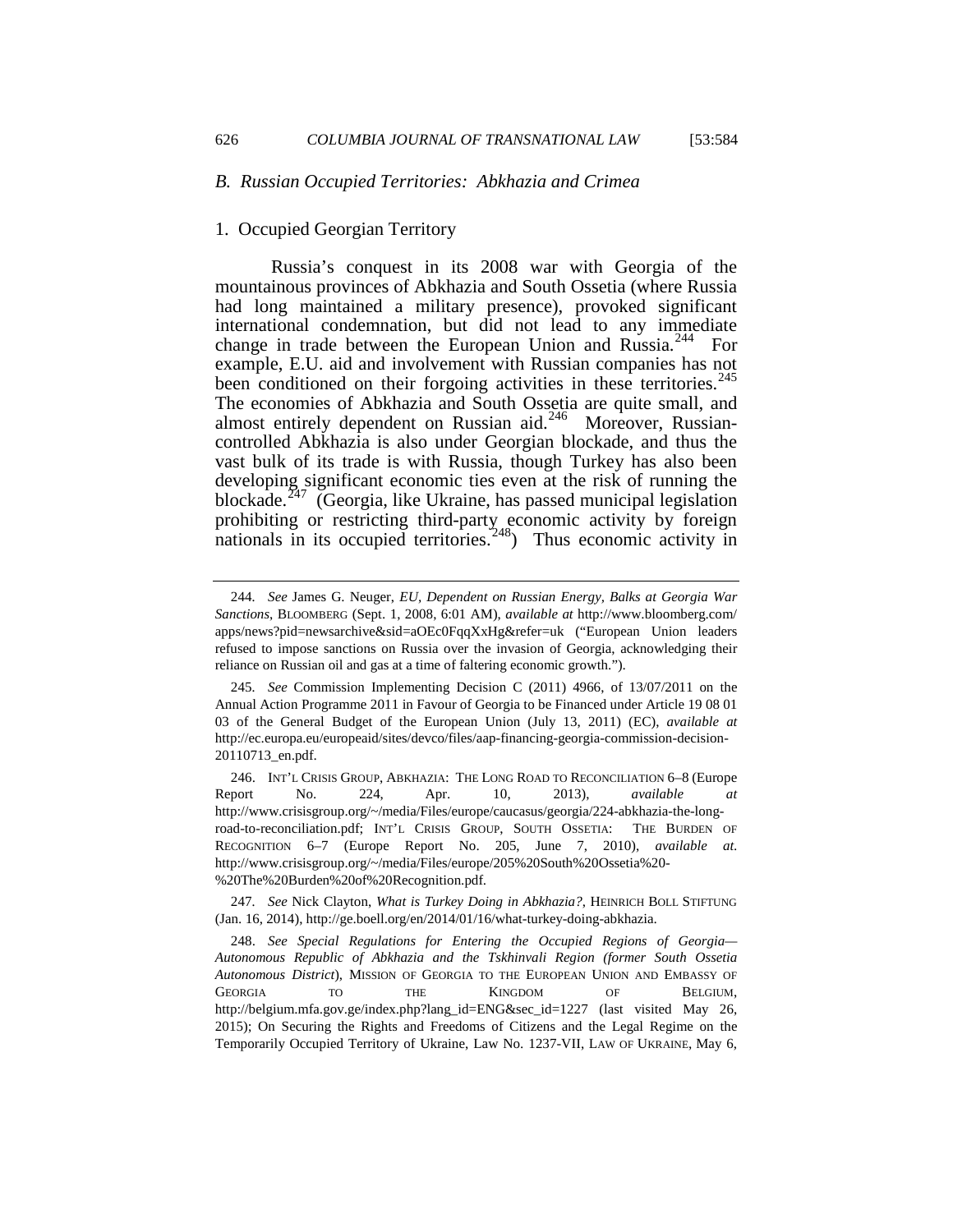these territories has not been much of an issue, as there is simply little economic activity there.

However, the European Union does provide direct aid to Abkhazia, and is the largest donor there.<sup> $249$ </sup> Funded projects include groups and enterprises organized under the occupation authorities.<sup>2</sup> The funding documents note that funding programs require "a pragmatic and flexible programme approach" given the occupied status of the region. $^{251}$  $^{251}$  $^{251}$ 

#### 2. Crimea and other Occupied Ukrainian Territory

Russia's occupation and annexation of Crimea in the spring of 2014, and subsequent invasion of other parts of Ukraine, have given renewed prominence to these issues. Numerous international businesses have a presence in Crimea.<sup>[252](#page-43-2)</sup> While some left immediately after the invasion, others have stayed and will pay taxes to Moscow, though the taxation scheme in Crimea remains in flux.<sup>[253](#page-43-3)</sup>

<span id="page-43-4"></span><sup>2014),</sup> *available at* http://usa.mfa.gov.ua/mediafiles/sites/usa/files/2014.05.26\_Law\_on\_ occupied\_Crimea.pdf. Notably, neither country suggested that a restriction on economic activity was imposed by international law.

<sup>249</sup>*. See* Commission Implementing Decision C (2011) 4966, *supra* note 245, Annex 4. For a discussion suggesting that Abkhazia and South Ossetia can be characterized as under belligerent occupation, see INDEPENDENT INTERNATIONAL FACT-FINDING ON THE CONFLICT IN GEORGIA, REPORT: VOL. II, at 304–11, *available at* http://web.archive.org/web/ 20110706223037/http://www.ceiig.ch/pdf/IIFFMCG\_Volume\_II.pdf.

<sup>250</sup>*. See* Commission Implementing Decision C (2011) 4966, *supra* note 245, Annex 4.

<span id="page-43-1"></span><span id="page-43-0"></span><sup>251.</sup> *Annex 4: Action Fiche for Georgia AAP 2011*, *in* EURAID 2011 Georgia Annual Action Programme 32 34, *available at* http://ec.europa.eu/europeaid/documents/ aap/2011/af\_aap\_2011\_geo.pdf.

<span id="page-43-2"></span><sup>252</sup>*. See, e.g.*, Eugene Kontorovich, *Europeans Cruise to Occupied Territory*, WASH. POST.: VOLOKH CONSPIRACY (Sept. 22, 2014), http://www.washingtonpost.com/news/volokh-conspiracy/wp/2014/09/22/europeans-cruiseto-occupied-territory/ ("A German-owned [*sic*], Portuguese-flagged, Greek-based cruise ship, the Ocean Majesty, paid a port call to Yalta this week, in Russian-occupied Crimea.").

<span id="page-43-3"></span><sup>253</sup>*. See* Delphine d'Amora, *Russian Stampede into Crimean Real Estate Hits Legal Buffers*, MOSCOW TIMES, Mar. 25, 2014, http://www.themoscowtimes.com/business/ article/russian-stampede-into-crimean-real-estate-hits-legal-buffers/496764.html; Gvozdiy & Oberkovych, *Russia Imposes Its Tax Regulations in Crimea*, MSI GLOBAL ALLIANCE (June 24, 2014), http://www.msiglobal.org/news/2014/7/russia-imposes-its-tax-regulations-incrimea/; Elizabeth Piper, *Tourism Hotspot, Gas Giant, Cash Drain? What's Crimea to Russia?*, REUTERS, Mar. 17, 2014, 11:42 AM, http://www.reuters.com/article/2014/03/17/usukraine-crisis-crimea-russia-idUSBREA2G15Z20140317.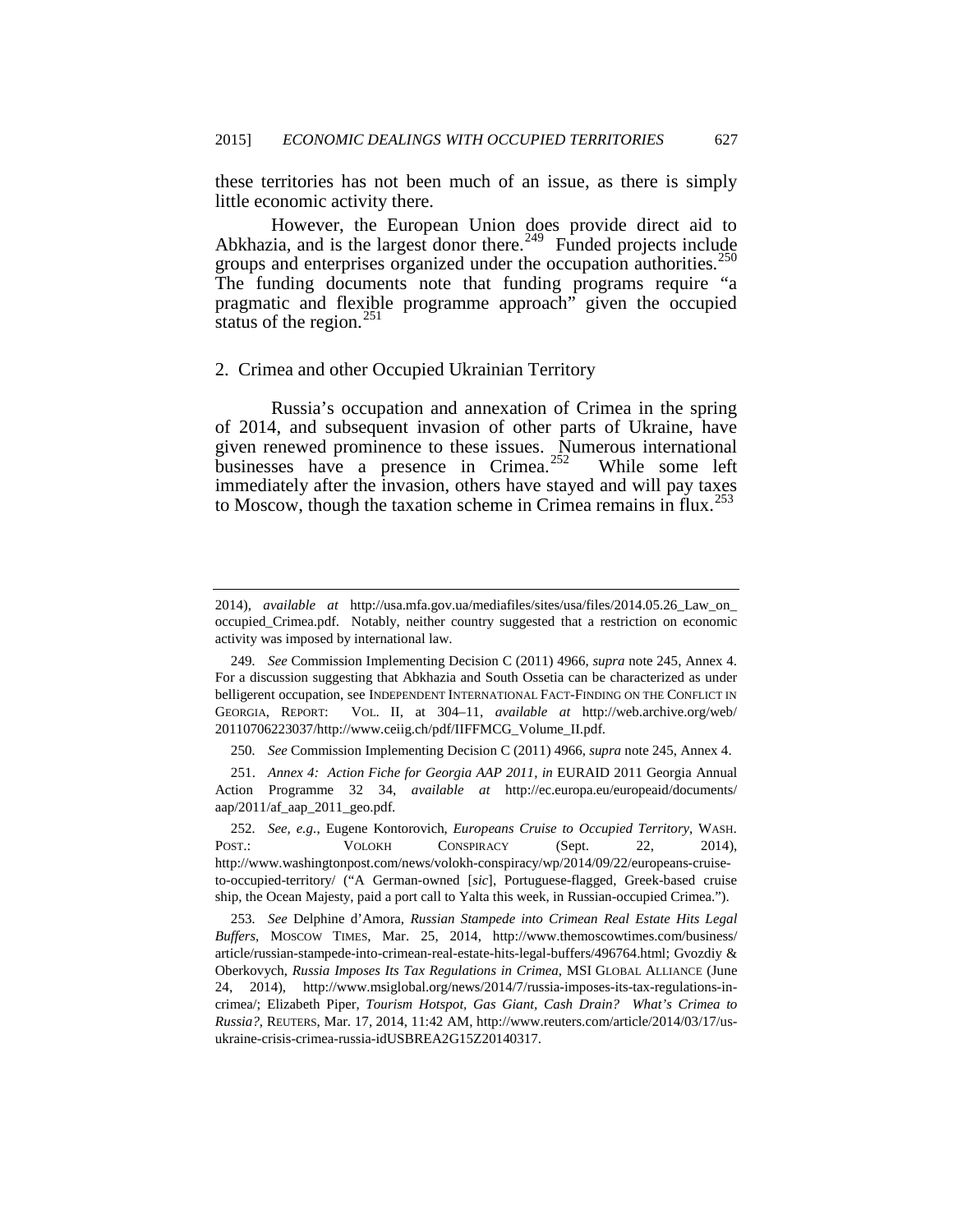The European Union responded to Russia's annexation and ongoing aggression with a series of sanctions, implemented in several stages.<sup>[254](#page-43-4)</sup> These included asset freezes on key allies of President Putin, an arms embargo, restrictions on access to capital markets, and several other targeted measures,  $255$  none of which were limited to, or principally focused on the occupied territory. Rather, they were explicitly adopted as diplomatic tools to pressure Russia.<sup>[256](#page-44-1)</sup>

The European Union continues to forbid the import of goods from Crimea without a Ukrainian certification of origin.[257](#page-44-2) Similarly, the United States Customs Service regulations state that products from Crimea must still be marked "Made in Ukraine."[258](#page-44-3) In a second round of sanctions, the European Union implemented additional restrictions on trade, this time specifically with Crimea.<sup>[259](#page-44-4)</sup> It banned trade with certain key industries, such as infrastructure, telecommunications, and extractive industries.<sup>[260](#page-44-5)</sup> A final round of sanctions in December 2014 barred almost all E.U. business ties with Crimea, with notable bans on real estate investments, cruise ship

stops, and all investment activity.<sup>261</sup> The United States has imposed

<span id="page-44-3"></span>258. *Marking Requirements for Ukraine: Cargo Systems Managing Service #14- 000236*, U.S. CUSTOMS AND BORDER PROTECTION (Apr. 23, 2014), *available at* http://apps.cbp.gov/csms/viewmssg.asp?Recid=20019&page=1&srch\_argv=customs&srchty pe=&btype=&sortby=&sby=.

<span id="page-44-6"></span><span id="page-44-5"></span><span id="page-44-4"></span>259*. See* Council Regulation 825/2014, Amending Regulation 692/2014 Concerning Restrictions on the Import into the Union of Goods Originating in Crimea or Sevastopol, in Response to the Illegal Annexation of Crimea and Sevastopol, 2014 O.J. (L 226) 2.

260*. See id.*

<sup>254</sup>*. See E.U. Sanctions Against Russia Over Ukraine Crisis*, EUROPEAN UNION NEWSROOM: HIGHLIGHTS, http://europa.eu/newsroom/highlights/special-coverage/eu\_ sanctions/index\_en.htm (last visited May 26, 2015).

<sup>255</sup>*. See id.*

<sup>256</sup>*. See id.*

<span id="page-44-7"></span><span id="page-44-2"></span><span id="page-44-1"></span><span id="page-44-0"></span><sup>257</sup>*. See* Press Release, Council of the European Union, E.U. restrictive measures in view of the situation in Eastern Ukraine and the illegal annexation of Crimea (July 29, 2014), *available at* http://www.consilium.europa.eu/uedocs/cms\_data/docs/pressdata /EN/foraff/144159.pdf. However, the enforcement of these rules remains in doubt. Jan Strupczewski, *Exclusive: E.U. considers ban on deals with banks in Crimea*, REUTERS, Apr. 24, 2014, 9:33 AM, http://www.reuters.com/article/2014/04/24/us-ukraine-crisis-eu-crimeaidUSBREA3N15O20140424 (reporting "the Commission document noted that there was practically no way to prevent Crimean products from being exported to the EU via Russia, unless they were clearly of Crimean origin, like wine.").

<sup>261.</sup> *See* Press Release, Council of the European Union, Crimea and Sevastopol: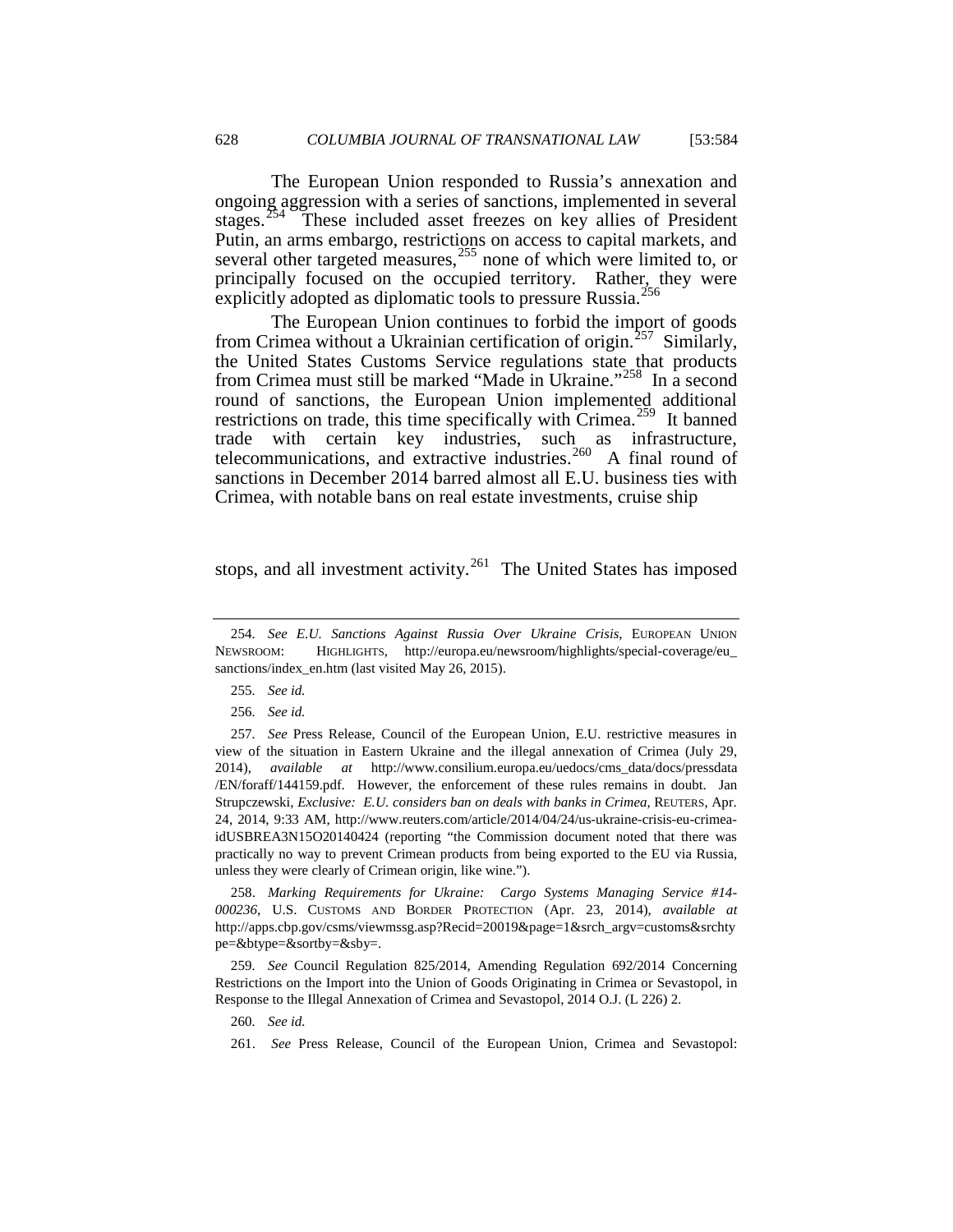similar investment restrictions.<sup>[262](#page-44-7)</sup>

The measures in regard to Crimea are clearly the strongest to date in relation to the other occupation scenarios surveyed in this Article.<sup>[263](#page-45-0)</sup> Yet they have not inspired the European Union or other actors to revisit their approach to other occupied territories, including Russian-occupied Abkhazia and South Ossetia. There does not seem to be a principled reason for distinguishing Crimea in this regard. To be sure, Russia took the unusual step of formally annexing the territory, but that does not distinguish it from Western Sahara, which Morocco has fully incorporated. Moreover, the unrecognized regimes like the TRNC have not saved the occupying power from accusations of *de facto* annexation. In short, the international accusations of *de facto* annexation. community's approach to Crimea is the exception that proves the rule. This is what a robust non-recognition regime looks like, and it is conspicuously absent anywhere else in the world. Thus, while international law allows for such sanctions (assuming they are otherwise consistent with international trade law), it does not require them.

# V. RECENT DECISIONS BY NATIONAL COURTS

While vast amounts of political and scholarly attention have been devoted to the legal consequences of Israeli "settlements" in

<span id="page-45-1"></span>Further E.U. sanctions approved (Dec. 18, 2014), *available at* http://www.consilium.europa. E.U./uedocs/cms\_data/docs/pressdata/EN/foraff/146392.pdf; *see also* Andrew Rettman, *E.U. Sanctions add to Putin's Crimea Headache*, EUOBSERVER (Dec. 18, 2014, 1:33 PM), http://euobserver.com/foreign/126986.

<sup>262</sup>*. See* Peter Baker, *U.S. Tightens Crimea Embargo to Pressure Russia*, N.Y. TIMES, Dec. 19, 2014, http://www.nytimes.com/2014/12/20/world/europe/us-tightens-crimeaembargo-to-pressure-russia.html. On the other hand, China is in discussions with Russia to build a US\$10 billion dollar port, railroad, and other infrastructure projects on the peninsula. *China to Resume Investment Talks on \$10Bln Port in Crimea*, MOSCOW TIMES, May 29, 2014, *available at* http://www.themoscowtimes.com/business/article/china-to-resumeinvestment-talks-on-10bln-port-in-crimea/501167.html.

<span id="page-45-0"></span><sup>263.</sup> The effects of E.U. sanctions have already hit Crimea's trade, investment, and tourism sectors. The European Union recently imposed a ban on cruise ships making port in occupied Crimea, a stronger sanction than has ever been applied to the E.U. tourist frequented occupied north of Cyprus. *See* Laurence Norman, *E.U. imposes tougher sanctions over Crimea*, WALL ST. J., Dec. 18, 2014, http://www.marketwatch.com/story/euimposes-tougher-sanctions-over-crimea-2014-12-18. Similarly, the European Union bans real estate investment in Crimea, but such investment by E.U. nationals is common in northern Cyprus. *See Northern Cyprus: How the Other Half Lives*, INDEPENDENT, July 2, 2008, http://www.independent.co.uk/property/house-and-home/northern-cyprus-how-theother-half-lives-859843.html.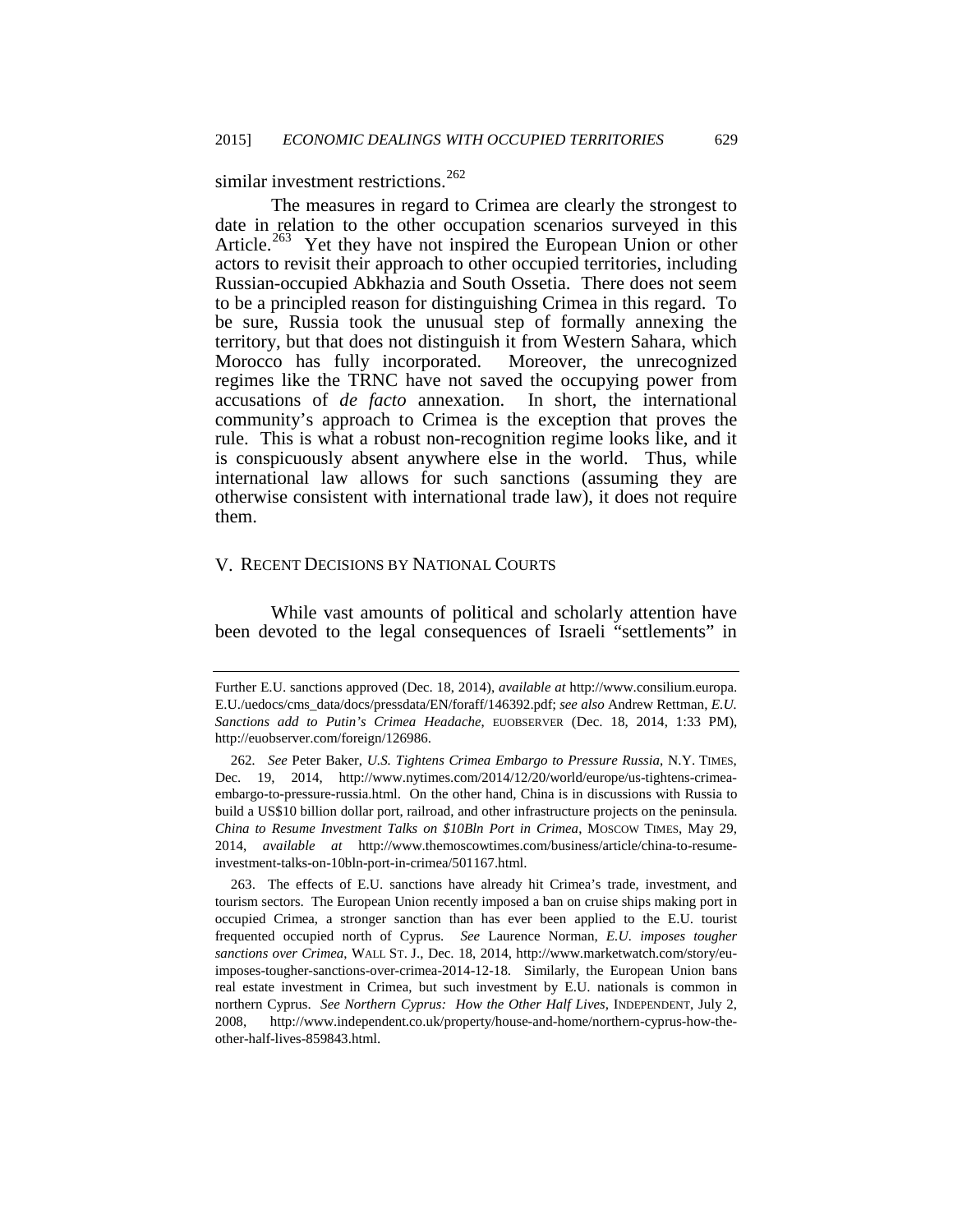potential contravention of Art. 49(6) of the Fourth Geneva Convention,  $264$  until the past few years, there has been no judicial decision at all applying these provisions.<sup>265</sup> However, a series of lawsuits against Israeli and third-country businesses in the West Bank has resulted in a quick succession of precedents from important European national courts. National court decisions on questions of international law may serve as evidence of customary international law norms.<sup>[266](#page-46-1)</sup> Moreover, national case law itself serves as both affirmative state practice and the required *opinio juris* for establishing a customary norm.<sup>267</sup> These first cases on economic activities in occupied territory strongly support the proposition that international law neither prohibits business with enterprises in occupied territories, nor requires that products from such areas bear any particular identifying label.

<sup>264.</sup> For example, the ICRC's guide to customary international humanitarian law contains an extensive account of national and U.N. practice relating to art. 49(6), roughly 95% of the entries deal with Israel. *See Practice Relating to Rule 130: Transfer of Own Civilian Population Into Occupied Territory*, INT'L COMM. OF THE RED CROSS: CUSTOMARY IHL, https://www.icrc.org/customary-ihl/eng/docs/v2\_rul\_rule130#\_VIOtNaPr (last visited May 27, 2015); Geneva Convention IV, *supra* note 6, art. 49(6).

<span id="page-46-0"></span><sup>265.</sup> The ICRC's customary IHL database reports no national case law on the prohibition. *See id.*

<span id="page-46-3"></span><span id="page-46-1"></span><sup>266.</sup> Norms of customary international law are formed on the basis of the general practice of states when states accept that such practice is required as a matter of international law. Decisions of national courts may serve as evidence of state practice, or may simply serve as cogent analysis of international law. *See* LORI F. DAMROSCH & SEAN D. MURPHY, INTERNATIONAL LAW: CASES AND MATERIALS 60–61, 243 (6<sup>th</sup> ed. 2014); *see also* Report of the International Law Commission, 2d Sess., June 5–July 29, 1950, U.N. Doc A/1316, GAOR, 5th Sess., Supp. No. 12 (1950), *reprinted in* [1950] 2 Y.B. INT'L L. COMM'N (VOL. II) 364, 367, U.N. Doc. A/CN.4/34.

<span id="page-46-2"></span><sup>267</sup>*. See Introduction: Assessment of Customary International Law*, INT'L COMM. OF THE RED CROSS: CUSTOMARY IHL, https://www.icrc.org/customaryihl/eng/docs/v1\_rul\_in\_asofcuin (last visited May 27, 2015); Ingrid Wuerth, *International Law in Domestic Courts and the* Jurisdictional Immunities of the State *Case*, 13 MELBOURNE J. INT'L L. 819.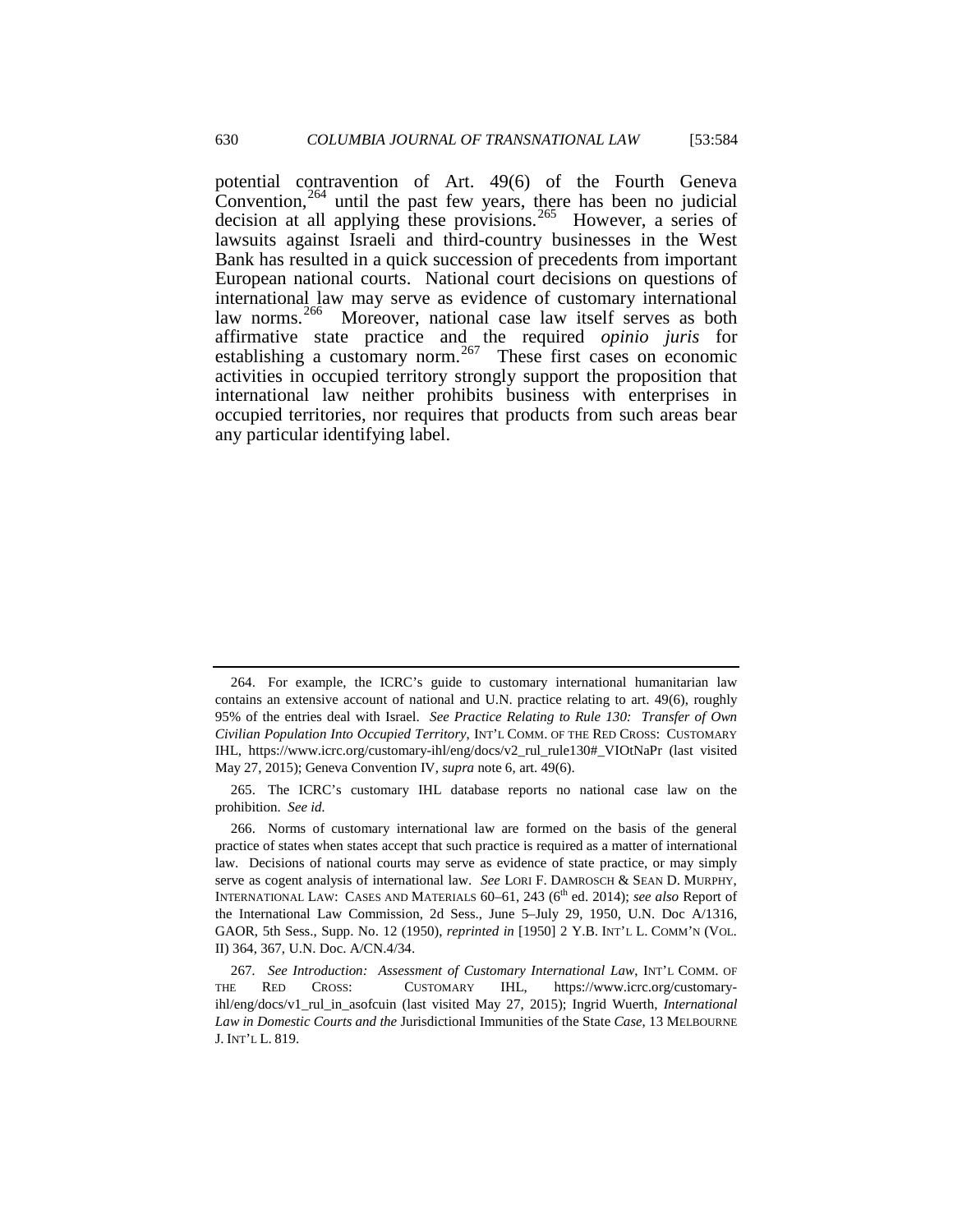## *A. U.K. Supreme Court:* Richardson v. Director of Public Prosecutions

The newly created Supreme Court of the United Kingdom delivered a ruling that held that the economic activities of a shopkeeper in London selling Dead Sea products produced by a separate company in the West Bank does not violate IHL, finding that selling these products does not amount to aiding and abetting the unlawful transfer of Israeli settlers to occupied territory.<sup>[268](#page-46-3)</sup> The case involved a prosecution for trespass of protesters outside a shop selling Dead Sea products.<sup>[269](#page-47-0)</sup> Illegal activity on the premises by its occupant is a defense to trespass, and the defendants argued that the sale of Israeli products from the West Bank violated international and national law in several ways.<sup>[270](#page-47-1)</sup> In particular, they claimed the actions involved aiding and abetting of Israeli settlement activity, and fraudulent labeling of products.<sup>[271](#page-47-2)</sup> The Court decisively rejected both contentions.

The defendants argued that an Israeli company's production of goods in the West Bank violated the War Crimes Act, which, following the language of the Rome Statute, bans the direct or indirect transfer of civilian population into occupied territory.<sup>2</sup> Moreover, they argued, the sale of such goods by foreign companies abroad constituted  $a^2$  war crime by "aiding and abetting" such population transfer.<sup>273</sup> The Court rejected both arguments.

Even though the company was located near a settlement, the Court concluded that the company did not help *cause* the movement of settlers to the location.<sup>[274](#page-47-5)</sup> The settlers could have lived there and worked across the Green Line; or the company could have been located there and employed people from inside the Green Line, or local Palestinians. Any causal links between the existence of the enterprise and the transfer of population were far too indirect and speculative to make out a war crime.<sup>[275](#page-47-6)</sup> As the Court put it:

> It is very doubtful that to employ such people could amount to counselling or procuring or aiding

<span id="page-47-7"></span><sup>268.</sup> Richardson v. Director of Public Prosecutions, [2014] UKSC 8 (Eng.).

<span id="page-47-0"></span><sup>269</sup>*. See id.* **¶** 5.

<span id="page-47-1"></span><sup>270</sup>*. See id.* **¶** 7.

<sup>271</sup>*. See id.* **¶** 7(i)–(iv).

<span id="page-47-3"></span><span id="page-47-2"></span><sup>272</sup>*. See id.* **¶** 7(i).

<sup>273</sup>*. Id.* **¶** 17.

<span id="page-47-6"></span><span id="page-47-5"></span><span id="page-47-4"></span><sup>274</sup>*. See id.*

<sup>275</sup>*. See id.*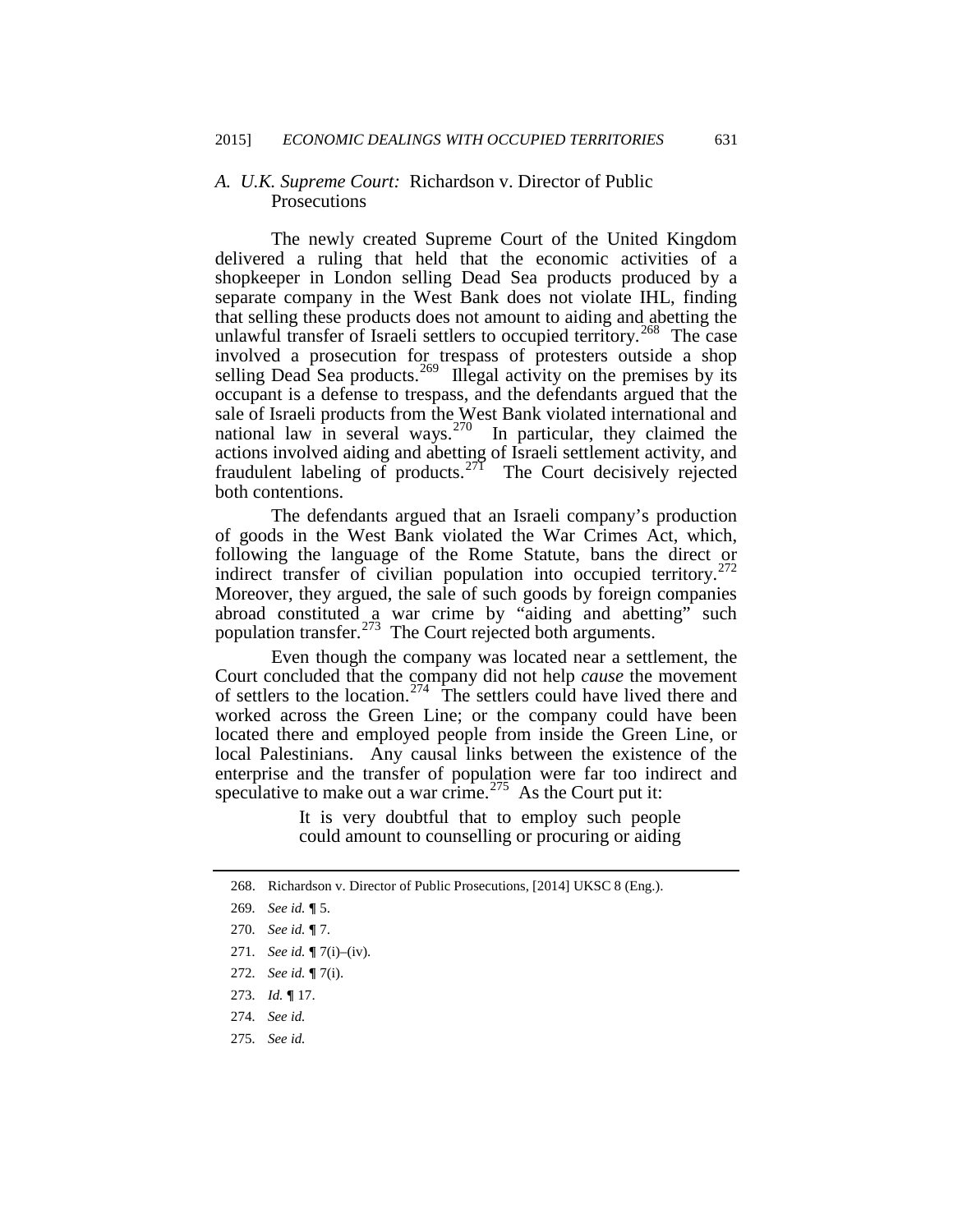or abetting the Government of Israel in any unlawful transfer of population. Such an employer might be taking advantage of such a transfer, but that is not the same as encouraging or assisting it. $276$ 

Finally, even if the manufacturing activities were a crime, the sale of these products abroad was far too remote from the underlying violation, and was "perfectly lawful."<sup>277</sup>

The defendants further argued that the products violated British consumer protection law, which itself was derived from the E.U. Unfair Commercial Practices Directive 2005/29/EC.<sup>[278](#page-48-1)</sup> These regulations prevent "'misleading'" commercial practices, which are "false" or presented in a way "likely to deceive the average consumer."[279](#page-48-2) The products were labeled as coming from "Dead Sea, Israel," which the defendants argued was a misrepresentation because they came from Occupied Palestinian Territory (OPT).<sup>280</sup> The Court rejected the argument, saying "[t]here was no basis for saying that the average consumer would be misled into making a transactional decision . . . simply because the source was described as being constitutionally or politically Israel when actually it was the OPT: the source was after all correctly labelled as the Dead Sea."<sup>281</sup> As the district judge put it, some consumers would buy Israeli products no matter what their provenance; others boycott Israel entirely.<sup>282</sup> The information could only influence the subset of consumers who do not boycott Israel but boycott Israeli products from across the Green Line, and this does not meet the "average" consumer test.<sup>283</sup> In making their argument, the plaintiffs also In making their argument, the plaintiffs also invoked an E.U. directive on cosmetics, which requires "'the country of origin [to] be specified."<sup>[284](#page-48-7)</sup> The Court concluded that the purpose of such rules is safety and producer identification, not determining the "political status of the . . . area from which they are identified as coming."<sup>[285](#page-48-8)</sup>

- <span id="page-48-3"></span><span id="page-48-2"></span>279*. Id.* (internal quotation marks omitted).
- 280*. Id.* **¶** 7.
- <span id="page-48-4"></span>281*. Id.* **¶** 22.
- <span id="page-48-5"></span>282*. See id.*
- <span id="page-48-7"></span><span id="page-48-6"></span>283*. See id.*
- 284*. Id.* **¶** 23.
- <span id="page-48-8"></span>285*. Id.*

<span id="page-48-9"></span><sup>276</sup>*. Id.*

<span id="page-48-1"></span><span id="page-48-0"></span><sup>277</sup>*. Id.*

<sup>278</sup>*. See id.* **¶** 20.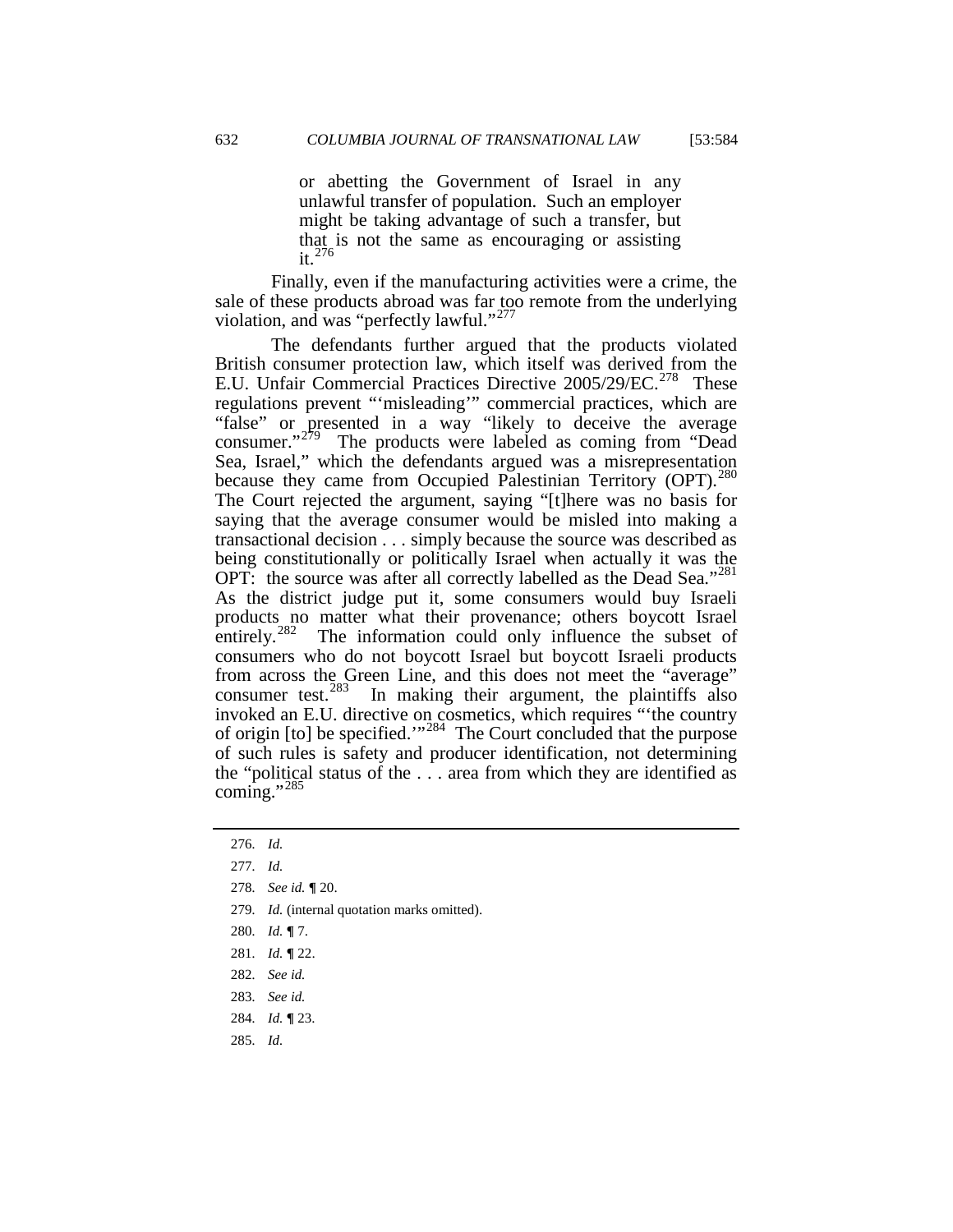The Dead Sea case is perhaps the strongest one for the possibility of consumer confusion because the Dead Sea straddles the Green Line, with some Israeli Dead Sea enterprises inside the line and others just across it.<sup>[286](#page-48-9)</sup> Thus the "Dead Sea" designation could suggest a specifically pre-1967 Israel location. However, for products manufactured in other areas, such as the Golan Heights or Mishor Adumim industrial zone, there is no risk of such confusion at all; their location is clearly stated and only its political characterization would be at issue.<sup>287</sup> Thus given that "Dead Sea" labeling has been held not to be confusing, other settlement labels would be even less so.

### *B. French Decisions*

The British decision was consistent with a French case involving a boycott of the SodaStream company, a large manufacturer of home-carbonation devices that had a factory in West Bank.<sup>[288](#page-49-1)</sup> A pro-Palestinian group had been encouraging a boycott of the firm's products on the grounds that they were fraudulently and illegally labeled "Made in Israel."[289](#page-49-2) The French court concluded that while the knowledge of the national location of origin could be of interest to some consumers, the labeling was not fraudulent and would not deceive a typical consumer.<sup>[290](#page-49-3)</sup> It went on to conclude that the products and their manufacture are not themselves illegal. $^{291}$ Thus under France's rather strong anti-discrimination and antiboycott law, the pro-Palestinian group would have to cease claiming that the labeling is deceptive or that SodaStream commits "fraud on the origin," because whatever inaccuracy there may be in the labeling, it is more than outweighed by the effect of such claims in promoting a boycott of the products. $292$ 

<span id="page-49-4"></span>291*. See id.* at 7.

<sup>286</sup>*. See* map attached to David Newman, *Borderline Views: Putting the Green Line on a Map*, JERUSALEM POST, Feb. 24, 2014, http://www.jpost.com/ Opinion/Columnists/Borderline-views-Putting-the-Green-Line-on-the-map-342434.

<sup>287.</sup> *See* Schult, *supra* note 40.

<span id="page-49-6"></span><span id="page-49-2"></span><span id="page-49-1"></span><span id="page-49-0"></span><sup>288</sup>*. See* Tribunal de grande instance [TGI] [ordinary court of original jurisdiction] Paris, 4 ch., 2d sec., Jan. 23, 2014, No. 13/06023, *available at* http://www.intjewishlawyers.org/main/files/Decision%20Sodastream%20%28anglais%29.p df.

<sup>289</sup>*. Id.* at 2.

<span id="page-49-3"></span><sup>290</sup>*. See id.* at 6.

<span id="page-49-5"></span><sup>292</sup>*. Id.* at 5.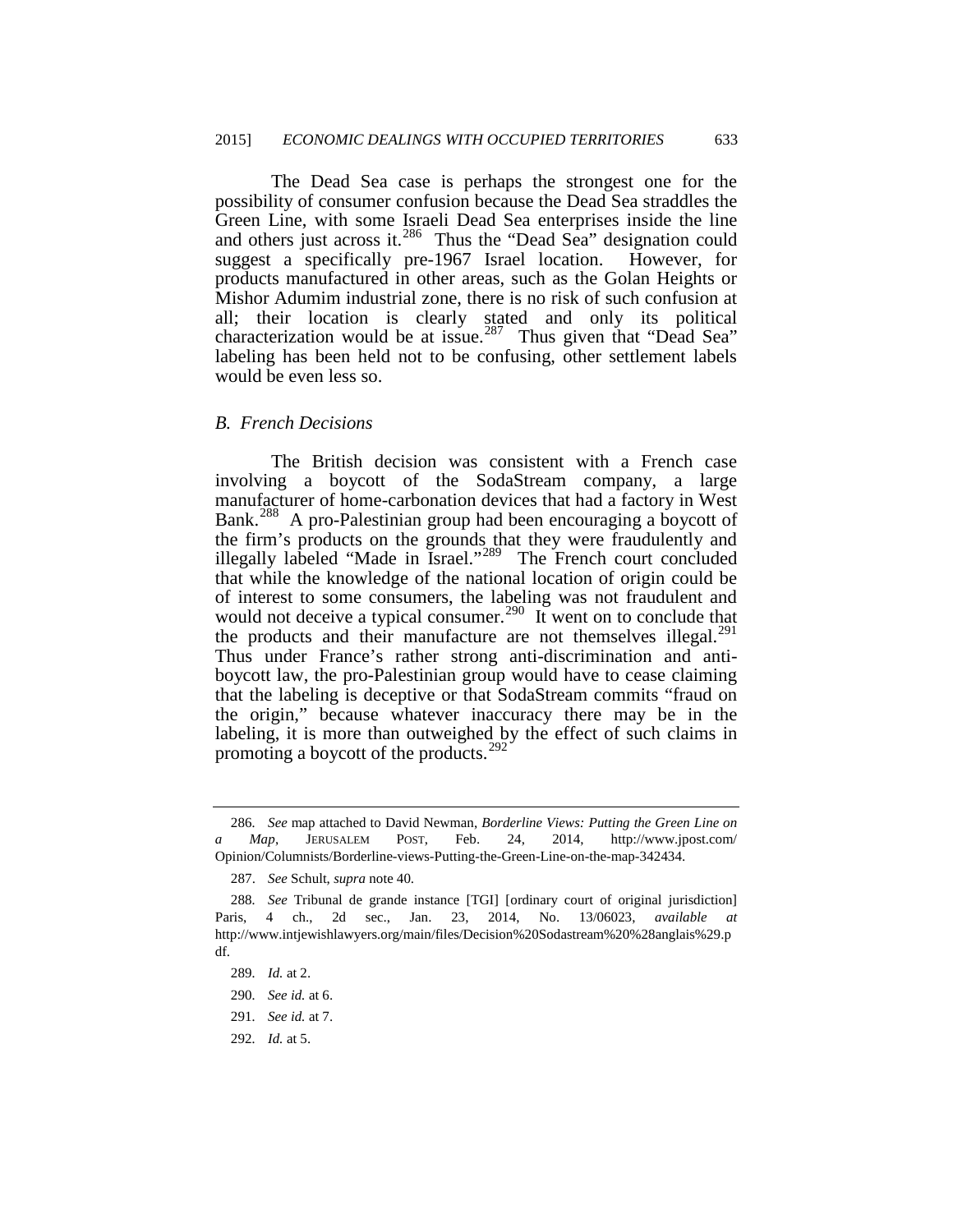Other French decisions in recent years have had a similar tenor. In *France-Palestine Solidarite v. Alstom*, the Cour d'Appel d'Versailles dismissed a suit against French industrial concerns Alstom and Veolia, both of which had worked on the Jerusalem light rail project, part of which crosses the 1949 Armistice Line.<sup>293</sup> The Court held that the Geneva Conventions do not apply to private companies at all, and thus any prohibitions on settlements do not translate into bans on third-country economic activity in the area.<sup>[294](#page-50-0)</sup>

### *C. Summary*

These judicial decisions clearly support two broad propositions. First, as was held in *Richardson*, a company does not violate the Geneva Conventions by doing business in occupied territory, or in areas of "settlements." Second, the cases also show that consumer deception is not an adequate basis for requiring particular origin labeling in products coming from an occupied territory.

#### **CONCLUSION**

State practice unambiguously shows that there is no basis in public international law for limiting private economic activity by third-party states in territories under occupation, annexation, or populated by civilians transferred in violation of Art. 49(6) of the Fourth Geneva Convention. Thus recent European warnings regarding the risks of doing business in Israeli-controlled territories were wise to avoid stating directly (though they insinuated) that such activity is illegal under international law. Indeed, state practice broadly supports the view that third-party companies face no restrictions as a result of such situations, except perhaps when it comes to the extraction of natural resources, and even that limitation seems quite thin in practice. Moreover, recent national court decisions from the United Kingdom and France reaffirm the absence of any prohibition on private economic activity.

<span id="page-50-1"></span>With the recent exception of Crimea, every occupied territory of any economic significance enjoys both foreign investment and exports without any suggestion of legal liability for those involved.

<span id="page-50-0"></span><sup>293</sup>*. See* Cour d'Appel [CA] [regional court of appeal] Versailles, Mar. 22, 2013, No. 11/05331 (Fr.), *available at* http://www.intjewishlawyers.org/main/files/Versailles%20Court %20of%20Appeals%20ruling%20doc%20English%20.pdf.

<sup>294</sup>*. See id.* at 23.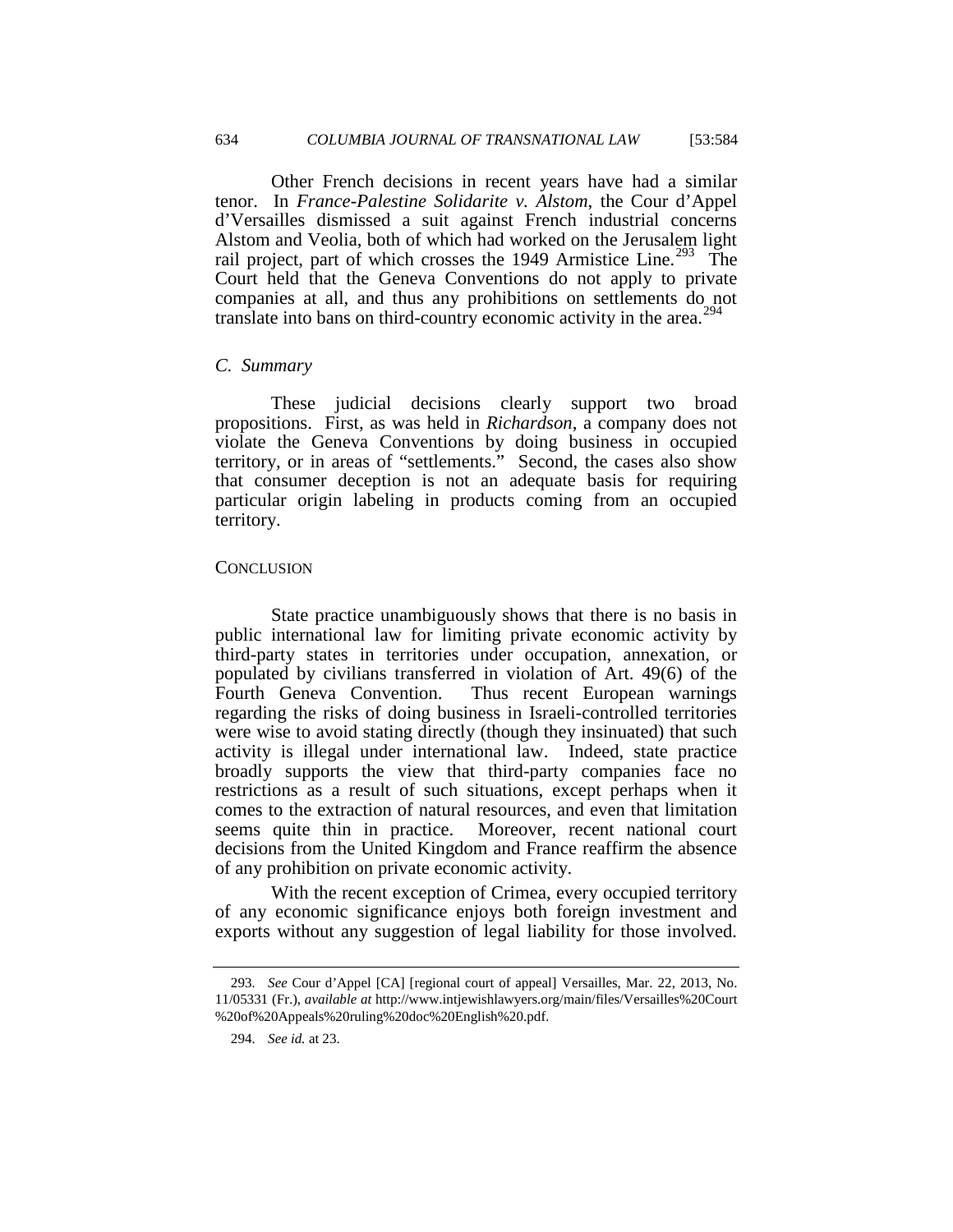Crimea has, to be sure, received, in a series of escalating sanctions, far stricter treatment. But this seems to be voluntary and discretionary. It does not apparently reflect any effort to change the customary law, as the relevant actors (particularly, the European Union and the United States) have not changed their approach to any other situations to match their treatment of Crimea.

Nor does state practice reveal any prohibition on the related issue of third-party states providing financial assistance to entities of an occupation regime, as claimed by the European Commission in their guidelines relating to funding Israel. Here, there is abundant permissive practice. First, nations do not limit financial support to occupying countries on condition that it not flow to occupied territory. Moreover, there are numerous examples of direct subsidies to settler regimes, such as E.U. foreign aid to Moroccan-controlled Western Sahara, Turkish-controlled Cyprus, and Russian controlled Abkhazia, and U.S. foreign aid to Western Sahara and Nagorno-Karabakh.

Practice appears divided on entering into treaties with occupying/settler states regarding the territory they control, which includes the issue of preferential trade treatment for exports. The United States does not consider Western Sahara to be within the scope of its treaties with Morocco; $^{295}$  $^{295}$  $^{295}$  the European Union, at least implicitly, does.<sup>296</sup> The European Union, on the other hand, does not regard the West Bank as falling within the scope of its treaties with Israel, $^{297}$  $^{297}$  $^{297}$  while the United States does. $^{298}$  $^{298}$  $^{298}$  The practice regarding Crimea has thus far been uniformly restrictive.<sup>[299](#page-51-3)</sup>

297*. See e.g.*, *supra* notes 41, 51.

<span id="page-51-2"></span><span id="page-51-1"></span>298. *See e.g.*, *supra* note 52; JEREMY SHARP, CONG. RESEARCH SERV., RL33222, U.S. FOREIGN AID TO ISRAEL (2014).

<span id="page-51-3"></span>299. The question does not apply to Nagorno-Karabakh, Abkhazia, and Northern Cyprus, which are claimed by the occupying powers to be independent countries. Thus the occupying state would naturally not have power to enter into treaties regarding the territory.

<sup>295</sup>*. See* H.R. REP. NO. 108-627, at 4, 24–25 (2004).

<span id="page-51-4"></span><span id="page-51-0"></span><sup>296</sup>*. See* Fisheries Partnership Agreement, *supra* note 96 (noting that "The [European] Community and the Kingdom of Morocco have negotiated and initialled a Fisheries Partnership Agreement providing Community fishermen with fishing opportunities in the waters falling within the sovereignty or jurisdiction of the Kingdom of Morocco."). The waters off Western Sahara are included within the scope of this agreement. *See* Adam Green, Western Sahara: E.U.-Morocco Deal in Uncertain Territory, FIN. TIMES: BEYONDBRICS (Dec. 12, 2013, 4:29 PM), http://blogs.ft.com/beyondbrics/2013/12/12/western-sahara-E.U.-morocco-deal-in-uncertain-territory/.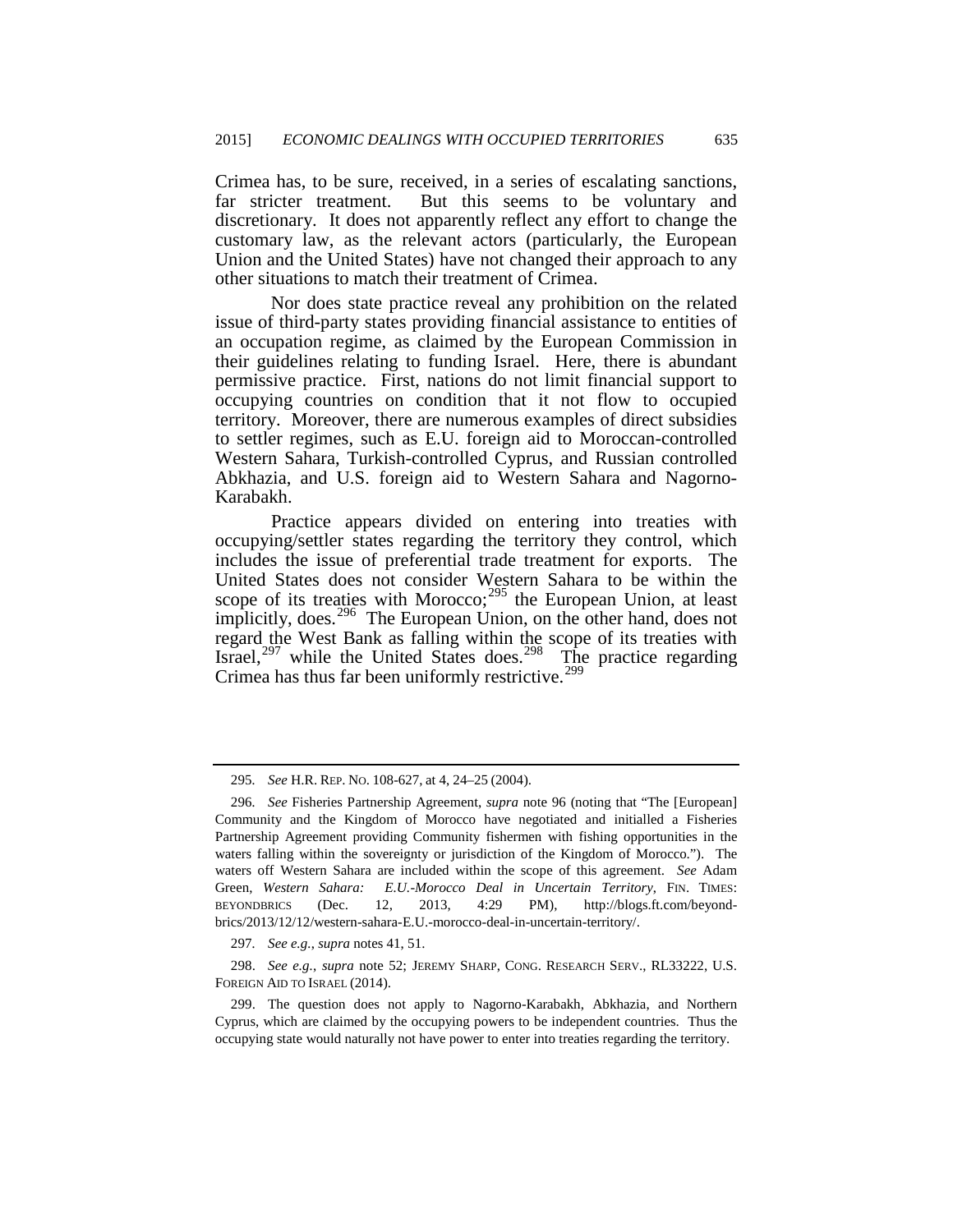This divided practice may be more coherent than it seems. Whether treaties apply to non-sovereign territory controlled by one of the parties does not appear to be a general question of public international law, but rather simply one of treaty interpretation and intent. Thus the United States' free trade agreement with Morocco does not extend to Western Sahara because of parties' specific understandings at the time of signing, as attested to by contemporaneous statements.<sup>300</sup> The European Union simply  $\overline{\text{contemporaneous}}$  statements. $\overline{\text{300}}$ interprets its treaties differently, and now uses treaty language to make its understanding more explicit. Thus, whether generally worded territorial clauses apply to occupied territories is simply a question of treaty interpretation, which is why the same words might be given different scope in different treaties.<sup>301</sup> However, the lack of any prohibition on such arrangements in international law is relevant to interpreting particular provisions, along with other evidence.

Finally, state practice, strongly supported by the decisions of national courts, does not show any requirement related to nonrecognition or the Geneva Conventions to label products from territories as such. Thus efforts in Europe to require such labeling on Israeli products from the West Bank or Golan Heights cannot be justified on grounds of consumer deception or public international law. The European Union allows Moroccan products from Western Sahara to be labeled "Made in Morocco"<sup>[302](#page-52-1)</sup> but does not allow such imports from the "Turkish Republic of Northern Cyprus."<sup>303</sup> This is less instructive as it has no formal relations at all with that entity the TRNC (and Turkey claims no formal authority). Indeed, both the United States and the European Union have long allowed Israeli products from the West Bank and Golan Heights to be labeled "Made in Israel," despite significant debate and opposition to this policy in Europe.<sup>304</sup> While there have been prominent calls for changing the

<span id="page-52-2"></span>303. The TRNC has been under a "de facto E.U. embargo . . . that began with a 1994 European Court ruling." CAROL MIGDALOVITZ, CONG. RESEARCH SERV., RL 33497, CYPRUS: STATUS OF U.N. NEGOTIATIONS AND RELATED ISSUES 18 (2007).

<sup>300</sup>*.* H.R. REP. NO. 108-627, *supra* note 295, at 4 ("The Committee notes that the FTA will cover trade with and investment in the territory of Morocco as recognized by the United States, which does not currently include the Western Sahara.").

<span id="page-52-0"></span><sup>301</sup>*. See* Vienna Convention, *supra* note 27, art. 29 ("Unless a different intention appears from the treaty or is otherwise established, a treaty is binding upon each party in respect of its entire territory.").

<span id="page-52-1"></span><sup>302</sup>*. See* Parliamentary Questions, Answer Given by Mr Çioloş on behalf of the Commission, Parliamentary Question No. E-006205/2012, Aug. 29, 2012, 2013 O.J. (C 183 E) 32, 32.

<span id="page-52-3"></span><sup>304.</sup> The European Commission has proposed labeling guidelines, but has not yet enforced them. *See supra* notes 40–41.